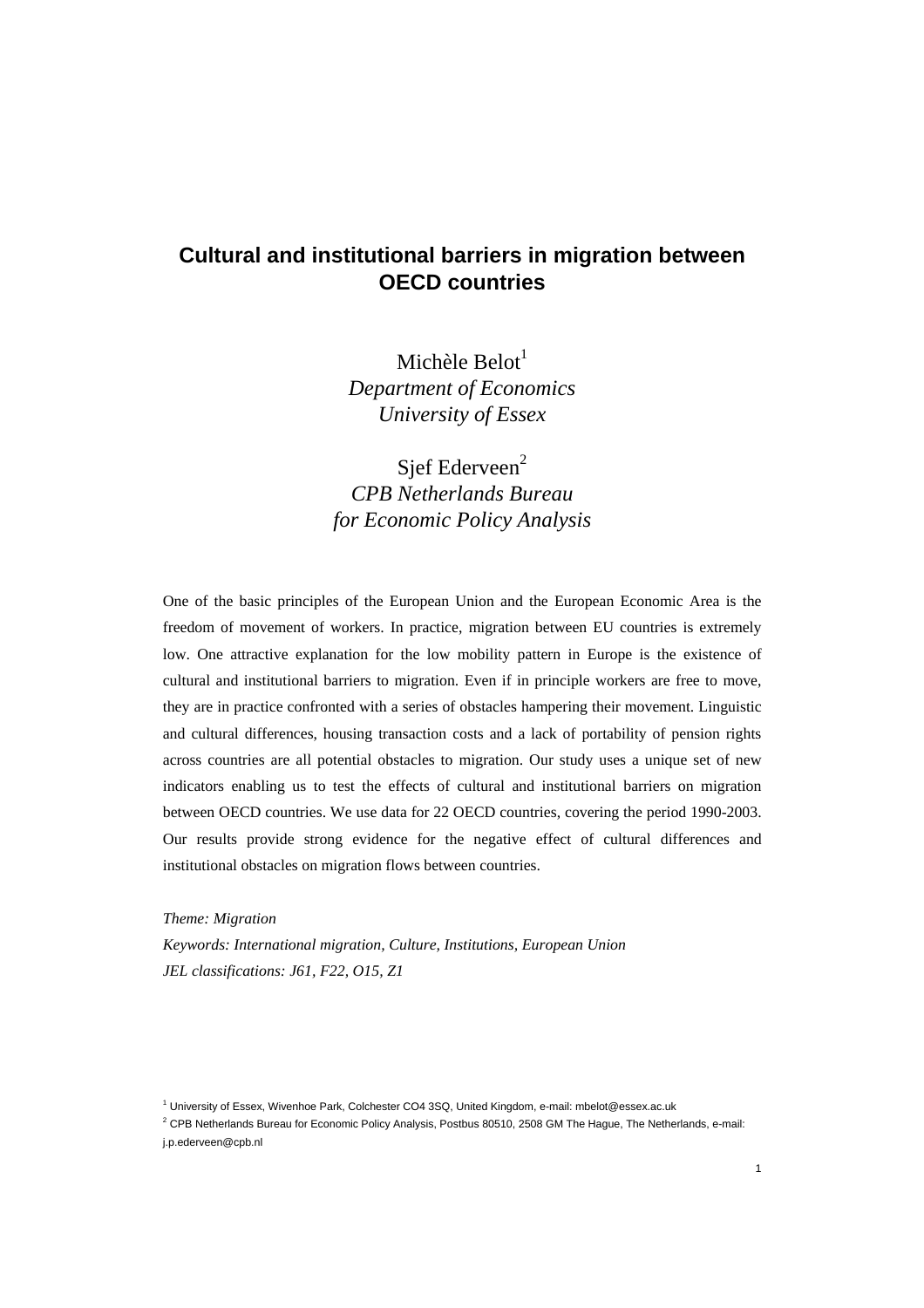# **1 Introduction**

One of the basic principles of the European Union and the European Economic Area is the freedom of movement of factors of production and, in particular, of workers. In practice, there is little movement between EU countries. The European Commission estimates that the annual cross-border mobility of EU citizens is less than 0.4% of the resident population. There is an extensive literature on the theoretical determinants of international migration (see Ghatak and Levine (1996), Borjas (1999) and Hatton and Williamson (2002) for recent surveys). Most of the existing empirical work focuses on total immigration. Only few studies carry out a separate analysis of international flows between developed countries. These flows constitute a large part of international migration flows, especially in European countries. Figure 1.1 shows the composition of immigration flows in selected OECD countries, by region of origin. The immigration flows from developed countries represent more than 50% of the total immigration flows in Denmark, Norway, Finland, Austria and Germany. Even in the United States, the immigration from developed countries represents more than 15% of the total immigration.





The factors determining or hampering migration between developed countries deserve a separate analysis, for several reasons: First, the levels of income and social protection in developed countries are such that it is no longer necessary to migrate in order to survive.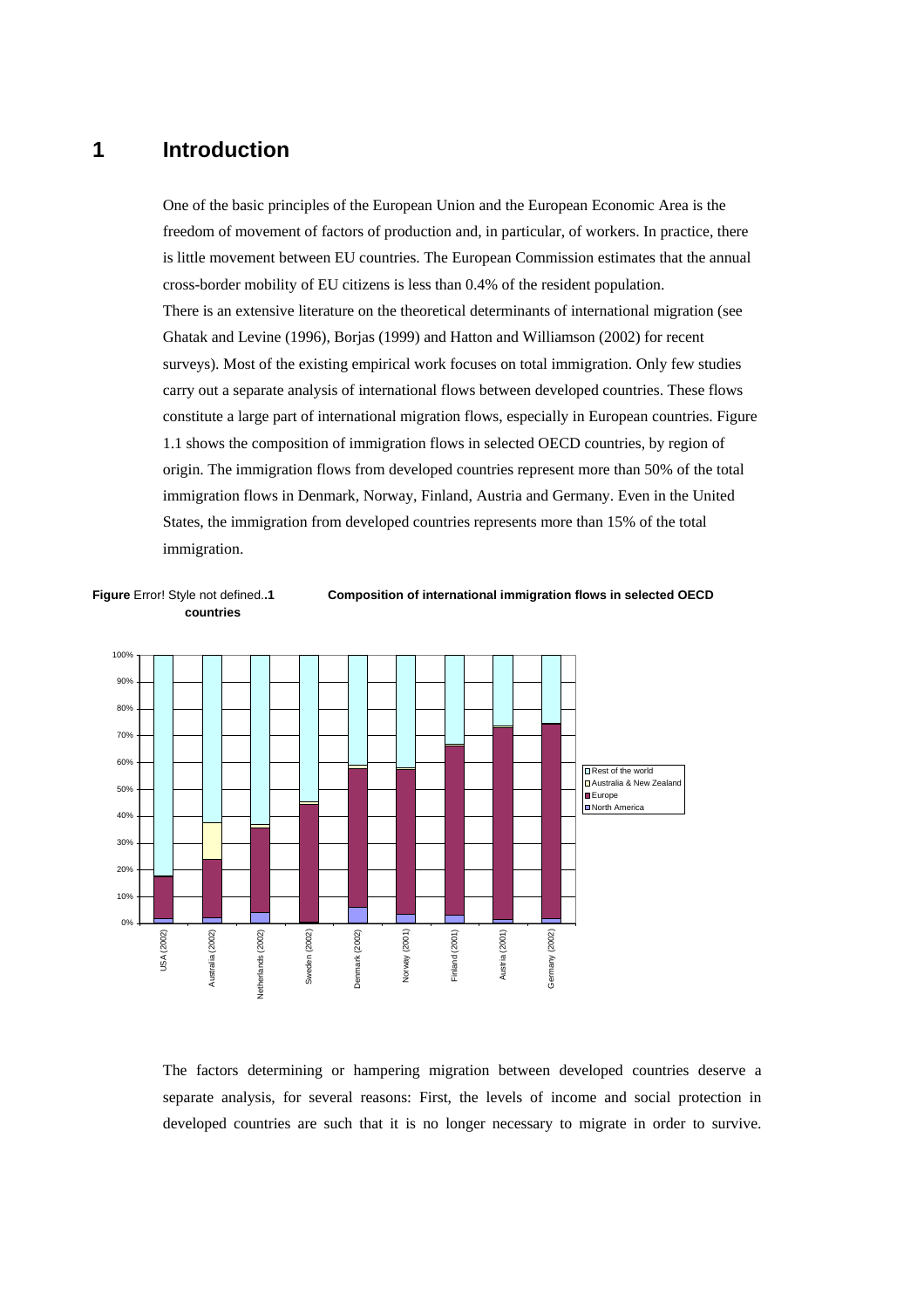Second, citizens of developed countries are much less confronted with restrictive immigration policies. Probably the best example hereof is the European Union, where people are free to move across borders. Third, the political climate is much more stable in the developed world, such that migration for political reasons is unlikely to be important. Fourth, networks of local communities probably play a smaller role for migration between developed countries. Finally, some obstacles may be binding for migration between developed countries, while they are not in developing countries. We think in particular about the role of institutional and cultural barriers.

The existence of cultural and institutional barriers to migration provides a popular explanation for the low mobility pattern in Europe is . Even if in principle workers are free to move, they are in practice confronted with a series of obstacles hampering their movement. First, there are indeed large cultural and language differences between countries. Second, there are important national regulations, which indirectly discriminate against EU immigrants, by treating them differently. For example, qualifications and skills acquired in other EU countries are not always recognized, supplementary pension rights are not automatically transferable, etc.

The European Commision has published several communications aiming at "removing the obstacles to labour mobility within Europe" and at finding solutions to avoid the asymmetric treatment of nationals and EU-non-nationals.

Even though there is a strong suspicion on the role of institutional and cultural differences in explaining low mobility, there is almost no empirical evidence. The objective of this paper is to fill this gap. We propose an empirical analysis of gross migration flows between developed countries. Next to the traditional determinants of migration, such as income and unemployment differentials, the stock of foreigners, etc., we include a series of new indicators measuring cultural and institutional barriers between countries.

We start by reviewing existing theories on the traditional determinants of migration in general and within the developed world in particular (Section 2). Section 3 extends the analysis to the cultural and institutional dimension and introduces a new series of indicators to measure barriers of migration in these fields. We present the empirical analysis in Section 4, including a short description of the data used and an overview of recent empirical studies. We conclude in Section 5.

# **2 Traditional determinants of migration**

In this section, we discuss the more traditional determinants that explain international migration between developed countries. These determinants can be classified into a few broad categories: economic incentives, demographic explanantions, physical distance and network effects. We briefly describe the theories which are probably most relevant in this context (see e.g. Braunerhjelm et al. (2000) for a detailed overview).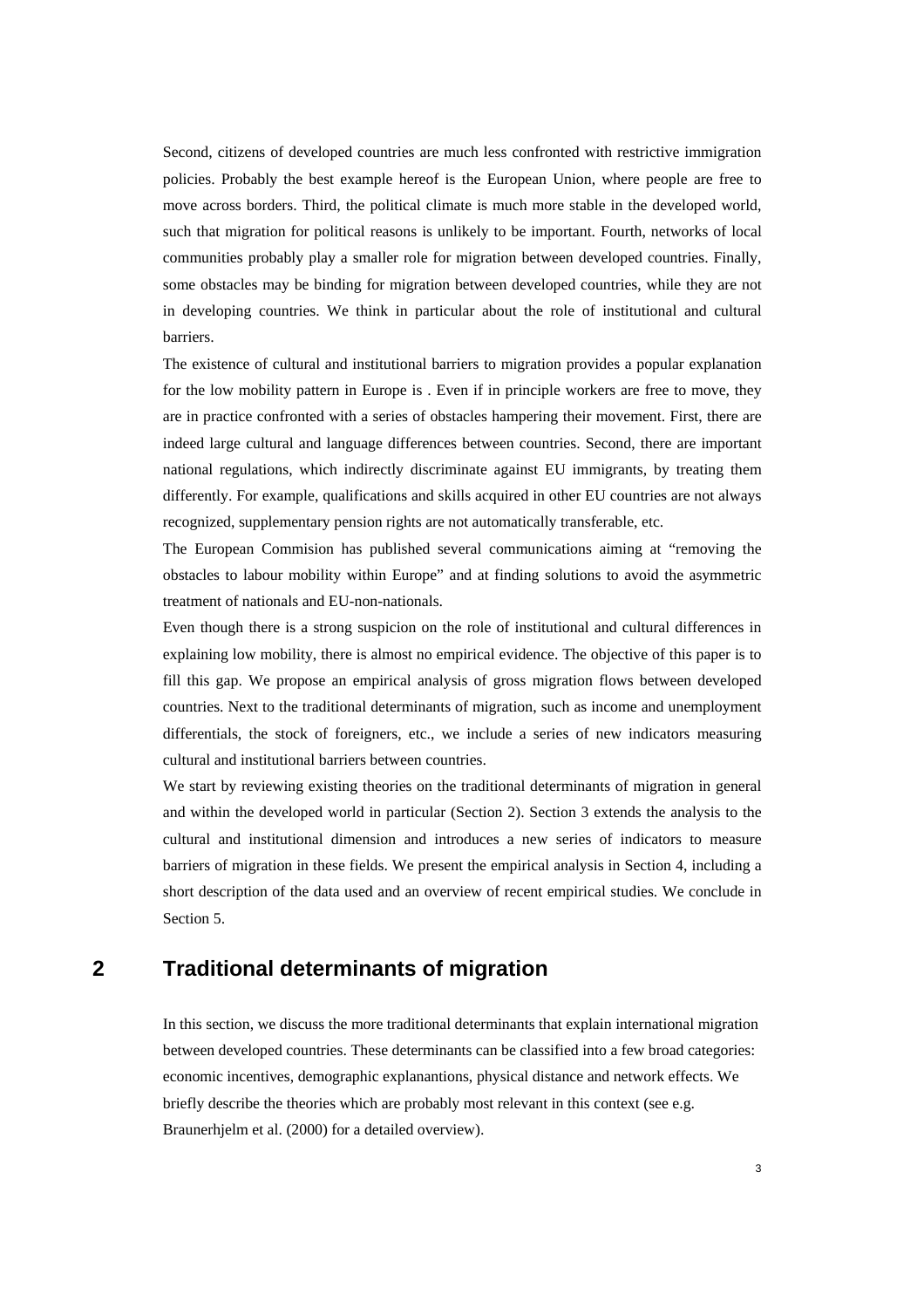### **Economic incentives**

We take the seminal work of Harris and Todaro (1970) as a starting point. The basic idea behind their model is that individuals base their migration decision on the differential between the expected income at destination and the expected income at home. The model predicts that economic differentials should lead to compensating migration flows. Economic differentials should then decrease over time. At first sight, the observed picture of migration flows in the developed world does not fit with this theoretical framework. We observe persistent and large economic differentials between countries. Table 2.1 presents unemployment rates and GDP per person employed for 21 OECD countries in 2000. Unemployment rates vary from 2.3% in Iceland to 13.9% in Spain. The GDP per person employed ranges from 32.397 GK \$ in Greece to 58.212 GK \$ in the United States. These differentials suggest that there are huge economic incentives to migrate between countries.

| Tabel 1.1            | Economic variables in OECD countries (2000) |                                    |
|----------------------|---------------------------------------------|------------------------------------|
|                      | Standardized                                | GDP per person employed            |
|                      | Unemployment rates                          | (constant prices 1990, GK dollars) |
| Australia            | 5,9                                         | 45.505                             |
| Austria              | 3,6                                         | 44.111                             |
| Belgium              | 6,6                                         | 54.049                             |
| Canada               | 6,8                                         | 47.243                             |
| Denmark              | 4,5                                         | 44.379                             |
| Finland              | 9,8                                         | 43.539                             |
| France               | 10,0                                        | 51.641                             |
| Germany              | 7,7                                         | 41.956                             |
| Greece               | 11,1                                        | 32.397                             |
| Iceland              | 2,3                                         | 38.211                             |
| Ireland              | 4,3                                         | 50.036                             |
| Italy                | 10,5                                        | 46.933                             |
| Luxembourg           | 2,3                                         | 57.575                             |
| Netherlands          | 3,3                                         | 43.513                             |
| New Zealand          | 6,0                                         | 34.856                             |
| Norway               | 3,4                                         | 50.270                             |
| Spain                | 13,9                                        | 40.382                             |
| Sweden               | 5,8                                         | 43.586                             |
| Switzerland          | 2,7                                         | 39.223                             |
| United Kingdom       | 5,5                                         | 44.008                             |
| <b>United States</b> | 4,0                                         | 58.212                             |
|                      |                                             |                                    |

Source: Unemployment rates (OECD), GDP per person employed (Groningen Growth and Development Centre Database)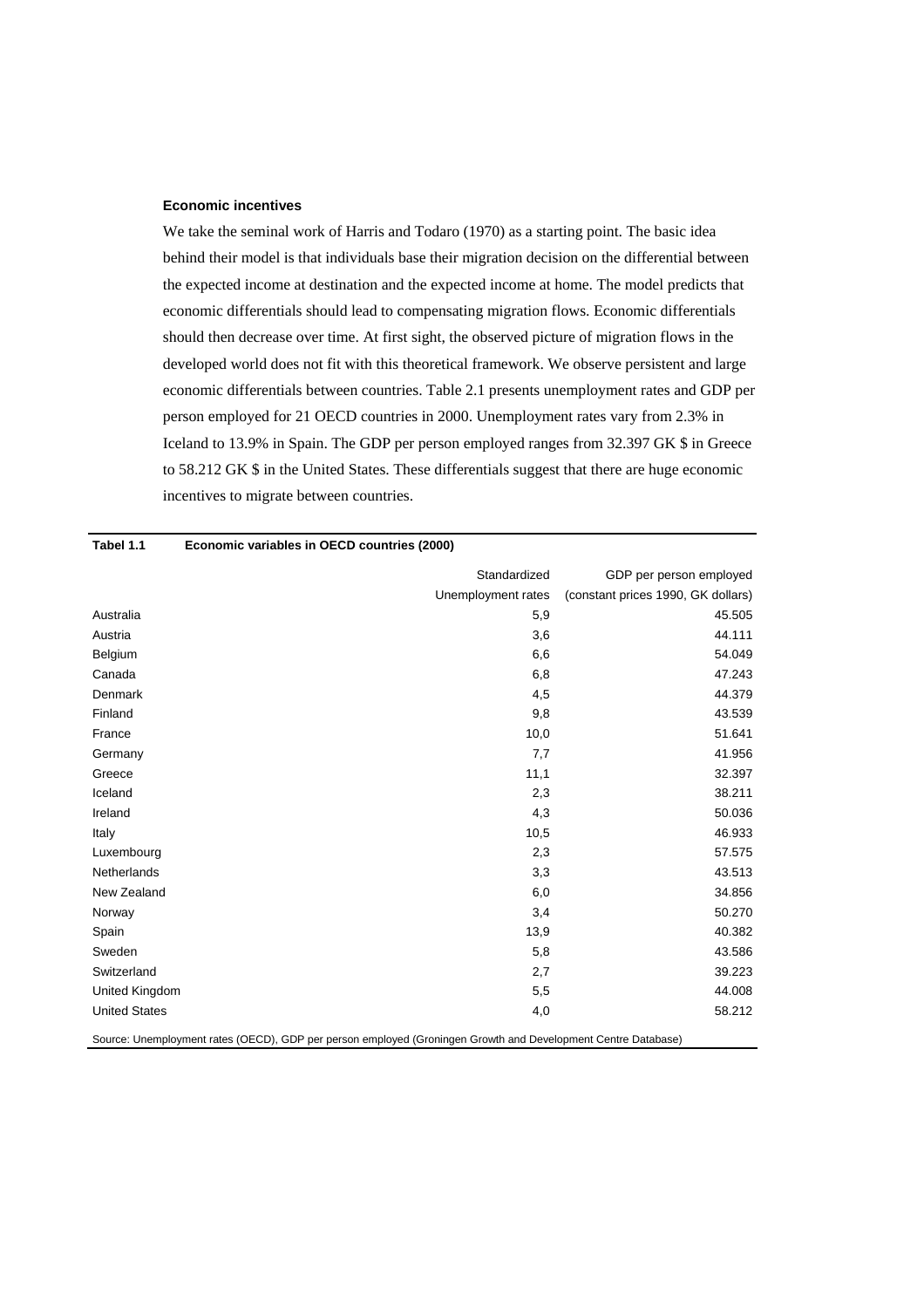#### **Demographic explanations**

The composition of the population may also explain migration patterns, if some segments of the population are more inclined to migrate than others are. Especially age, education and female participation may influence migration in developed countries.

*1) Age structure*: Young cohorts are more mobile than old cohorts are (see Fertig and Schmid (2002)). All else equal, the ageing of the population in the developed world would lead to a fall in the average migration rate. We can think of several reasons why older workers are less likely to migrate (Tassinopoulos and Werner (1999)): Older workers have acquired more specific human capital, which could be lost in case of migration; older workers have fewer years to recoup their migration investment; or older workers face higher migration costs (harder to learn a foreign language, etc.).

*2) Education structure*: Higher skilled workers are also more likely to migrate than low-skilled workers (e.g. Wildasin (2000) for the United States, Mauro and Spilimbergo (1998) for Spain and Gianetti (2001) for Italy). There is also a large evidence based on micro data. Education increases significantly the probability of moving. The reason why this is the case could either be that high-skilled workers face lower migration costs or that they gain more from migrating. High-skilled workers are more likely to speak another language or have better qualities of adaptation, which makes it less costly for them to migrate. Similarly, if migration costs are to some extent fixed, the relative burden of migration costs will be higher for low-skilled than high-skilled workers. The former may be credit-constrained and not be able to pay the migration costs (see Pedersen et al. (2004)). High-skilled workers may also gain more by migrating, if for example wage differentials are larger for high-skilled workers than low-skilled ones.

*3) Female participation*: Coordinating migration decisions of two-earners households may be more difficult than of one-earner households. We could expect that countries with high participation rates of women have a lower propensity to migrate.

#### **Physical distance**

The physical distance between the place of origin and the place of destination could discourage migration for two reasons: It is a psychic cost (and direct migration cost) and it reduces the quality of information about the destination. The further away the country, the less likely people will be informed about job opportunities, income differentials, etc. The argument was already mentioned by Sjaastad (1962). We could use the same argument for migration costs: the further away the country of destination, the worse the information people have about costs they will need to incur when migrating. Cultural and linguistic distances will be discussed in the next section.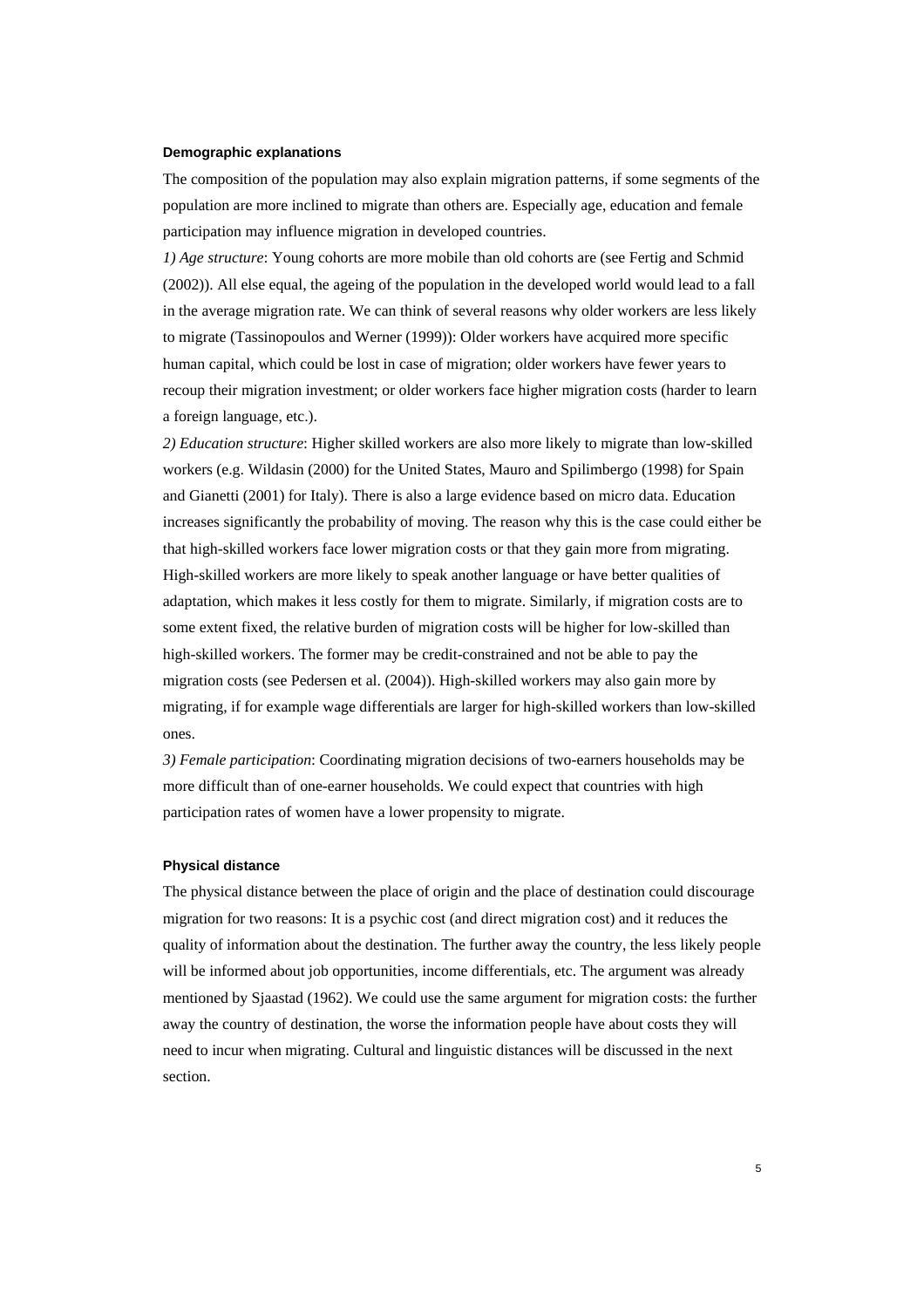#### **Networks**

The recent literature stresses the importance of networks in the migration decision. The main idea is that the presence of a national community in the country of destination could increase its attractiveness (Carrington et al. (1996)). All over the world, we find "Little Italy's",

"Chinatowns", etc. showing that ethnic groups tend to cluster in some geographical areas. There are many ways these communities could ease the immigration of their national counterparts. For example, they could provide information about the local customs and values, job opportunities, etc. They could also provide a substitute to the social network in the country of origin. It may indeed be easier to migrate to a geographical area with a high concentration of people sharing the same language and culture.

It is not certain, however, that networks play an important role in international migration between developed countries. Gross and Schmitt (2002) find that cultural communities are more attractive for immigrants from non-OECD source countries than from OECD source countries. Most empirical studies find a strong correlation between the size of the national community in the country of destination and the importance of migration flows. One should be careful in the interpretation of this coefficient. Palloni et al. (2001) discuss the fact that the existence of networks is not the only theory that could explain the positive correlation. Other theories lead exactly to the same predictions. First, migration decisions often involve households and families, instead of individuals. Migration decisions of the same family will be correlated, even in the absence of network effects. Families can use migration as a risk-diversification device, or establish a migration pattern together (joint decision making). Second, there is the "common characteristics and constraints" theory, saying that individuals living in the same region are likely to share common characteristics and constraints influencing the migration decision. Controlling for a wide set of characteristics of the country of origin and destination can help reducing the influence of this effect in the observed correlation. Especially cultural and linguistic factors may play a role in this respect. In the next section, we discuss these potential determinants and propose a way to measure their importance.

# **3 Cultural and institutional barriers to migration**

The determinants discussed in the last section are certainly relevant for explaining migration patterns between developed countries, but ignore some potential important factors. As Boeri et al. (2002, p. viii) put it: ".. the list of potential determinants spans far beyond the usual shopping list of economists.." This paper tries to do justice to this observation by extending the analysis of migration flows to cultural and institutional factors.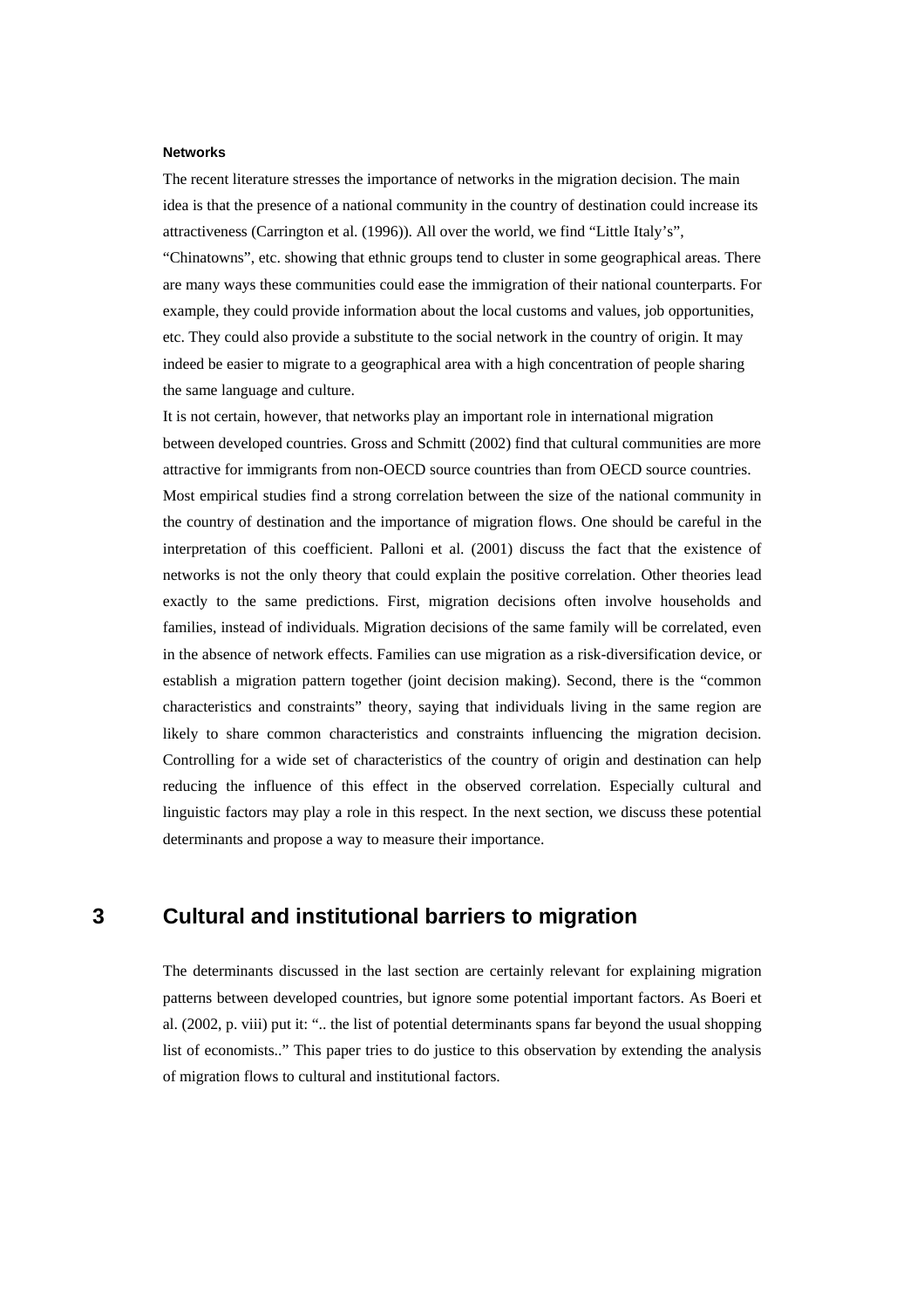#### **Cultural barriers**

The last section discussed among others the importance of physical distance for immigration. The cultural distance between countries may play a role as well. The explanation is especially appealing to explain mobility patterns between European countries, since there exists large linguistic and cultural differences between them. Differences in culture, language, values and norms translate into migration costs that reduce the attractiveness of migration.

Culture is a very hard concept to measure. Broadly defined, culture is the set of communication habits, norms, values which are shared by a community. There are many potential problems associated with measuring subjective aspects of culture. For this reason, we concentrate first on objective characteristics of culture: language and religion.

The indicators of cultural and linguistic differences are often very rough and approximate (a dummy variable for common language), which makes is hard to assess their effects. Our study uses a new set of measures of cultural distance that are more refined. We will discuss these indicators here briefly. More details about the construction of these indicators can be found in the companion paper (Belot and Ederveen (2004)).

### *Linguistic distance*

We constructed an indicator measuring the degree of linguistic distance between two countries. For this indicator, we first measure linguistic distance by calculating the probability of drawing two individuals, one in each country, speaking a different mother language:

$$
DISTLANG1_{A,B} = 1 - \sum_{i} s_{i,A} s_{i,B}.
$$

The distance is equal to 1 minus the probability of drawing two people speaking the same language.  $s_{i,A}$  and  $s_{i,B}$  are the respective shares speaking language *i* in countries A and B. It ranges from nearly 1 for high linguistic distance to 0 for no linguistic distance.

We refine this indicator by correcting for linguistic proximity. We used the language classification tree used by linguists (Greenberg (1956)), and considered five ramifications. Each ramification corresponds to a different level of desegregation. The first level distinguishes between large language families (Indo-Europeans, Altaic, etc.). The second level distinguishes between groups within each family, and so on. The fifth level corresponds to the individual languages. For each level we computed the distance indicator as defined above. We obtain five indicators, denoted *dist<sup>1</sup>*, *dist<sup>II</sup>*, *dist<sup>II</sup>*, *dist<sup>IV</sup>* and *dist<sup>V</sup>*. We built a summary indicator attributing a weight to each distance indicator: For the first level, 0.2, the second level 0.4, the third level 0.6, the fourth level 0.8 and the fifth level  $1<sup>3</sup>$ . Formally, the indicator is computed as follows:

 $3$  This is a method also used in Laitin (2000), attributing exactly the same weights.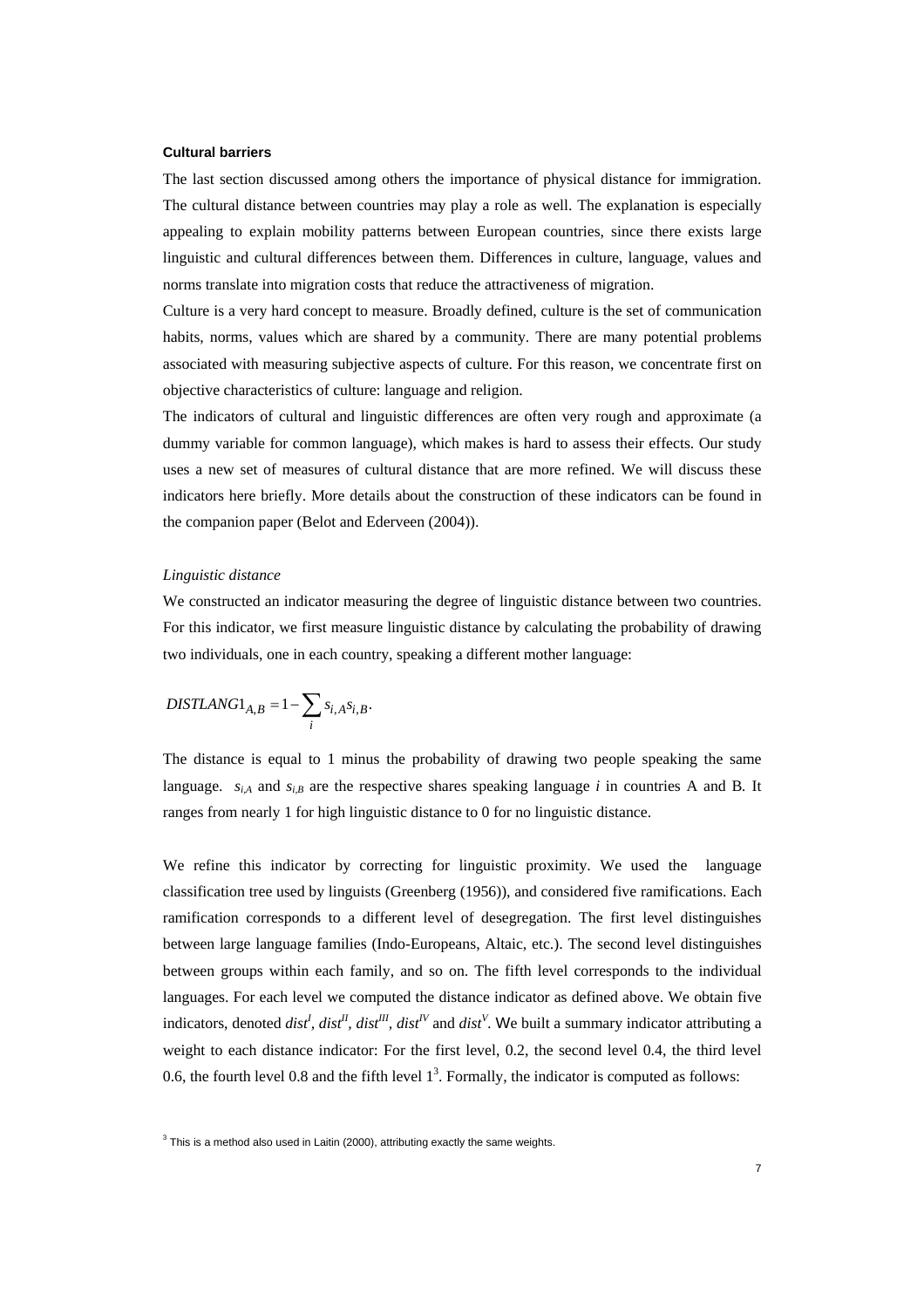$$
dist_{A,B}=dist_{A,B}^V-0.8 (dist_{A,B}^V-dist_{A,B}^{IV})-0.6 (dist_{A,B}^{IV}-dist_{A,B}^{III})-0.4 (dist_{A,B}^{III}-dist_{A,B}^{II})-0.2 (dist_{A,B}^{II}-dist_{A,B}^{I}).
$$

The choice of the correlation structure between the different levels in the language classification tree is to some extent arbitrary. To our knowledge, linguists have not developed a commonly used measure of the distance between languages. The data are presented in the appendix. We observe clusters of countries that are linguistically close to each other:

- Southern countries: France, Italy, Spain, Portugal and to some extent Luxembourg
- Scandinavian countries: Denmark, Iceland, Norway and Sweden.
- Anglo-Saxon countries: Canada, Ireland, New Zealand, United Kingdom, United States
- Germanic countries: Austria, Germany, Switzerland
- Belgium and the Netherlands
- **Greece**
- Finland

### *Religious distance*

We did the same exercise for religion. Given that the large majority of the population in OECD countries belongs to one of the three Christian groups (Catholicism, Protestantism and Orthodoxy), we computed a single distance indicator without coorrecting for religious proximity. The method is exactly the same as for the language indicator.

Data are reported in the appendix. We clearly observe clusters of countries sharing the same religious beliefs: Southern countries and Austria, Belgium, France, Luxembourg and Ireland are widely dominated by Catholicism, while Nordic (Scandinavian) countries are protestant. The Netherlands, Germany and Switzerland and the Anglo-Saxon countries have a mixed religious structure, where both Catholicism and Protestantism represent large religious groups.

### *Cultural distance (Hofstede)*

Another way of measuring cultural differences is by measuring norms and values directly. Hofstede (1991) did a lot of work in that respect. He proposed a measure of cultural orientation of countries, based on a survey of 117,000 IBM employees across 50 countries and 3 multicountry regions. The data were collected at two different points in time: 1968 and 1972. The cultural orientation is measured by five cultural dimensions:

- 1. Individualism versus collectivism
- 2. Power Distance ("the extent to which the less powerful members of institutions and organisations within a country expect and accept that power is distributed unequally")
- 3. Uncertainty avoidance
- 4. Masculinity versus feminity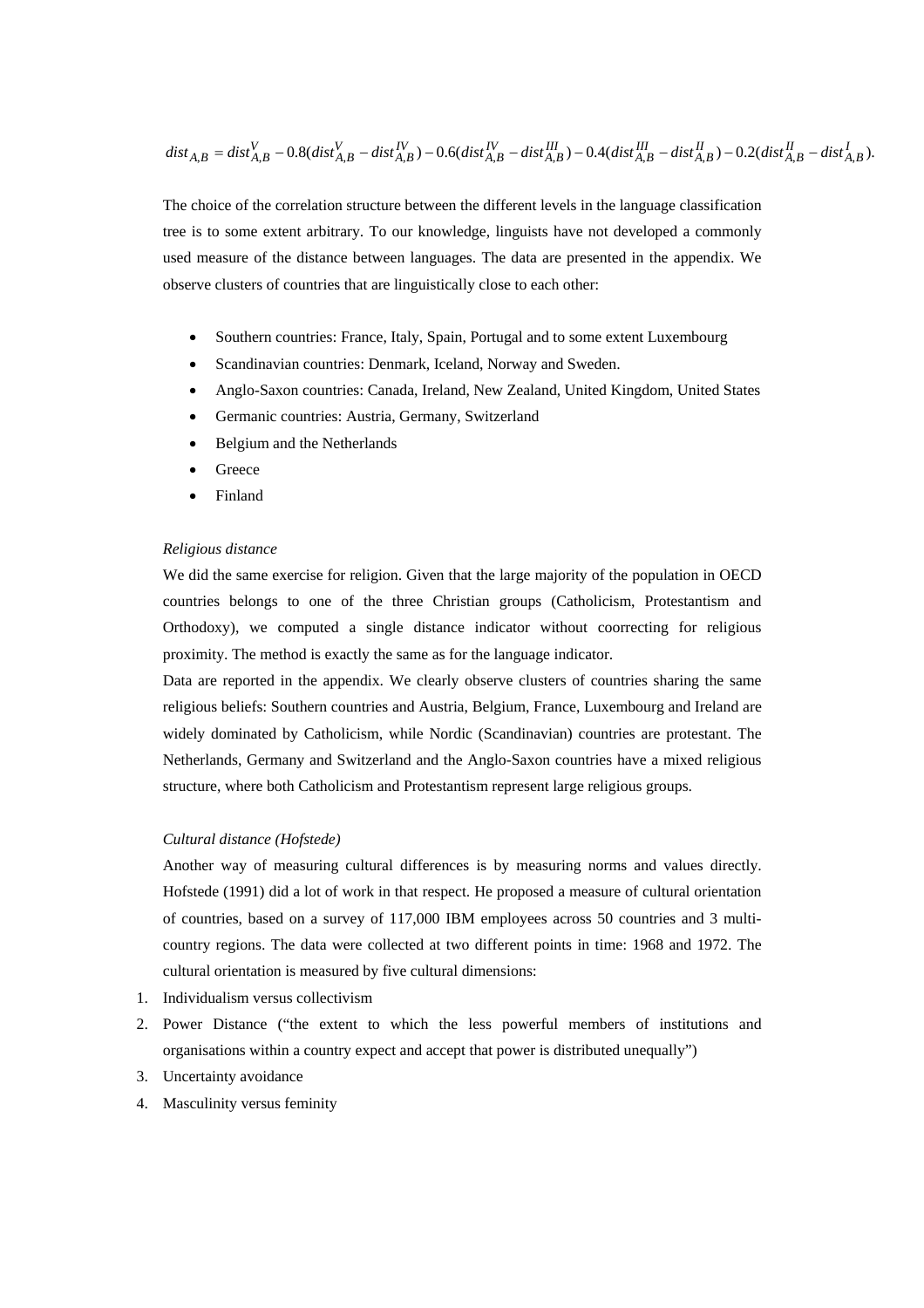5. Confucian dynamism (Ranges from long-term orientation to short-term orientation and was introduced in 1991).

We used these indicators to compute a composite index of cultural distance between countries. following the strategy proposed by Kogut and Singh (1988):

$$
CD_{i,j} = \frac{1}{4} \sum_{k=1}^{4} \frac{(I_{i,k} - I_{j,k})^2}{V_k}
$$

where  $CD_{i,j}$  is the cultural distance between country *i* and country *j*,  $I_{i,k}$  is the Hofstede's score for country *i* with respect to the cultural dimension *k.* As Kogut and Singh, we based the composite index on the first four dimensions (we exclude the long-term orientation).

Finally,  $V_k$  is the variance of the indicator of dimension  $k$  for all countries included in the sample of Hofstede.

Data are reported in the appendix. Again, we can identify clusters of countries that are culturally close to each other:

| Tabel 2.1               |                                     | Clusters of cultural proximity (Hofstede dimensions) |               |                       |             |
|-------------------------|-------------------------------------|------------------------------------------------------|---------------|-----------------------|-------------|
|                         |                                     | Power distance                                       | Individualism | Uncertainty avoidance | Masculinity |
|                         | Anglo-saxon countries, Germany, Low |                                                      | High          | Low                   | High        |
| Switzerland and Austria |                                     |                                                      |               |                       |             |
| Nordic countries        |                                     | Low                                                  | High          | Low                   | Low         |
| Southern countries      |                                     | High                                                 | Low           | High                  | High        |

Source: Belot and Ederveen (2004)

Since the data are relatively old, we may be sceptical as whether they are appropriate measures for the cultural distance between countries in the nineties. More recent data are available from the World Value Survey, a project carried on worldwide and coordinated by Professor Ronald Inglehart. The Survey covers 65 countries in the world, including 18 of the countries included in our data set. Baker and Inglehart (2000) did a factor analysis based on the various waves of the survey and summarized the data around two major dimensions (dimension1 and dimension2 here after): 1) Traditional versus secular-rational and 2) survival versus self-expression values. Traditional societies are defined with respect to a series of variables such as the level of tolerance for abortion, divorce and homosexuality, the emphasis of male dominance in economic and political life, the importance of family life and parental authority and the emphasis on religion. The survival/self-expression dimension corresponds to the level of trust, tolerance, subjective well-being, political activism, and self-expression.

We computed an indicator of cultural distance between 2 countries (*i* and *j*) as follows: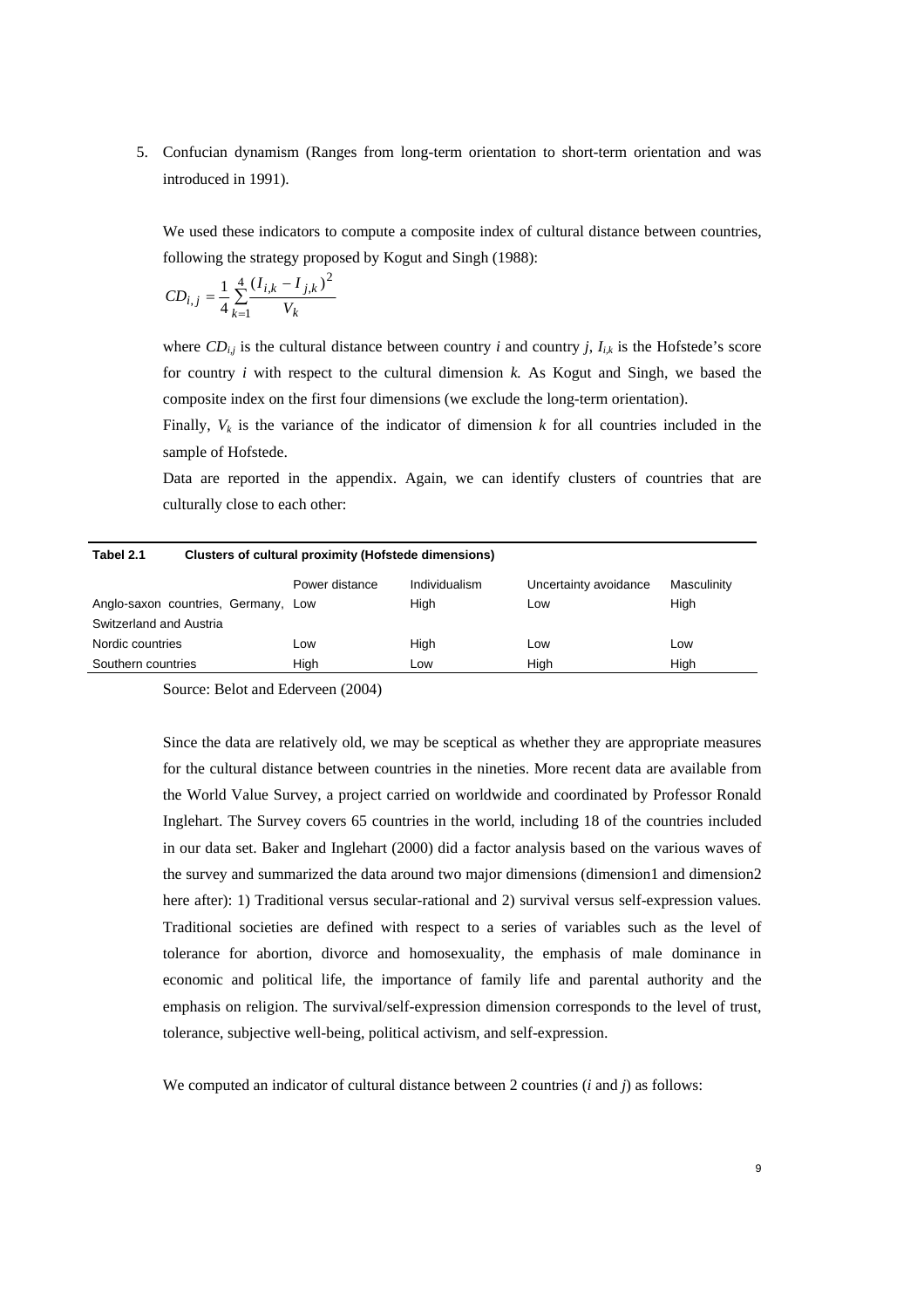$DistInglehart_{i,j} = \sqrt{(Dimension_{i} - Dimension_{j})^{2} + (Dimension_{i} - Dimension_{j})^{2}}$ 

### **Institutional barriers**

Finally, one common explanation for the low mobility between developed countries (and in particular between EU countries) is the presence of institutional barriers, which survived to the European construction and represent *de facto* obstacles to mobility:

- The lack of portability of supplementary pensions (both within countries and across countries). In particular, vesting periods to acquire rights may be quite long, rights may not be fully portable across employers, etc.
- Housing transaction costs and housing policies
- The lack of recognition of professional qualifications: The regulation of professions requiring specific skills or diplomas varies a lot across countries. Some countries discriminate against foreigners by not recognising the professional qualifications acquired abroad.

In addition, for countries outide the European area immigration policies and regulations may present obstacles to immigration.

We introduce a series of indicators measuring the importance of these "institutional obstacles" associated with migration. We focus on the ones that are most often mentioned in the literature on European mobility.

### *Migration policy*

Countries differ in their immigration policies and regulations. Developed countries, and in particular the European Union, often have a dual system, i.e. imposing different regulations according to the country of origin. The most striking example is of course the one of the Member States of the European Union and the European Economic Agreement which allow the free movement of workers across borders. We directly measure for the effect of "open borders" by introducing a dummy variable equal to 1 if both countries allow free movement of workers between them (European Union, European Economic Area or New Zealand-Australia).

#### *Housing transaction costs*

We use a measure of transaction costs associated with the transfer of housing ownership (see Belot and Ederveen (2004)). These include four components: (i) Transfer taxes and registration duties, (ii) Notary fees, (iii) Real estate agents' fees and (iv) Mortgage fees. We also use information on the home ownership rate, collected by Oswald (1997).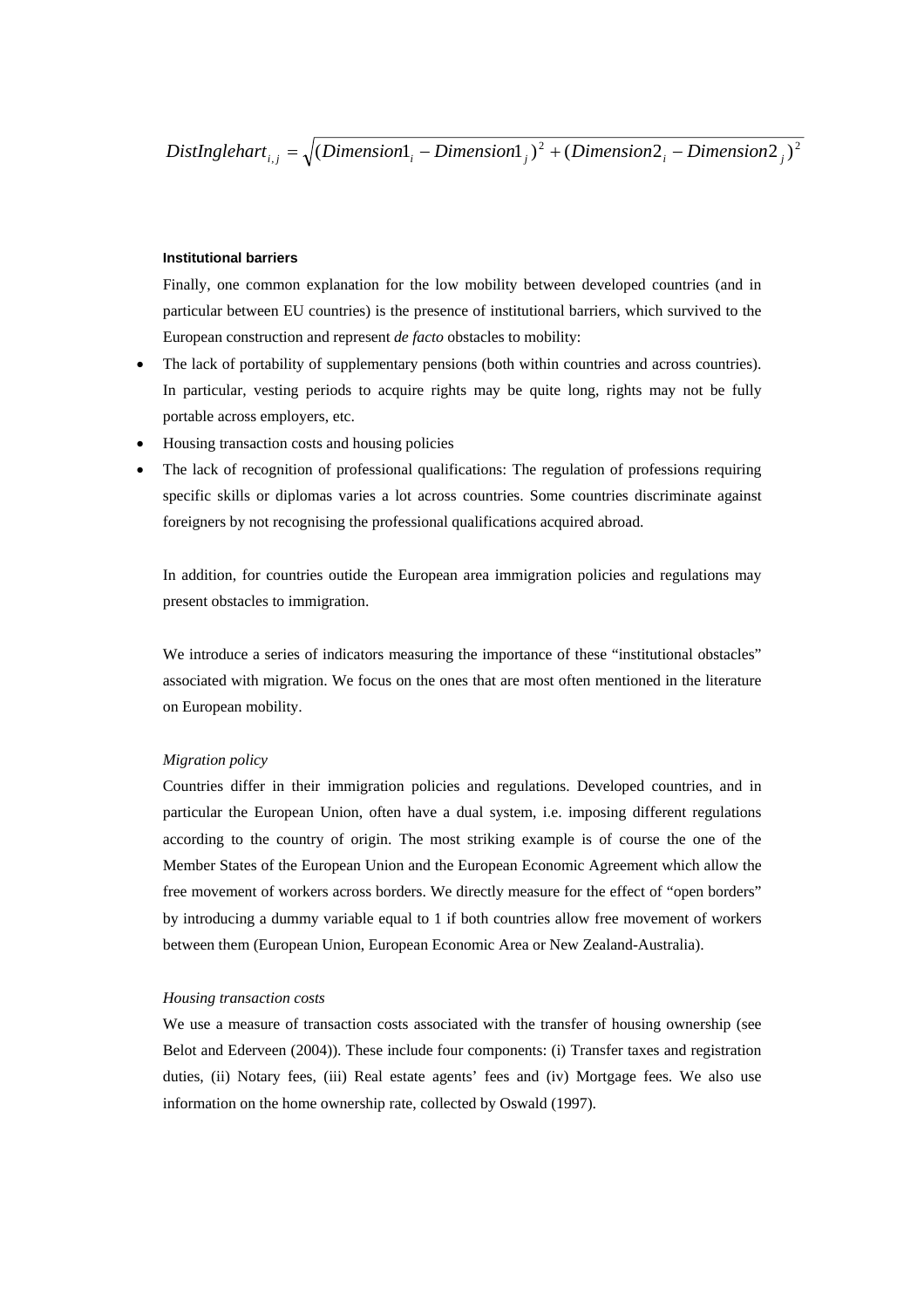We present in Table 3.2 the data on home ownership rates and total transaction taxes (as percentage of the purchase cost). At the top of the scale, we find the Southern European countries. Greece, Belgium, Italy and Portugal have average transaction costs of more than 15% of the purchase value of the house. In Spain and France, transaction costs are more than 12% on average. At the bottom of the scale, we find the Anglo-Saxon countries (Australia, New Zealand and the United Kingdom), with transaction costs below 4% of the purchase value. An important exception here is the United States, where transaction costs are comparable to other European countries (Austria, Denmark, Finland, the Netherlands), and represent around 9-10% of the purchase value. The reason why the transaction costs are particularly high in the US lies in the high brokerage fees (6-7% of the purchase value), in comparison with other European countries.

Note that in countries where real estate agents' fees are relatively high (e.g. France, Italy), the majority of housing transactions take place without the intermediation of a real estate agent (65% of the transactions in Italy, and more than 50% in France).

| Tabel 2.2            | Home ownership rates and housing transaction taxes |                       |  |
|----------------------|----------------------------------------------------|-----------------------|--|
|                      | Home ownership (%)                                 | Transaction costs (%) |  |
| Australia            | 70                                                 | 4.5                   |  |
| Austria              | 55                                                 | 8.5                   |  |
| Belgium              | 62                                                 | 18.0                  |  |
| Canada               | 61                                                 | 5.5                   |  |
| Denmark              | 51                                                 | 4.5                   |  |
| Finland              | 67                                                 | 11.0                  |  |
| France               | 54                                                 | 15.0                  |  |
| Germany              | 38                                                 | 10.0                  |  |
| Greece               | 76                                                 | 15.0                  |  |
| Iceland              |                                                    |                       |  |
| Ireland              | 81                                                 | 9.0                   |  |
| Italy                | 67                                                 | 19.0                  |  |
| Luxembourg           | 70                                                 | 14.0                  |  |
| Netherlands          | 44                                                 | 9.0                   |  |
| New Zealand          | 71                                                 | 3.5                   |  |
| Norway               | 59                                                 | 7.0                   |  |
| Portugal             | 67                                                 | 15.5                  |  |
| Spain                | 76                                                 | 11.5                  |  |
| Sweden               | 42                                                 | 7.5                   |  |
| Switzerland          | 30                                                 | 8.0                   |  |
| United Kingdom       | 68                                                 | 4.0                   |  |
| <b>United States</b> | 64                                                 | 9.0                   |  |

Source: Oswald (1997), Belot and Ederveen (2004)

*Index of portability of supplementary pensions*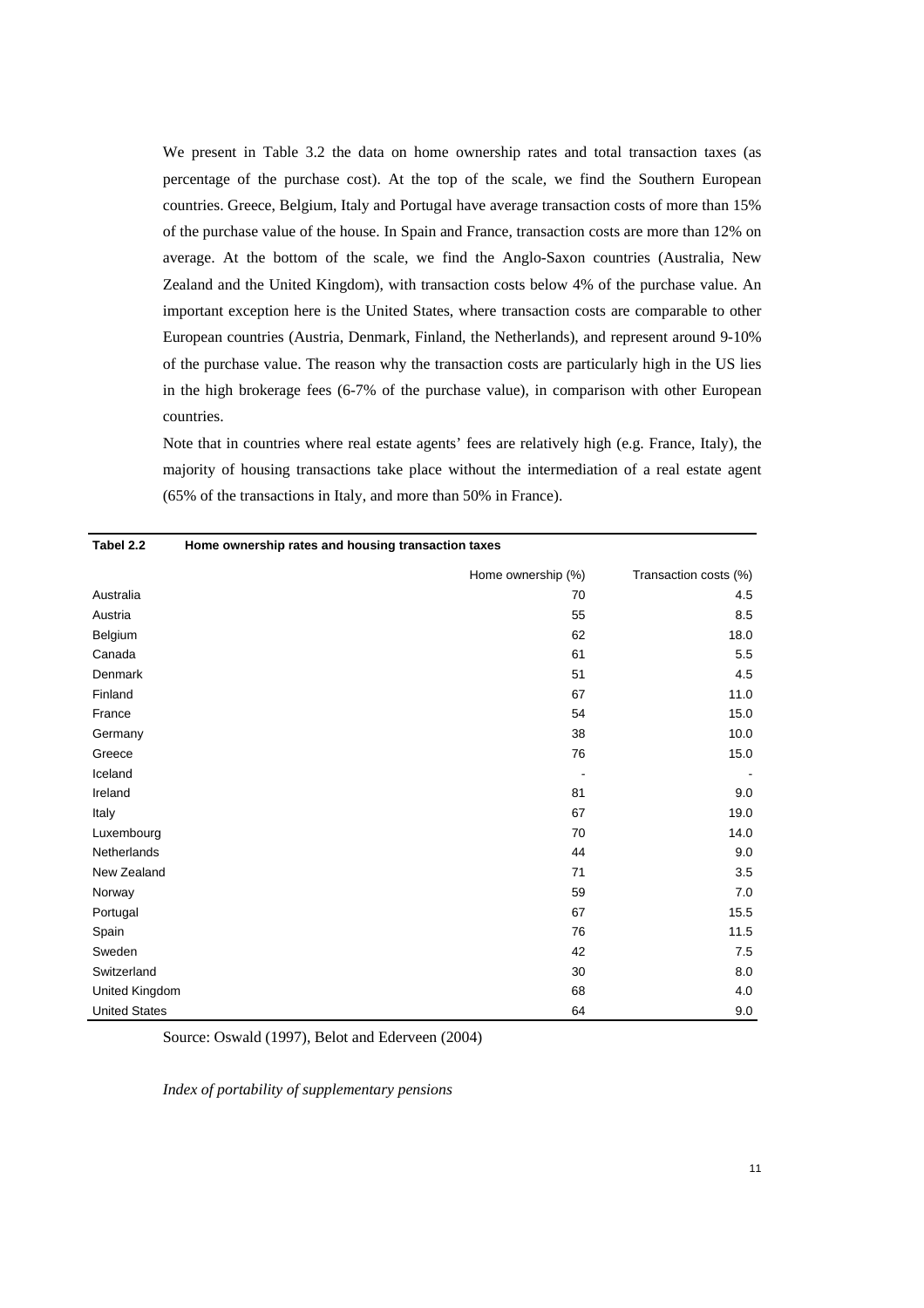According to the European Commission, the lack of portability of pension rights across jobs and across borders represents a major obstacle to labour mobility. Workers can rarely fully protect their rights when they change jobs, or migrate to another country. The problem concerns mainly the second pillar of the pension system, i.e. the supplementary occupational rights. In the companion paper (Belot and Ederveen (2004)), we constructed an indicator of the portability of supplementary pension rights across countries.

The indicator relies on information on the regulations concerning the acquisition of rights (minimum vesting periods) and the protection of rights (transferability of rights, indexation rules, etc.). The indicator ranges from 0 (not portable) to 1 (fully portable rights).

The problem of portability of occupational pension schemes is not equally important in all OECD countries. The coverage rate varies a lot across countries, and so does the relative importance of the supplementary pension in the total pension income. Obviously, portability matters more in countries where the coverage rate and the share of supplementary pension income are relatively large. Based on information on the coverage rates and the relative share of supplementary pension in the total pension income, we identified a series of countries where pension portability probably matters most: Canada, Denmark, France, Iceland, Netherlands, Norway, Sweden, Switzerland, UK, United States.

In Figure 4.1 we show the pattern of portability in the two groups. It turns out that the portability is on average better in countries where it matters most.



**Figure 3.1 Pension portability in OECD countries, source: Belot and Ederveen (2004)**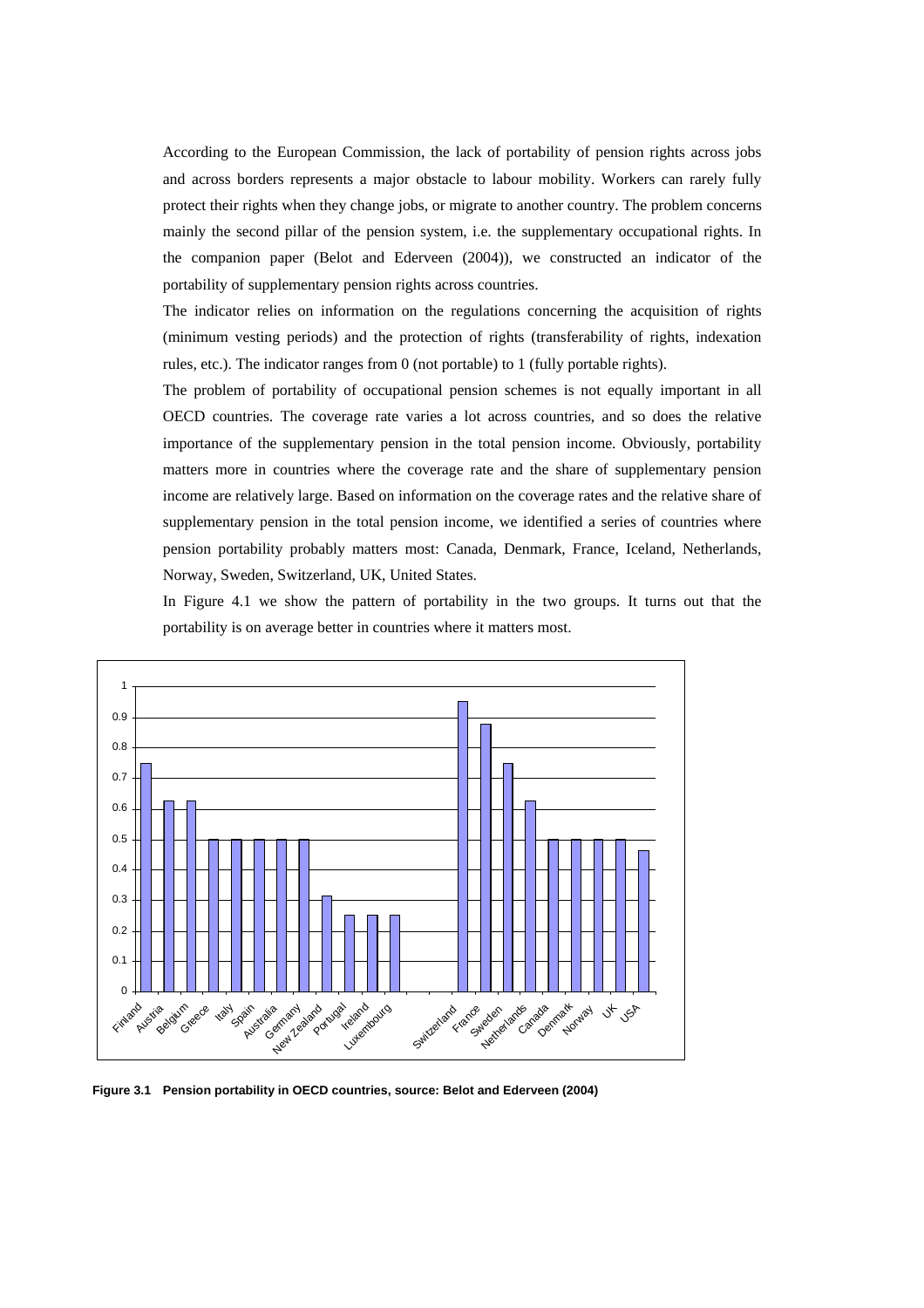# **4 Estimation of the migration equation**

In this section we present our estimation strategy. However, before turning to the estimation results, we first give a brief description of the data we use for the migration flows and discuss some recent empirical studies that have estimated migration regressions.

## **4.1 Data on gross migration flows**

To do justice to the wide range of potential determinants, we constructed a data set covering migration flows and a large number of different indicators for 22 OECD countries for the period 1990-2003. Here, we restrict ourselves to a discussion on our dependent variable, the gross migration flow from one country to another. Details about coverage and sources for all variables can be found in the appendix.

Consistent data on gross migration flows are hard to obtain. The data we use have their limitations as well, but we believe that their quality is sufficient to run sensible regressions. We should however be aware of the limitations of our data set.

First, the data measures movements in *population* rather than in *labour*. It is an aggregate measure composed of different types of migrants with different motives. Van Leuvensteijn and Parikh (2001) conclude on the basis of an empirical study for Germany that in general population migration may be used to examine labour migration issues.

Second, the data is not perfectly homogenous across countries. Countries register migration flows in different ways. The most common way of registering foreigners is by citizenship. Some countries, however, register the foreign population according to their country of birth or country of previous residence. These registration methods are consistent with each other as long as migrants make a once-in-a-lifetime move, or have been migrating between two countries only.

Third, another important difference between countries is the timing of the registration (duration of stay). The European Economic Agreement has modified the registration requirements for citizens of these countries. This is mainly a problem for the UK data, since the UK stopped requiring a grant settlement. The number of people registered from EEA countries therefore underestimates the actual flows. Moreover, the UK stopped registering migrants from EEA countries since 1998.

We first collected data from the OECD, based on the Continuous Reporting System on Migration (SOPEMI). The drawback of these data is that they include flows from a selected number of countries of origin only. Small inflows will be grouped by region or under the label "other countries". In order to constitute a more detailed data set, we used information provided by the Migration Policy Institute, using the same sources as the OECD (national statistical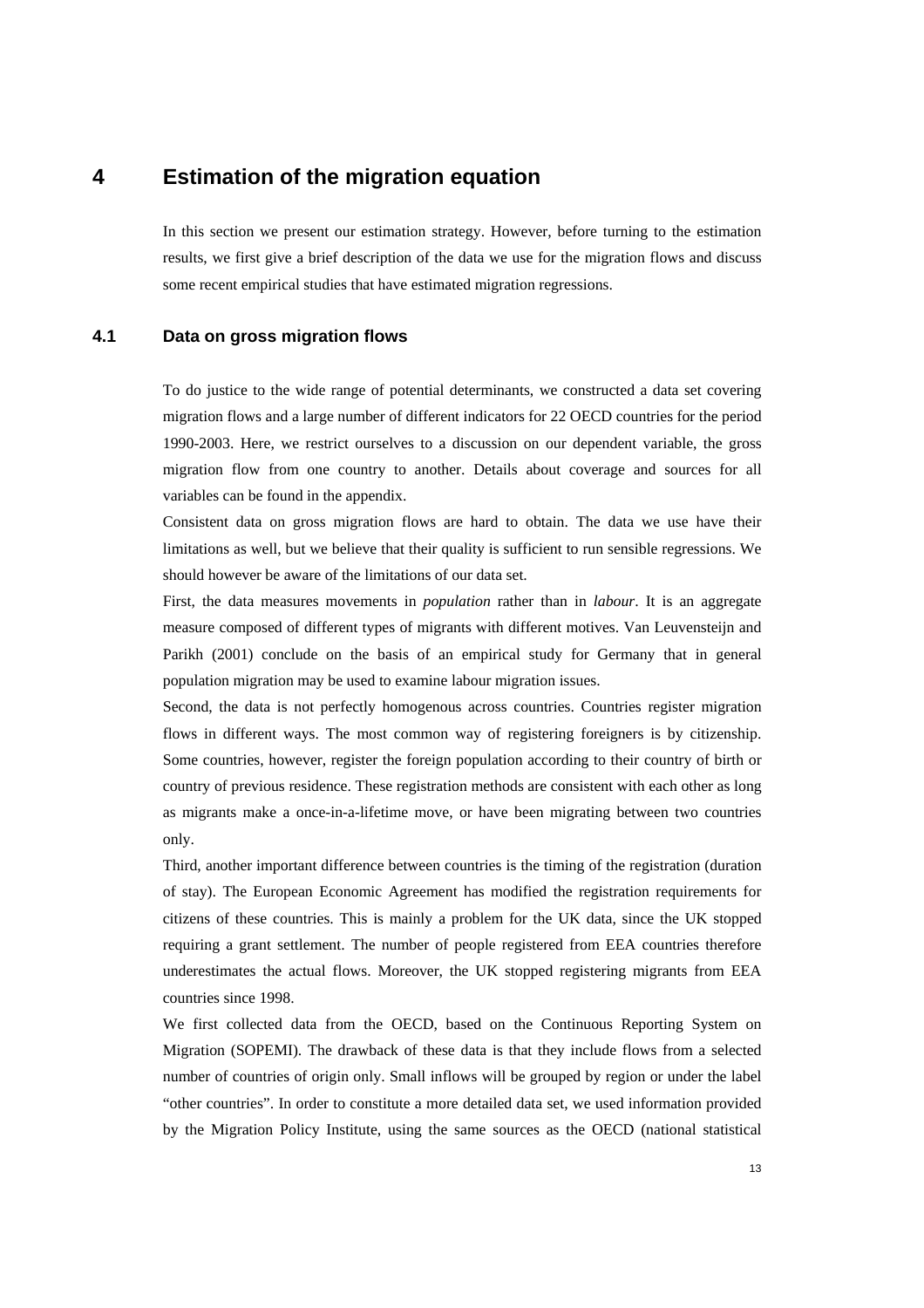offices), but reporting more detailed information. These data were available for Australia, Austria, Denmark, Finland, Germany, the Netherlands, Norway, Sweden, the United Kingdom and the USA<sup>4</sup>. For the other countries, we contacted the National Statistical Offices.

## **4.2 Recent empirical studies**

Our study has two main contributions to the existing literature. First, and most important, it assesses the effects of cultural and institutional barriers on international migration. To the best of our knowledge, our study is the first to present an empirical estimation of the relevance of these variables.

A second contribution of our study is the use of gross migration flows between countries. Most studies use the net immigration rates, i.e. simply the difference between the growth rate of the population and the natural growth rate. The problem is that the net immigration rate confuses information about inflows and outflows, and is a unilateral measure. Since migration inflows and outflows rarely involve two countries only, this type of measure makes it impossible to test the Harris-Todaro theory that assumes that migration decisions are based on economic differentials between pairs of countries. Gross inflows and outflows between two countries provide much better information than net immigration rates.

There are a few recent studies that also use gross flows between countries. One rare example from the previous century is Van Wissen and Visser (1998), who use data on gross migration flows between the fifteen countries of the EU (before May 2004) for the year 1994. They find strong effects of the variables measuring the stocks of foreigners in the country of origin and of destination. On the other hand, differentials in GDP do not have a significant effect, neither do physical distance and language proximity (the author introduces dummies for four language groups and classify the countries accordingly).

Two recent papers (Mayda (2004) and Pedersen et al. (2004)) analyze the determinants of gross migration flows into OECD countries, testing for a series of migration theories.

Mayda (2004) uses OECD data on 14 OECD countries, over the period 1980-1996. She finds that the earnings differentials stimulate migration, and that this effect is dominated by the pulling effect of the GDP per worker at destination. The GDP per worker at origin does not have a strong effect, which could be explained by a combination of fixed migration costs and binding poverty constraints. Physical distance matters as well, but sharing a common language does not. Finally, sharing a common colonial past has a surprising negative effect on emigration rates.

One drawback of the OECD data is that they do not report all flows between countries. Small flows in particular are likely to be underreported. Pedersen et al. (2004) have constructed an

<sup>4</sup> These data are on-line on the website www.migrationinformation.org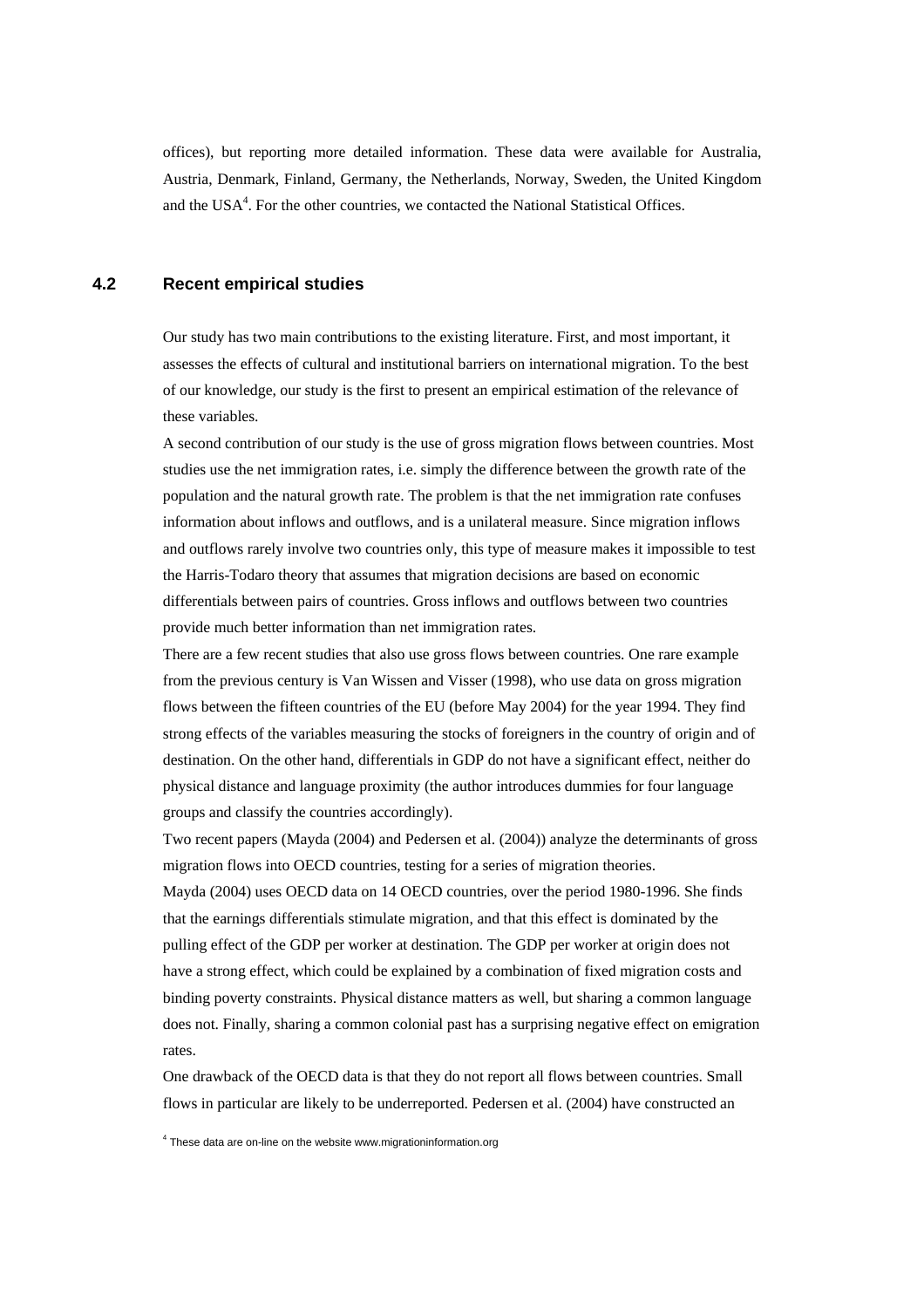impressive data set including 27 OECD destination countries and 129 source countries, for the period 1990-2000. One of their interesting findings is that the determinants of emigration differ across countries. They grouped countries in various ways (according to the income level and the type of welfare state) and identified clear patterns in migration determinants. Hence, they find strong evidence of network effects in all countries, but these effects are stronger when destination countries offer a limited social protection to immigrants. They also could not find evidence for the welfare magnet hypothesis (i.e. immigrants being attracted by generous welfare systems in developed countries). Finally, they find a different result from Mayda (2004) with respect to the effect of sharing a common language or a colonial past. In their specification, both have a positive effect on migration flows.

# **4.3 Econometric specification**

All theoretical models come down to a specification of the following form:

 $(M_{i,k,t} = g(\overline{Y}_{j,t}, \overline{Y}_{k,t}, \overline{C}_{j,k}, \overline{W}_{j,t}),$ 

where  $M_{j,k,t}$  is the migration flow from country *j* to country *k*,  $\overline{Y}_{j,t}$  and  $\overline{Y}_{k,t}$  are countryspecific elements,  $\overline{C}_{j,k}$  are the costs of migration from country *j* to country *k* and  $\overline{W}_{j,t}$  is an aggregate measure of the individual-component in the migration costs and income: share of young people in the total population, participation rate of women, etc. Note that not all variables vary over time.

Figure 4.1 shows an histogram of our dependent variable, the total inflow from country j to country k, where inflows have been grouped by intervals of 10 people. The distribution is extremely skewed to the left, with a very high frequency of small numbers. A second important characteristic of our dependent variable is its discrete and non-negative nature. For these reasons, standard linear regression techniques may not be the most appropriate method to analyze these data.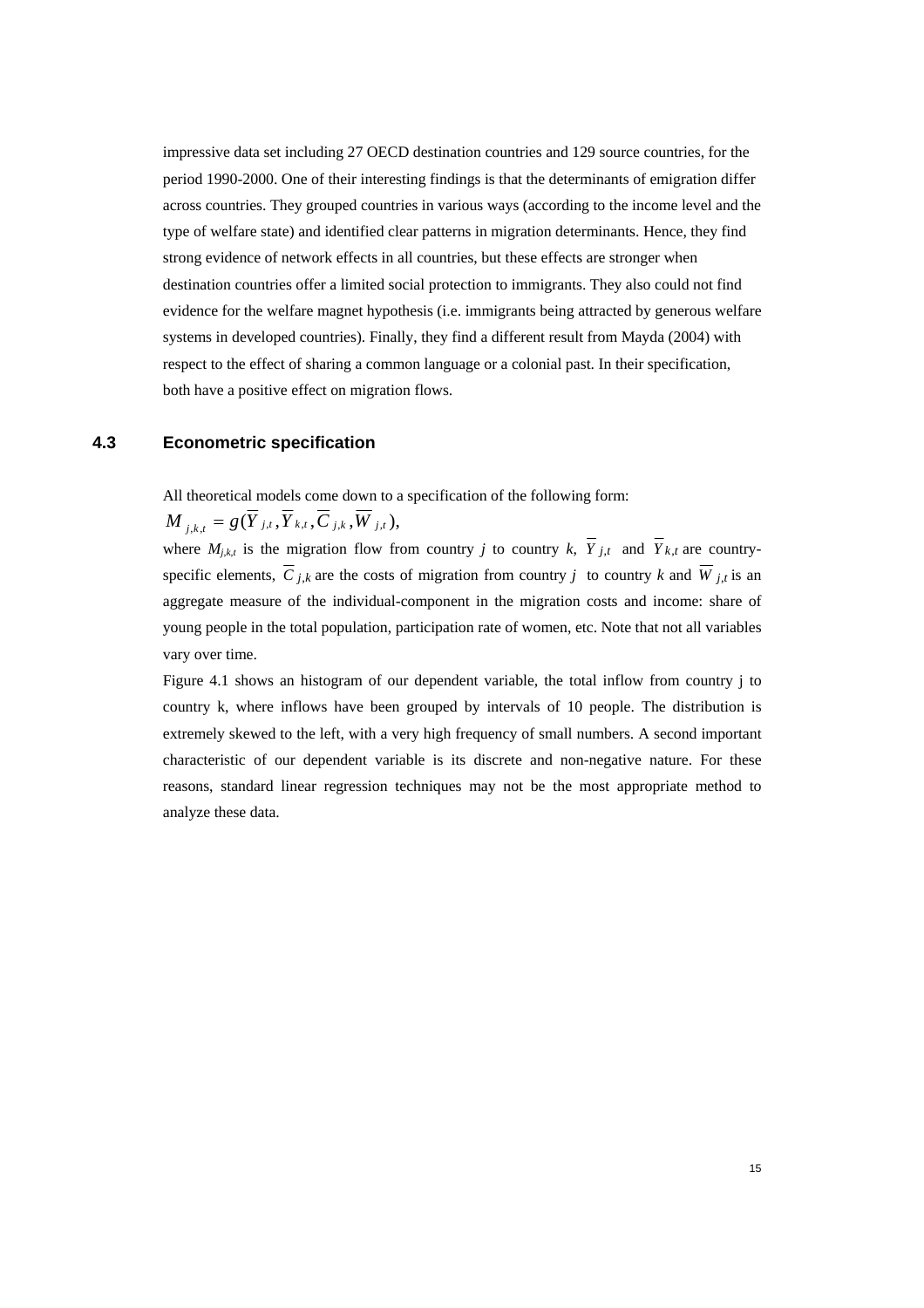



There are two alternative methodologies one could use to deal with this type of data in a better and more efficient way. First, we could simply transform the dependent variable in its logarithm, which would come down to estimating a general linearized model. Figure 4.2 shows the distribution of the logarithm of the inflows. It is obvious that linear techniques would be appropriate in that case.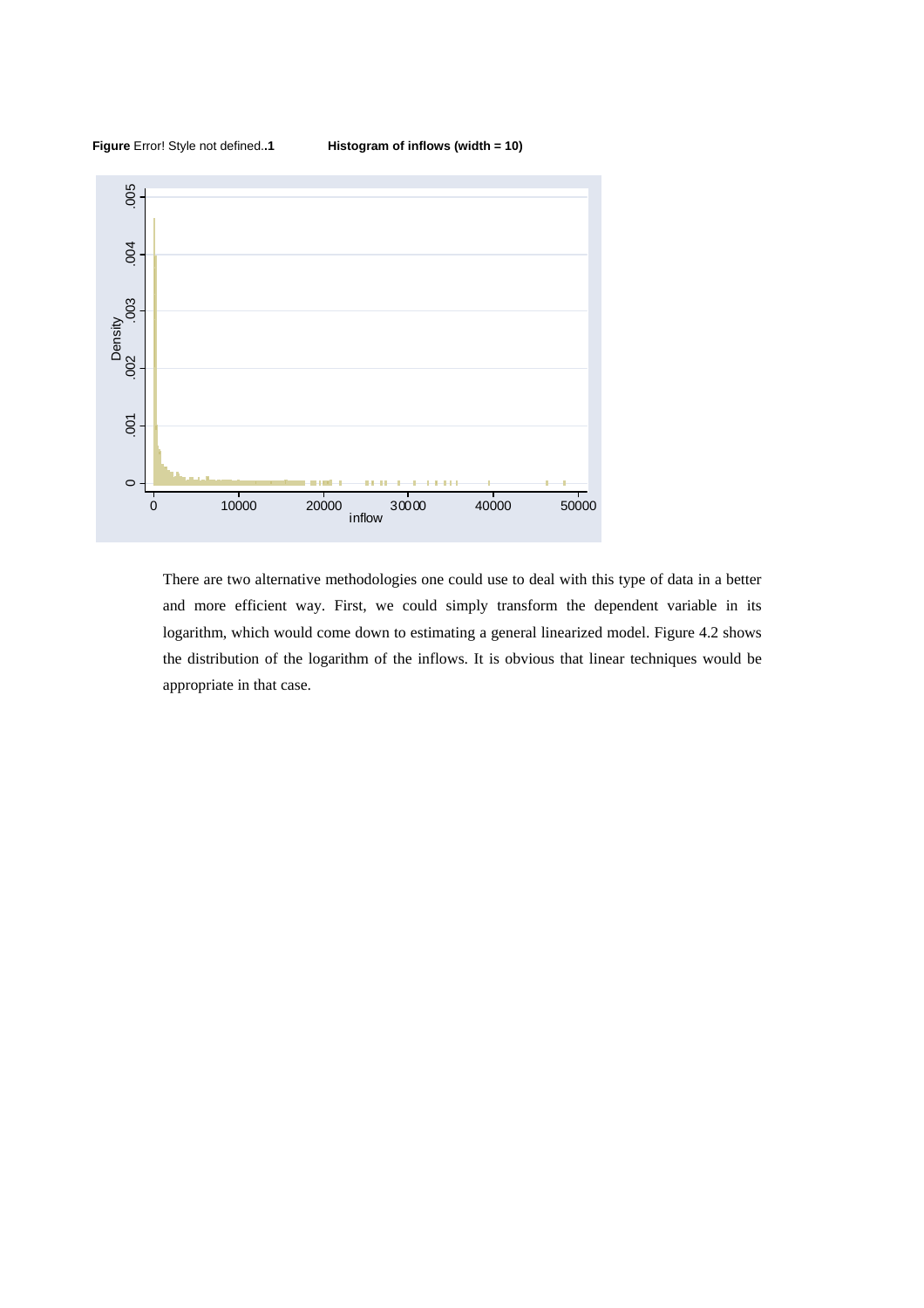

A second option is to assume a different distribution for the dependent variable. The Poisson regression model has been widely used to study such data (Cameron and Trivedi (1986), Greene (1997) and Congdon (1993)). The dependent variable is assumed to be a random draw from a Poisson distribution, with mean and variance  $\lambda_{n,h}$  with  $\lambda_{h,n} = \exp(Z'_{h,n} \beta)$ ,

where  $Z'_{h,n}$  is a vector of all characteristics mentioned here above.

The probability function is then:

$$
P(M_{h,n} = k) = \frac{\lambda_{h,n}^k \exp(-\lambda_{h,n})}{k!}
$$

In order to generate consistent estimates, the Poisson model imposes among others that the mean and the variance are equal. Generally this condition is not fulfilled; in particular, the variance is often larger than the mean (over-dispersion). A first look at our data indicates that we are indeed confronted with over-dispersion (formal tests in the analysis will confirm this). One way of dealing with over-dispersion is to act on one possible source of over-dispersion: individual heterogeneity. The negative binomial model of Cameron and Trivedi (1986) introduces a random component into the Poisson parameter. Formally:

 $\log \lambda_{h,n} = \beta \sum_{n} h_{n} + \log u_{h,n}$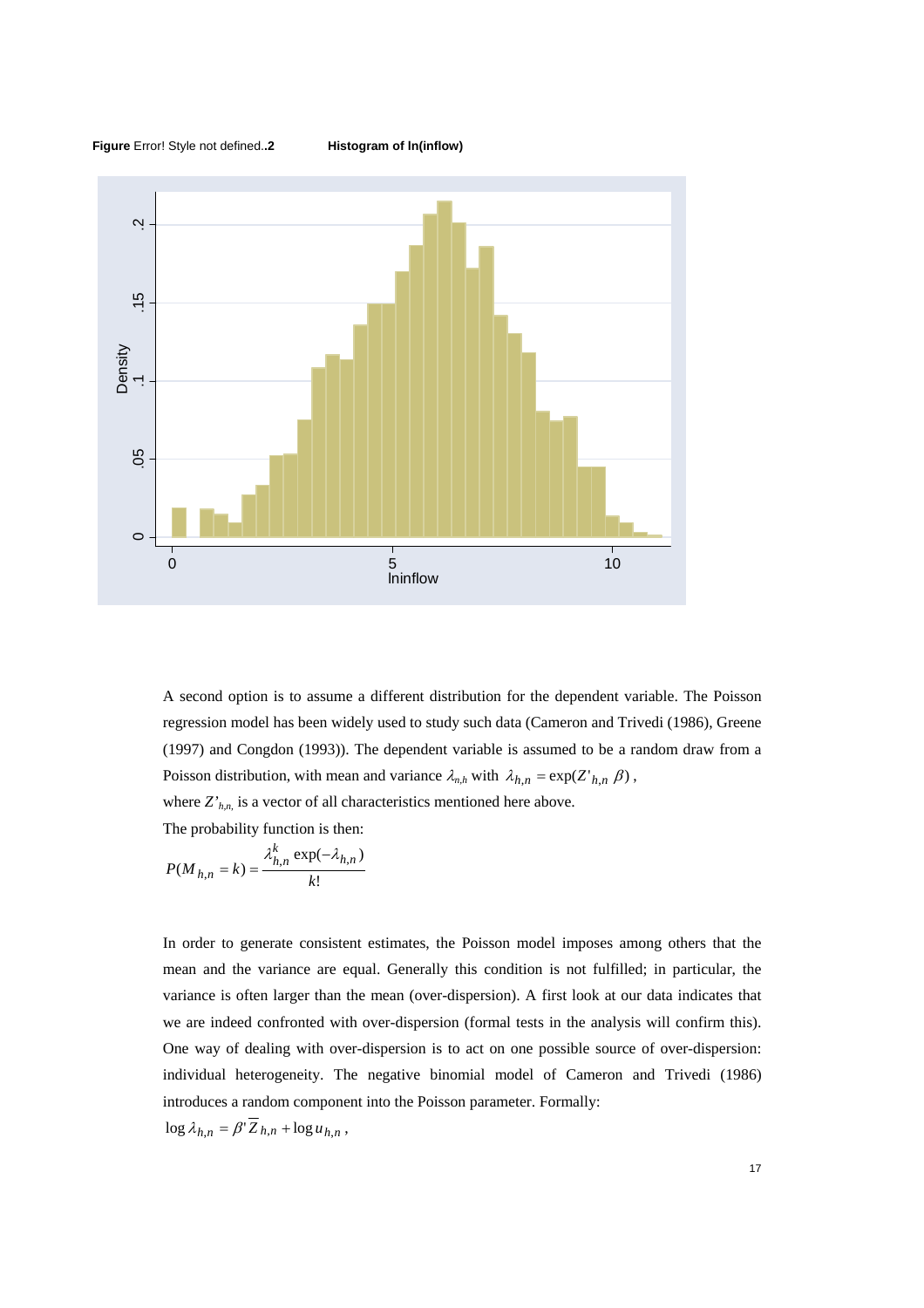where *ui* follows a gamma distribution with unit mean and variance θ*.*

$$
f(M_{j,k} / \lambda_{j,k}, u_{j,k}) = \frac{(\lambda_{j,k} u_{i,k})^k \exp(-\lambda_{j,k} u_{i,k})}{k!}
$$

and therefore:

$$
f(M_{j,k} / \lambda_{j,k}) = \int \frac{(\lambda_{j,k} u_{i,k})^k \exp(-\lambda_{j,k} u_{i,k})}{k!} g(u_{j,k}) du_{j,k}
$$

The expected mean of the dependent variable  $E(M_{jk}) = \lambda_{jk}$  and the variance is  $\overline{a}$ ⎠  $\left(1+\frac{1}{2}\lambda_{i,k}\right)$  $\text{var}(M_{j,k}) = \lambda_{j,k} \left(1 + \frac{1}{\theta} \lambda_{j,k}\right)$  which implies over-dispersion.

Both specifications, the linear model with the log-transformed dependent variable and the negative binomial model are examples of generalized linear models.

These generalized models may require additional adjustments in order to take account of the structure of the data. First, our data has a panel structure, i.e. we have repeated observations for each panel. The assumption of independency of observations across time (*within* panels) is unlikely to be satisfied. To test this, we analyze the residuals of a linear regression of the logtransformed dependent variable including all cultural and institutional variables as covariates.<sup>5</sup>. Figure 4.3 plots the residuals by panel (each vertical line consists of the residuals of the same panel). We ordered them according to the mean of the residuals for each panel. If the observations were independent of each other within panels, the residuals would be on average 0, and not systematically of the same sign. However, the figure shows that the residuals of the same panel are in most cases of the same sign. A Wooldrigde (2002) test confirms the presence of autocorrelation in the error terms of the same panels: The F-statistic  $F(1,309) = 8.957$ , which rejects the hypothesis of no first-order correlation at the 1% level.

One way of correcting for the within-panel correlation is to estimate a population-averaged negative binomial model which specifies the within-correlation structure of the panel directly. This would also enable us to estimate the effects of time unvarying covariates.

 $5$  The exact results are not presented here, but are available from the authors upon request.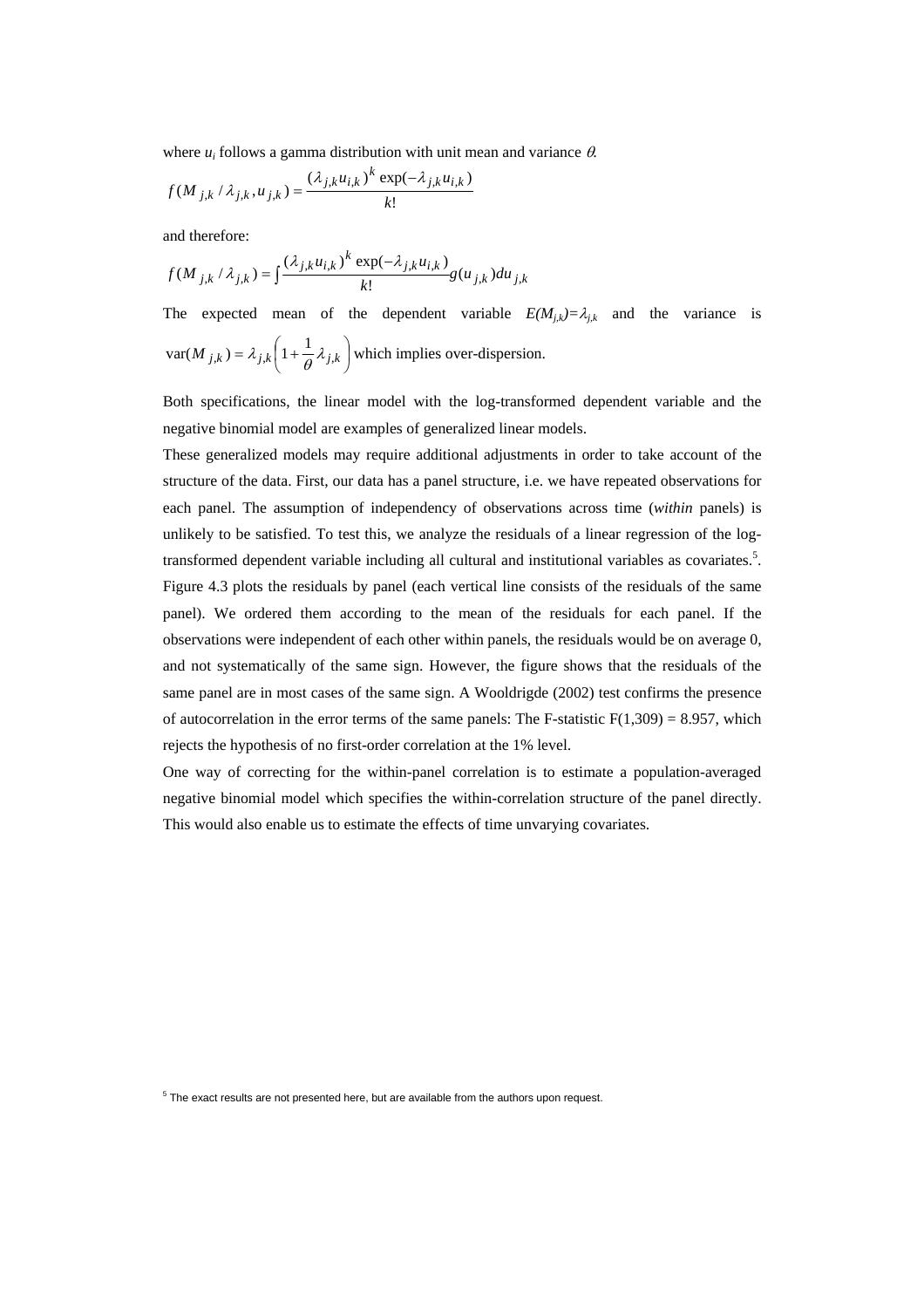**Figure** Error! Style not defined.**.3 Residuals ordered by average residual** 



A second characteristic of our data is that we observe for each country a series of inflows and outflows. Flows involving the same country are likely to be correlated if we do not control for country-specific factors. For example, there might be reasons why the United States attracts migrants of all countries which are not directly observed. We could therefore face a problem of correlation *between* the error terms of different panels. We investigate this problem in Figure 4.4, grouping the residuals of our linear regression by country of origin and destination respectively. Again, if the observations were independent of each other within groups, the residuals would be on average 0, and not systematically of the same sign. The figure shows that the problem of cross-correlation is mainly present between groups involving the same country of destination. The structure of the residuals grouped by country of origin is much less worrying. We therefore introduce fixed effects for the country of destination to correct for the correlation between panels. This comes of course at a cost, since we will not be able to estimate the effects of institutional barriers in the country of destination.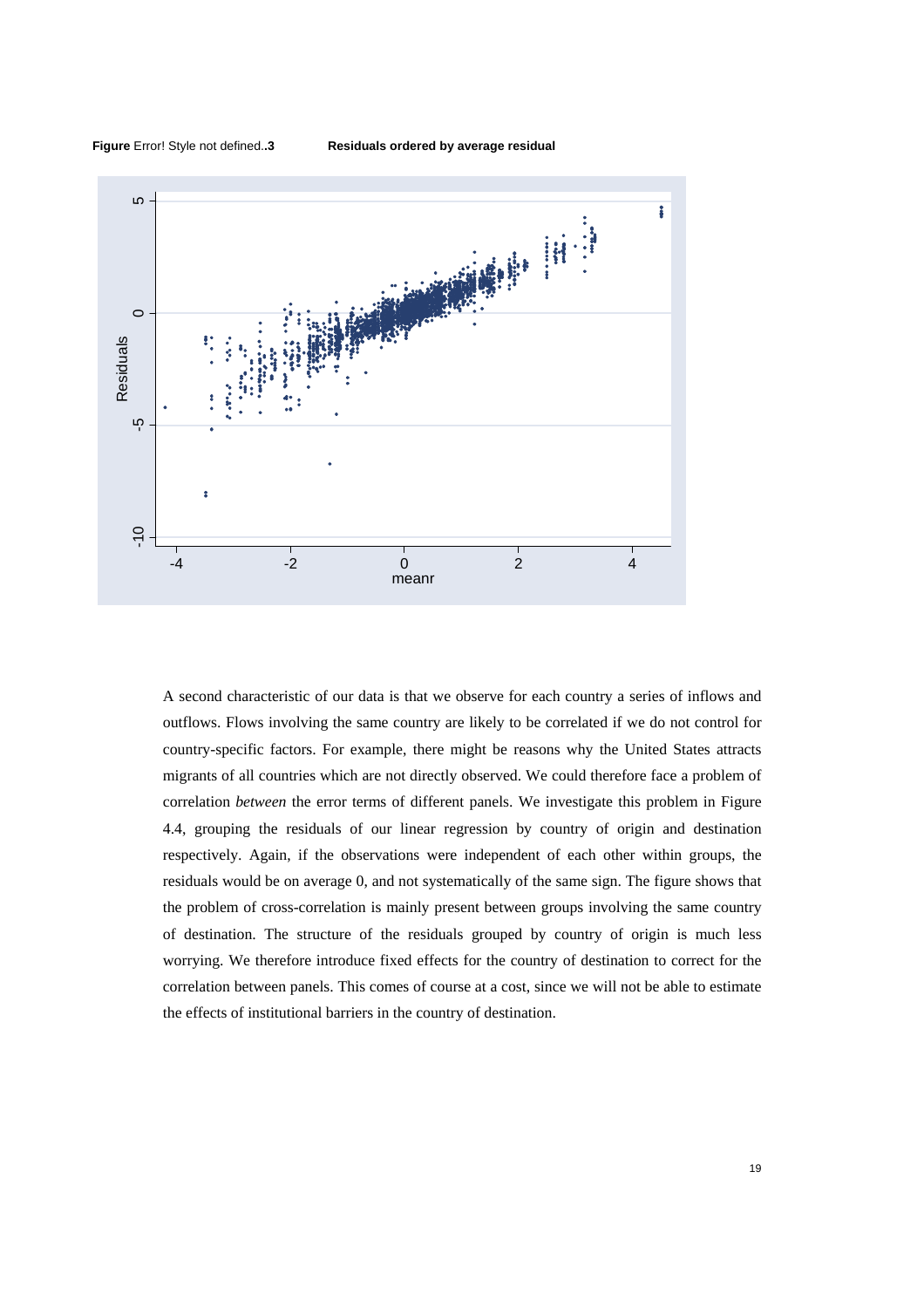**Figure** Error! Style not defined.**.4 Residuals by country of origin (left) and destination (right panel)** 



## **4.4 Estimation results**

Because of the reasons mentioned in the previous section, we decided to estimate a populationaveraged specification, allowing for an autoregressive correlation structure within panels and controlling for fixed effects for the country of origin. We concentrate here on the results of the negative binomial specification. These are presented in table 4.1, which can be found at the end of the paper. The results of the linear specification with the dependent variable transformed in its logarithm are comparable and are available from the authors upon request.

### **4.4.1 Traditional variables**

Let us start with discussing the traditional economic variables first (Table 4.1). The signs of the GDP-variables correspond to what we would expect, i.e. migration flows tend to go from poorer countries to richer countries. The effect of the unemployment rates is maybe more surprising. We find in all specifications that both unemployment rates, i.e. of the country or origin and of destination, lower the migration flows. The hypothesis that unemployed people may be creditconstrained and not be able to migrate seems to find some support here. One extension we will look at is whether the generosity of the unemployment benefit system has any influence on migration flows.

The other variables aggregating individual characteristics that may matter in migration do not have the effect we would expect. We find that the share of tertiary workers has a negative impact on emigration and the participation rate of women increases emigration flows. Maybe these indicators capture some attributes of more developed countries, often characterized by a higher level of human capital and a higher participation rate of women.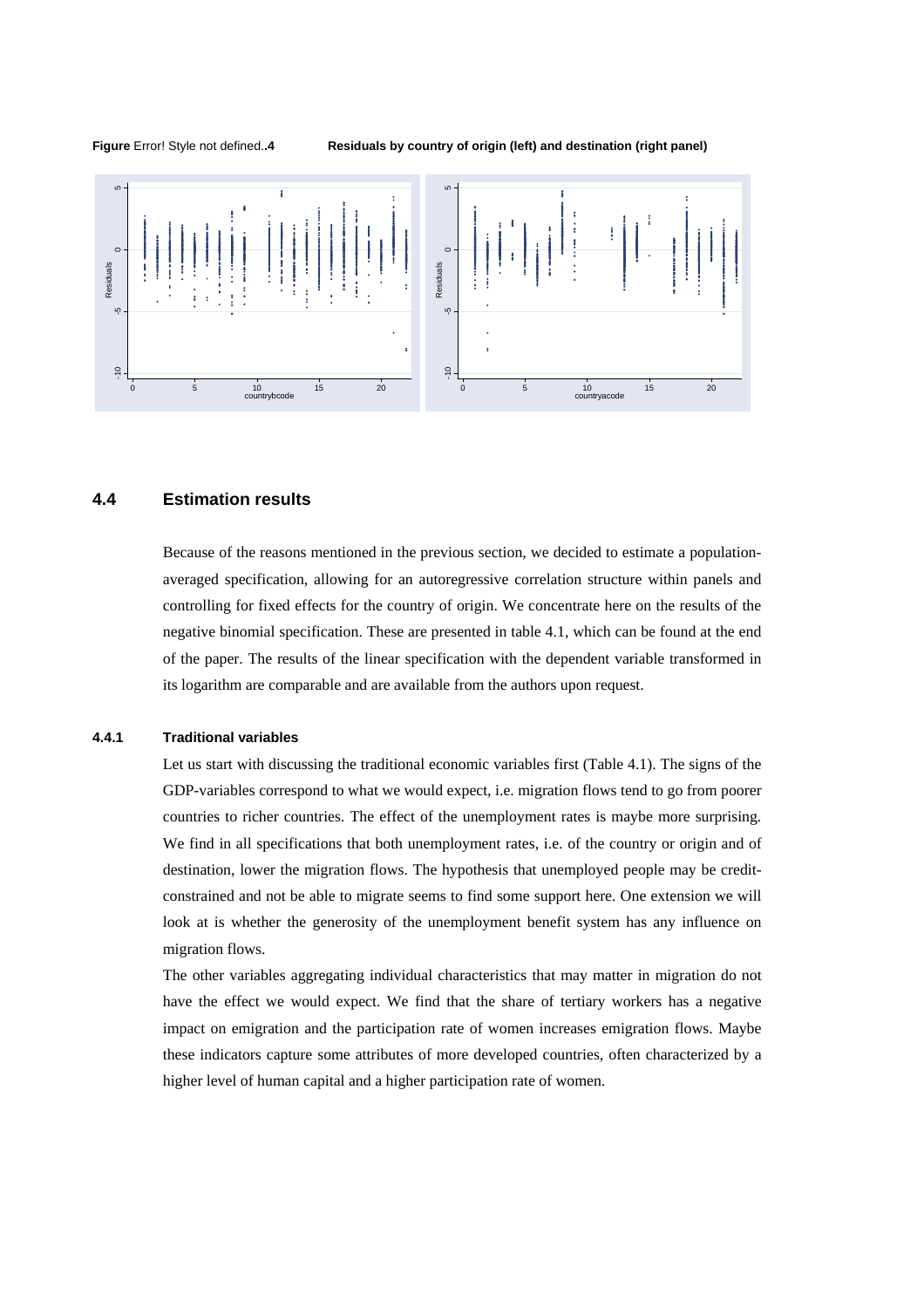Finally, we find that the physical distance, measured in kilometres between capital cities has a negative effect on migration flows. Sharing a border, on the other hand, significantly increases the flows.

#### **4.4.2 Cultural barriers**

Let us now concentrate on the variables measuring the cultural distance between countries. We first start by introducing a more refined measure of linguistic distance based on identical languages. In order to identify the added value of this indicator, we introduce the traditional dummy variable capturing the sharing of a common language as well. The results are presented in Table 4.1 Column (1). The common language dummy has a positive and significant effect, as usually found in the literature. More interesting is the fact that our refined indicator turns out to be negative and significant as well. This means that not only the fact that countries share a common official language is important, but the importance of the populations speaking the common language matters as well.

In Column (2), we substitute our indicator by the one taking account of the proximity between languages. Again, the coefficient turns out to be negative and very significant. As we would expect, speaking the same language stimulates migration more than speaking closely related languages. The effect of speaking closely related languages is very strong as well, however.

In Column (3), we introduce the variable measuring the degree of religious distance. Religious distance has also a significant negative effect on migration, next to the effect of linguistic distance.

In Table 4.2, Column (1), we look at the effect of cultural distance based on the Hofstede dimensions. This variable has a negative but not significant effect. We lose a lot of information by introducing this variable. After having checked that the changes in coefficients of the other variables came from the reduction in sample and not from the inclusion of the Hofstede variable, we decided to leave it out for the rest of the analysis. We did the same with the variable measuring the importance of local networks (i.e. the size of the population of the same nationality as the immigrants in the country of destination). We found a positive and significant effect (see Table 4.2, Column (2)), but again, because of the important loss of information, we decided to leave it out for the rest of the analysis. The significant positive effect of "local networks" shows that even when controlling for many characteristics of the country or origin and destination, including cultural links, network effects subsist. This suggests that countries can be as culturally close as possible, there remain a role for local networks of foreign population, even in developed countries.

From this exercise, we conclude that cultural links seem to play a very important role, well beyond the simple sharing of a common language. All cultural variables, except the one based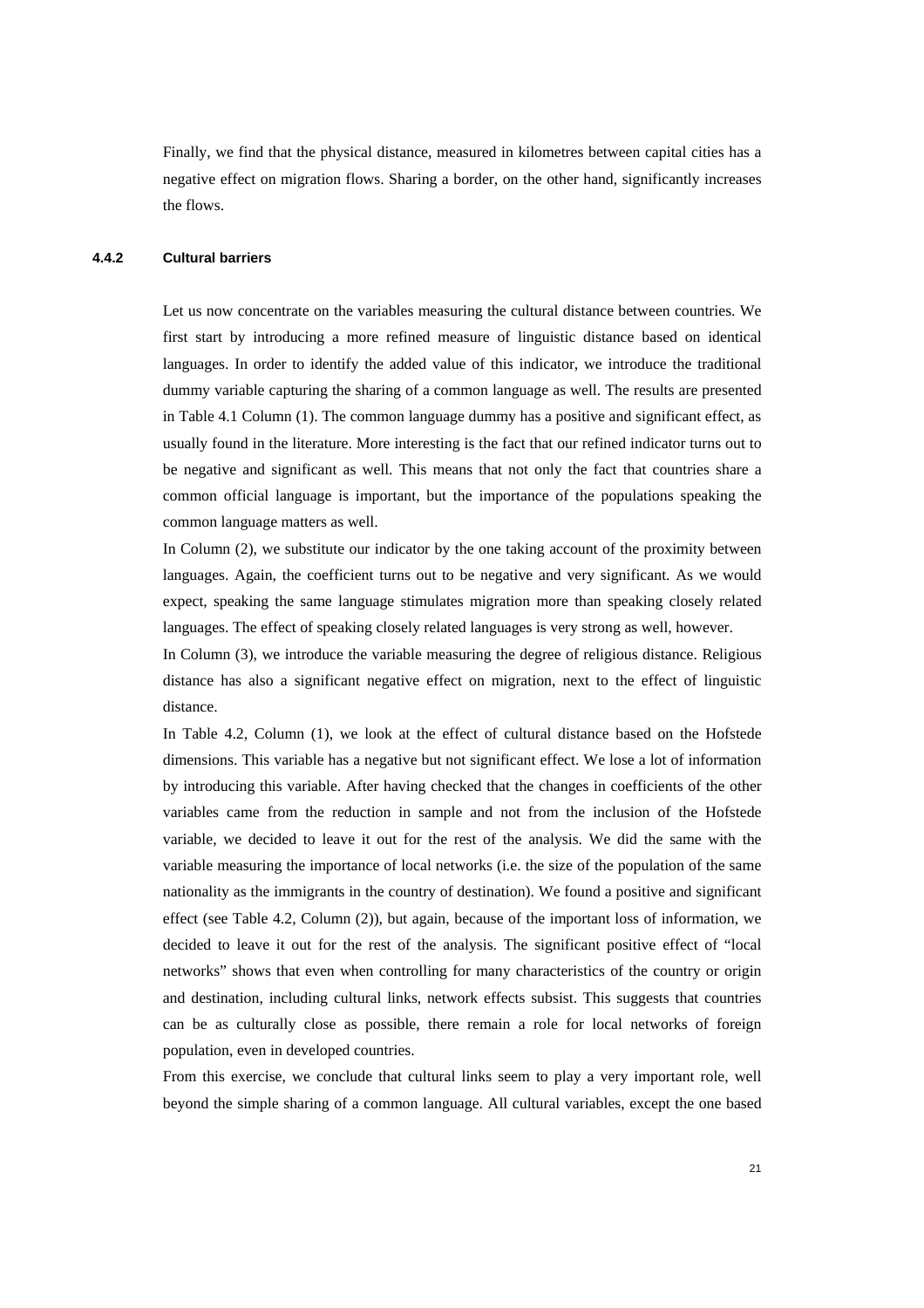on the Hofstede indicators, have a significant effect on migration. Cultural links seem to be crucial determinants of migration flows.

### **4.4.3 Institutional obstacles**

Because of the inclusion of fixed effects for the country of destination, we are unable to estimate the effects of some institutional obstacles in the country of destination. Some of these institutions are indeed identical for all countries of origin and do not vary over time (e.g. housing transaction taxes, portability of pensions). Despite of that, our results provide interesting evidence of the presence of institutional barriers (see Table 4.3).

Consider first the effects of immigration laws. The dummy identifying pairs of countries which have an "open-borders" policy turns out to be negative. This is a surprising result as we could have expected that the opening of borders would have a positive influence on migration. One explanation could be that migration between developed countries is dominated by flows between countries which have closed borders (i.e. involving the United States).

Immigration laws in countries which have closed borders have a negative effect on immigration, as we would expect.

Next, we investigated the effects of the portability of supplementary pensions across borders. We find a positive effect, but it is not significant. The effect is significant however when using the other specification, with the log-transformed dependent variable. We will interpret this as some evidence of a positive effect of the portability of supplementary pensions on migration.

We mentioned before that supplementary pensions are not as important in all countries. In Column (2), we look at the effect of portability only in countries where supplementary pensions are important and introduce a dummy variable identifying these countries. We find that these countries have a higher propensity to emigrate, and surprisingly, that the degree of portability has a negative effect on emigration. Of course, we have little variation in our indicator and should be careful before jumping into any conclusion. This said, one hypothesis could be that there is a reverse causality: countries experiencing a lot of emigration could have tried to limit the portability of supplementary pensions. We could then find a higher degree of portability in countries with little emigration.

Finally, we find that housing transaction costs in the country of origin have a negative effect on emigration. Although the effect is of expected sign, we may be surprised by this result as these costs are a typical example of sunk costs, which should be neglected by rational agents in their migration decision. In Column (3), we investigated whether this effect depends on home ownership. We found a negative coefficient for the interaction variable, suggesting that indeed transaction costs deter migration more in countries where the home ownership rate is relatively high.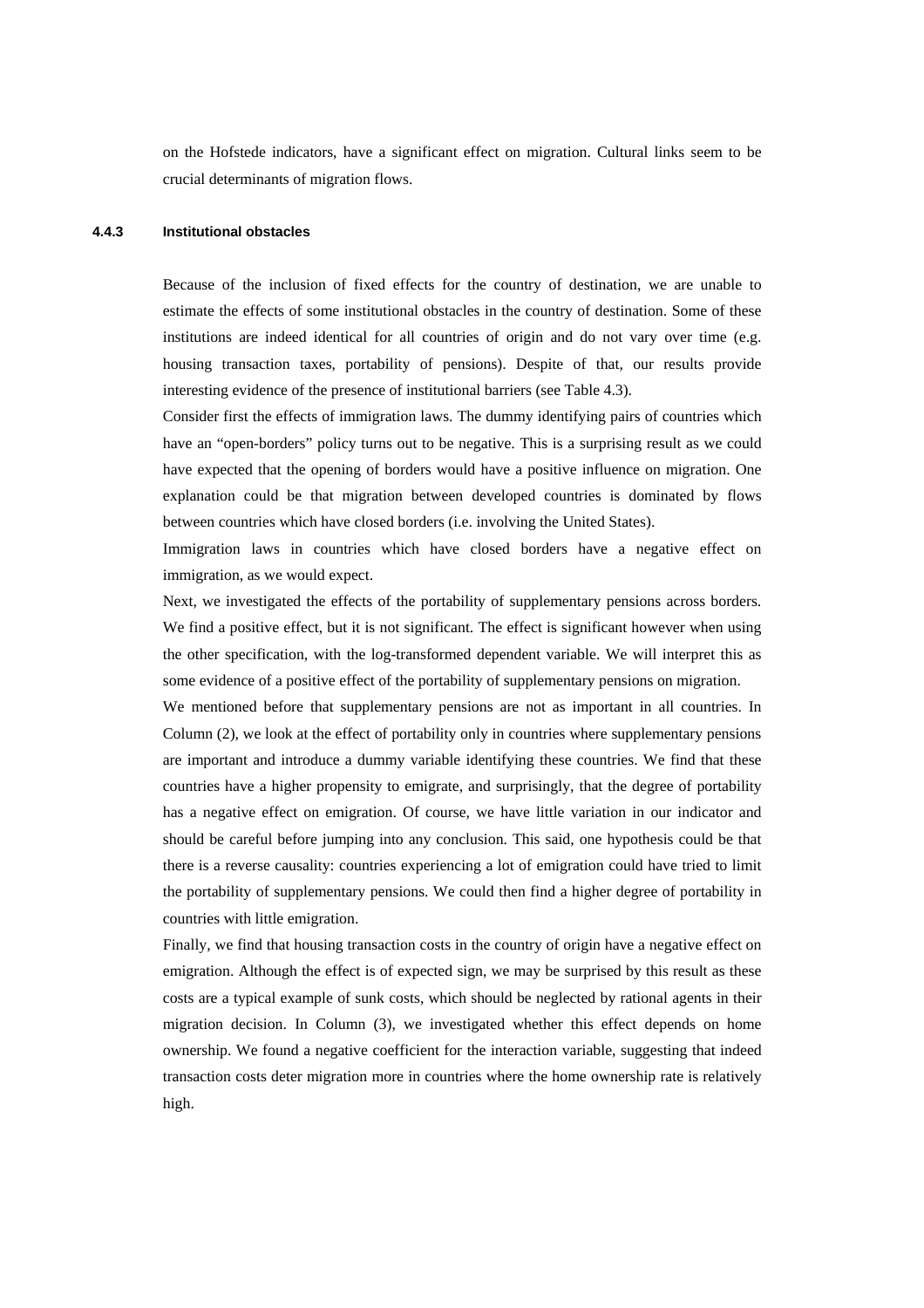In conclusion, we find some evidence of the effects of institutional barriers. Our indicators are not as precise as we would like them to be, but this first effort provides some evidence of the effects of institutional barriers on migration.

### **4.4.4 Extensions**

We performed a series of robustness checks, by excluding countries with little information or partial information. We have mentioned in the description of the data that we had partial information for some countries: Canada, Italy, New Zealand, Portugal, Switzerland and the United Kingdom. We compared the extended specification including and excluding these countries. As we would expect, we do not lose much information by excluding them. The results remain essentially the same.

A more interesting extension we did was to include information about the generosity of the unemployment benefit systems in the country of origin and of destination. We used data on the gross replacement rates, provided by the OECD.

Since we did not have information for all countries, our sample was substantially reduced when including these two variables. The results are shown in Table 4.4. Recall that we have found that the unemployment rates, both in the country of origin and destination, had a negative effect on migration. We find here that the gross replacement rate in the country of origin has a significant negative effect on emigration. This confirms the hypothesis that unemployed workers may not be willing to move because they have a sufficient income in their home country.

Note that the unemployment rate variables are not significant anymore, but this is due to the reduction in sample. The second column shows the results based on the same small sample, excluding the replacement rates variables. The coefficients for all variables are very similar.

### **4.4.5 Other specifications**

We compared our results under different specifications (see Table 4.5). First, we estimated a linear regression where the dependent variable is the logarithm of the migration flows, correcting for autocorrelation within panels (column (2)). The results are remarkably similar to the original model (column (1)), although the estimates are less accurate, except for the effect of the portability of supplementary pensions, which is now significant and positive. Second, we estimated a between-effects model, based on the cross-sectional averages (column (3)). Again, the estimates do not differ much from the original model. The cultural and institutional variables turn out to have an even larger effect. The effect of the portability of supplementary pensions is significant in this specification as well, showing a strong positive effect on migration outflows. Next, we estimated a model excluding fixed effects for the country of destination (column (2)). We could then estimate the effects of coefficients specific to the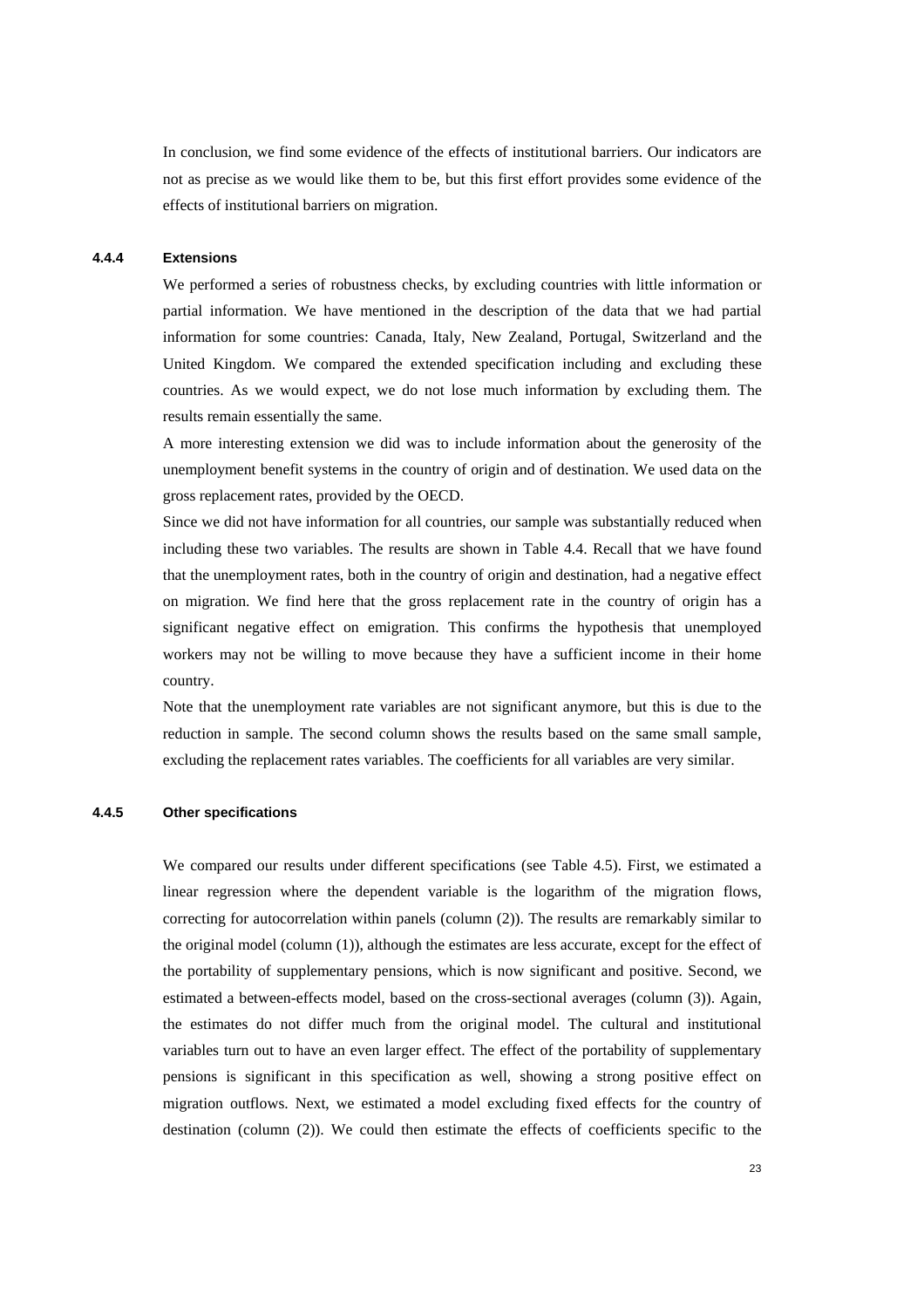country of destination (housing transaction taxes and portability of supplementary pensions). We should be careful however with the results, as these coefficients may capture the effects of other unobserved factors specific to the country of destination. As we have discussed here above, this is likely to be the case, given the correlation between the error terms associated with the same country of destination.

The results show indeed important differences with the original model. We find no significant effect of religious distance, and the effects of institutional variables have coefficients of the wrong sign.

A more appropriate way of considering institutional obstacles in the country of destination may be to combine the institutional variables of the countries of origin and destination. We constructed two variables, simply adding up the values for the respective institutional variables in the countries involved in the migration flow. We extend our original PA model and substitute our new variables to the country-specific indicators of portability of pensions and housing transaction costs. We estimate a BE model as well. The results are presented in Table 4.6.

We find that the sum of portability variables is positive, although significant in the BE specification only. The sum of housing transaction costs has a significant and negative effect in both specifications. Note that the effects of the new variables are close to the ones of the variables specific to the country of origin. This suggests that institutional obstacles in the country of origin matter more in the migration decision than institutional obstacles in the country of destination.

Summarizing, we are confident that our results are robust to variations in specifications, as long as we control for the unobserved heterogeneity in the country of destination.

# **5 Conclusions**

This paper provides unique evidence for the role of cultural and institutional barriers in migration between developed countries. We propose a series of new indicators measuring these barriers in a more precise way than ever been done in the literature. First, we introduce more refined measures of the cultural distance between countries, correcting for the proximity between languages and religions. Second, we use indicators for several major institutions, suspected to discourage migration: the lack of portability of supplementary pension rights across borders, the housing transaction costs and the restrictiveness of immigration laws.

We present an empirical analysis of migration flows between 22 OECD countries over the period 1990-2003. We find strong evidence of the importance of cultural links between countries, going well beyond the simple sharing of a common language. Migration flows between countries with closely related languages (e.g. German and Dutch) are likely to be much larger than between countries with unrelated languages (e.g. German and Greek). Similarly, the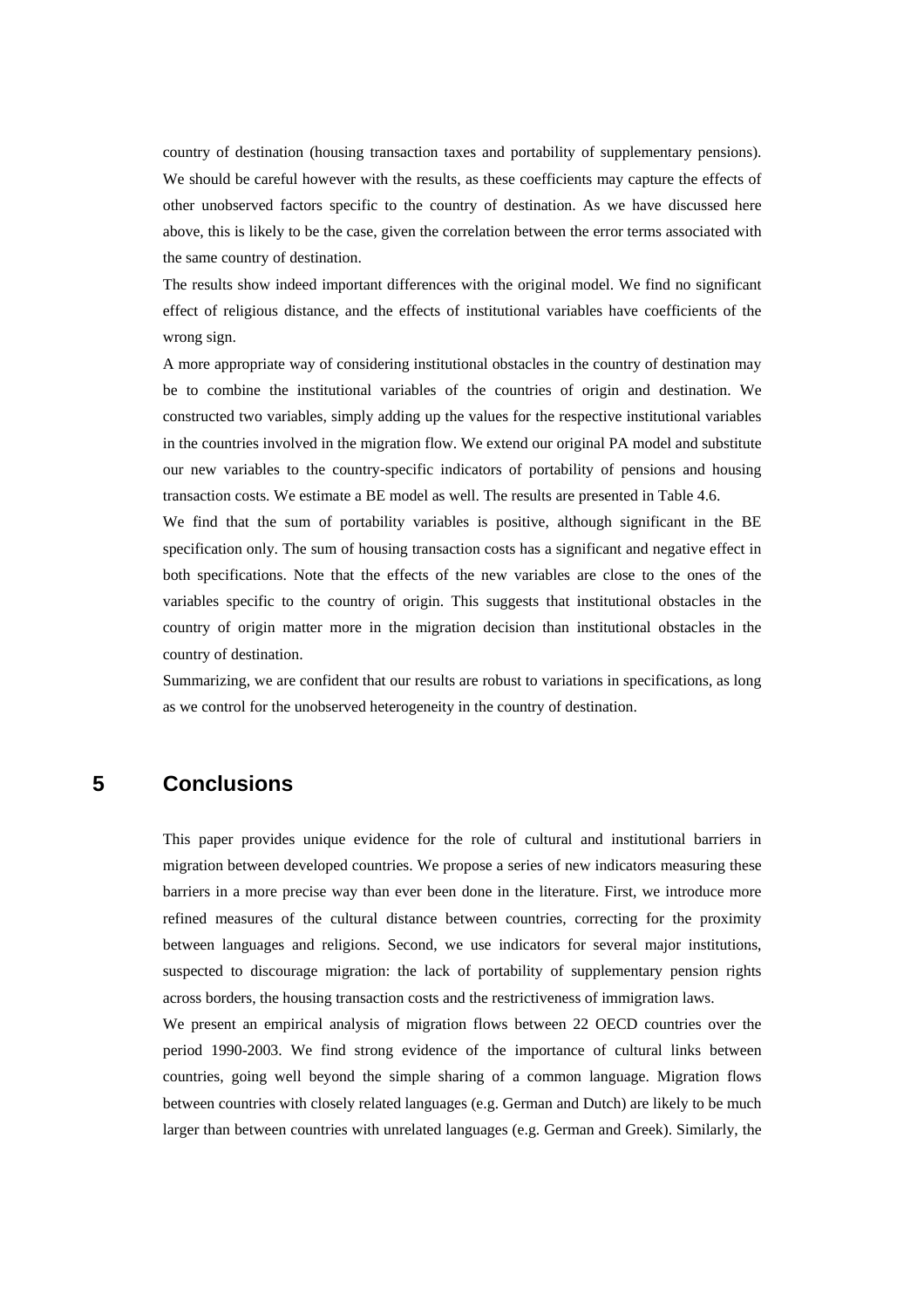proximity in religions also stimulates migration. This may be surprising as the practice of religion is relatively low in developed countries. But we may expect that countries that used to share some religious beliefs actively in the past are more likely to share the same norms and values today. So the indicator of religious distance could be seen as a proxy for cultural distance in terms of norms and values.

Next, we find interesting evidence of institutional obstacles between developed countries. First, immigration laws, when relevant, discourage migration. Surprisingly, countries with open borders (allowing the free movement of people between them) experience less migration between them than countries with closed borders (e.g. the US). We conclude that opening the borders between EU countries had no positive effect on migration. Second, we find that housing transaction costs reduce emigration, especially in countries where they matter the most (countries with high ownership rates). Third, we find some evidence for the effect of the lack of portability of supplementary pension rights, although the effect is less clear. We find a positive effect of portability on migration, but not significant. Furthermore, we find that the countries where supplementary pensions are important have a higher propensity to migrate.

### **References**

Allison, P.D. and Waterman, R. (2004), Fixed-Effects Negative Binomial Regression Models, unpublished.

Antolin, P. and Bover, O. (1997), Regional Migration in Spain: The Effect of Personal Characteristics and of Unemployment, Wage and House Price Differentials Using Pooled Cross-Sections, Oxford Bulletin of Economics and Statistics 59(2), 215-235.

Barro, R. and H. Lee (2000), International Data on Educational Attainment: Updates and Implications, Center for International Development at Harvard University, CID Working Papers 2000.

Belot, M. and J.P. Ederveen (2004), Indicators of cultural and institutional barriers in OECD countries, CPB memorandum forthcoming.

Borjas, G. J. (1987), Self-Selection and the Earnings of Immigrants, American Economic Review 77, 531-53

Borjas, G.J. (1999), The Economic Analysis of Immigration, in Handbook of Labor Economics, eds O.C. Ashenfelter and D. Card,.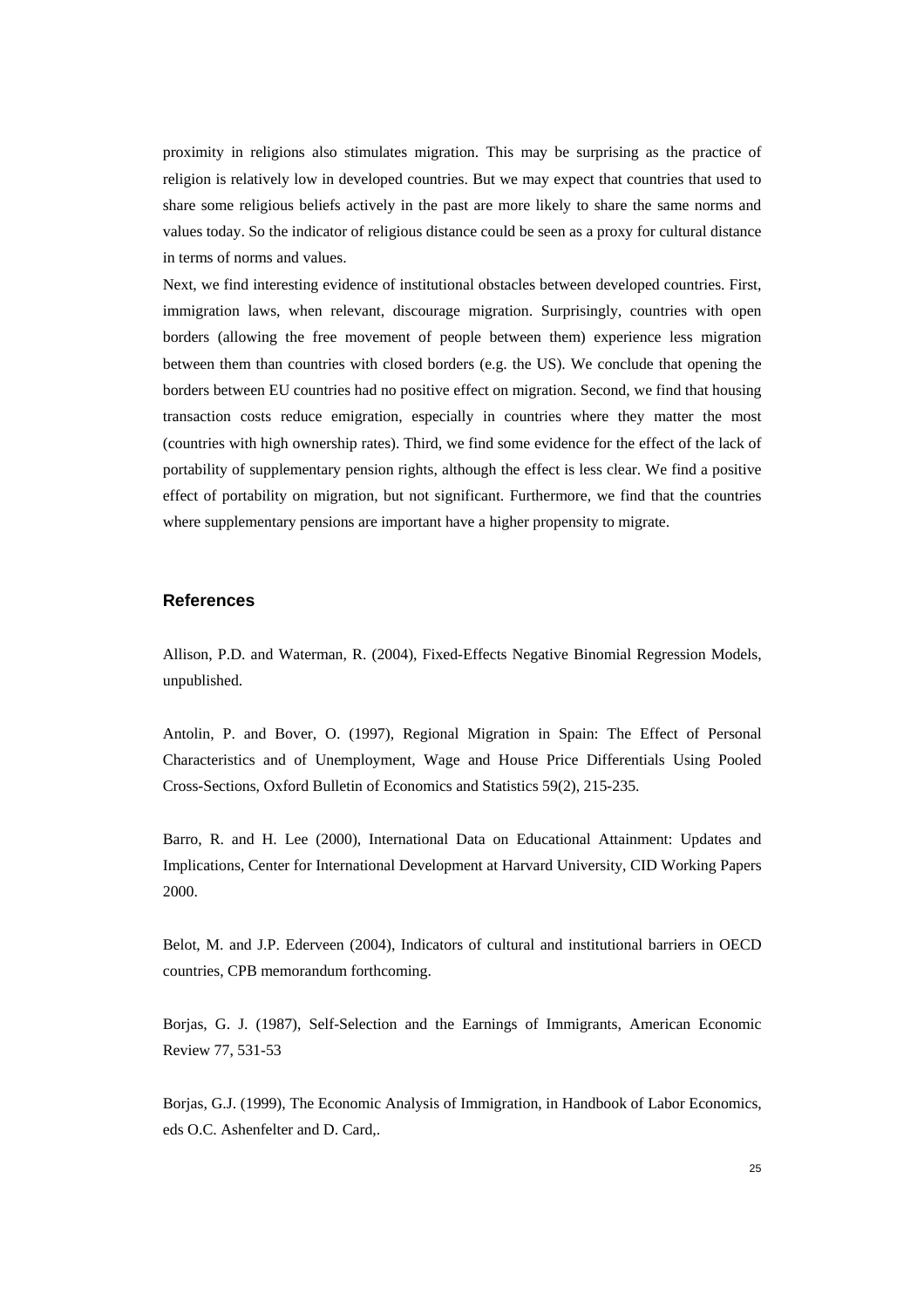Braunerhjelm, P., R. Faini, V. Norman, F. Ruane, and P. Seabright (2000), Monitoring European Integration 10, London: CEPR.

Cameron, A. and P. Trivedi (1986), Econometric Models Based on Count Data: Comparisons and Applications of Some Estimators and Tests, Journal of Applied Econometrics 1(1), 29-53.

Carrington, W.J., Detragiache, E. and Vishwanath, T. (1996), Migration with Endogenous Moving Costs, American Economic Review 86(4), 909-30.

Congdon, P. (1993), Approaches to Modelling Overdispersion in the Analysis of Migration, Environment and Planning A 25(10), 1481-1510

Fertig, M. and Schmidt, C.M. (2002), Mobility within Europe, The Attitudes of European Youngsters, RWI Discussion Papers No1.

Ghatak, S. and Levine, P. (1996), Migration theories and Evidence: An Assessment, Journal of Economic Surveys 10(2).

Gianetti, M. (2001), Migration and Skill Complementarities, Labour 15(1), 1-31.

Harris, J. R. and Todaro, M. P. (1970), Migration, unemployment and development: two sector analysis, American Economic Review 15(1), 126-142.

Greenberg, J. (1956), The Measurement of Linguistic Diversity, Language 32, 109-115.

Greene, A.H. (2000), Econometric Analysis, Fourth Edition, Prentice Hall.

Harris, J. and M. Todaro (1970), Migration, Unemployment & Development: A Two-Sector Analysis, American-Economic-Review 60(1), 126-42.

Hatton, T. and Williamson, J.G. (2002), What Fundamentals Drive World Migration?, CEPR Discussion Paper 3559.

Hofstede, G. (1991), Cultures and Organizations: Software of the Mind". Berkshire: Mc Grwa-Hill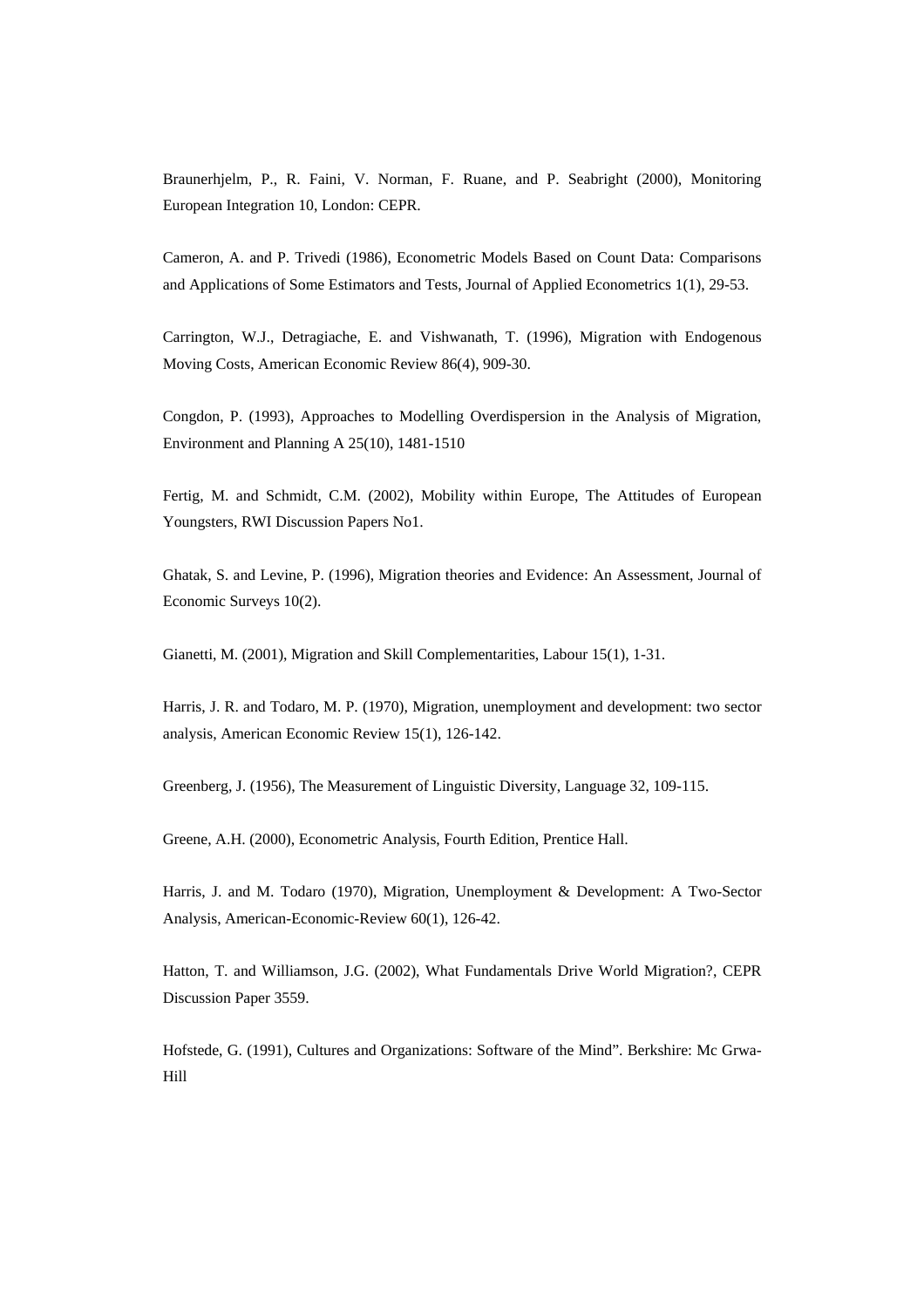Kogut, B. and Singh, H. (1988), The effect of national culture on the choice of entry mode, Journal of International Business Studies 22(2): 209-24.

Mauro, P. and Spilimbergo, A. (1999), How do the Skilled and the Unskilled Respond to Regional Shocks? The Case of Spain, IMF Staff Papers 46 (1).

Mayda, A.M. (2004), International Migration: A Panel Data Analysis of Economic and Non-Economic Determinants, unpublished.

Oswald, A.J. (1997), The Missing Piece of the Unemployment Puzzle: An Inaugural Lecture, University of Warwick.

Palloni, A., Massey D., Ceballos, M., Espinosa, K. and M. Spittel (2001), Social Capital and International Migration: A Test Using Information on Family Networks, American Journal of Sociology 106(5).

Pedersen, P., Pytlikova, M. and Smith, N. (2004), Selection or Network Effects? Migration Flows into 27 OECD Countries, 1990-2000, unpublished.

Sjastaad, L.A. (1962), The Costs and Returns of Human Migration, Journal of Political Economy (70), 80-93

Tassinopoulos, A. and Heinz, W. (1999), To Move or not to Move – Migration of Labour in the European Union, IAB Labour Market Research Topics 35.

Van Wissen L and Visser H, (1998) An Explanatory Analysis of International Migration Flows Within the European Economic Area. Hoofdstuk 14 in: Gorter C, Nijkamp J, Poot J, (Eds.) Crossing Borders: Regional and Urban Perspectives on International Migration. Ashgate, Aldershot.

Wildasin, D. (2000), Labor Market Integration, Investment in Risky Human Capital and Fiscal Competition, American Economic Review 90(1), 73-95.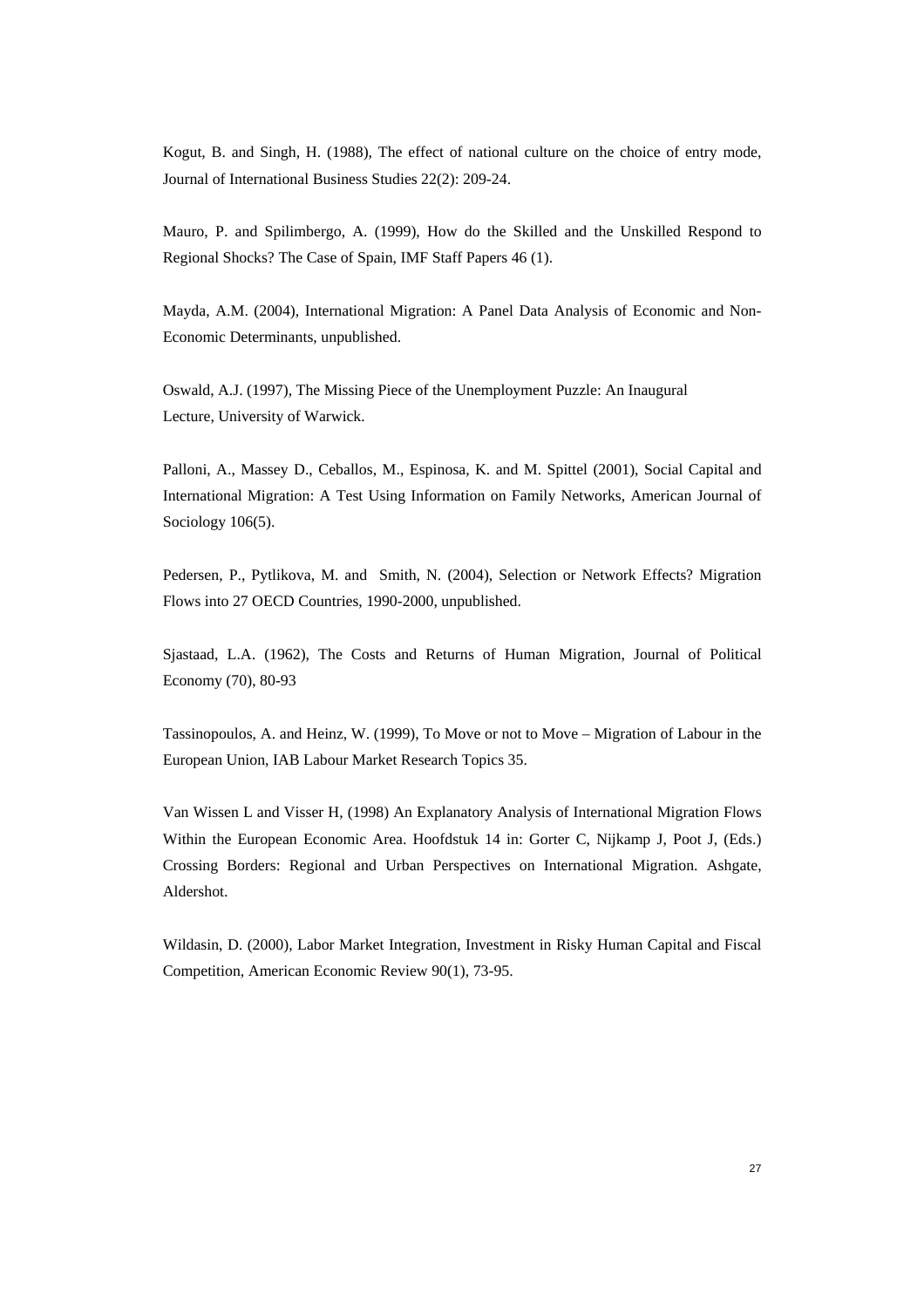# **Tables with regression results**

| Table 4.1 Estimation results (I) |               |               |               |
|----------------------------------|---------------|---------------|---------------|
|                                  | (1)           | (2)           | (3)           |
| <b>Dependent variable</b>        | inflow        | inflow        | inflow        |
| lagged GDP/cap dest.             | 0.0000        | 0.0000        | 0.0001        |
|                                  | $(0.0000)$ ** | $(0.0000)$ ** | $(0.0000)$ ** |
| lagged GDP/cap origin            | 0.0000        | $-0.0001$     | $-0.0001$     |
|                                  | $(0.0000)$ ** | $(0.0000)$ ** | $(0.0000)$ ** |
| lagged unempl. rate dest.        | $-0.0303$     | $-0.0255$     | $-0.0253$     |
|                                  | $(0.0032)$ ** | $(0.0055)$ ** | $(0.0060)$ ** |
| lagged unempl. rate origin       | $-0.0069$     | $-0.0007$     | $-0.0019$     |
|                                  | $(0.0031)^*$  | (0.0054)      | (0.0058)      |
| population dest.                 | $-0.0071$     | $-0.0066$     | $-0.0065$     |
|                                  | $(0.0031)^*$  | (0.0051)      | (0.0055)      |
| population origin                | 0.0080        | 0.0090        | 0.0097        |
|                                  | $(0.0010)$ ** | $(0.0010)$ ** | $(0.0010)$ ** |
| share tertiary educated origin   | $-0.0020$     | $-0.0084$     | $-0.0047$     |
|                                  | (0.0073)      | (0.0070)      | (0.0070)      |
| share young origin               | $-0.0095$     | 0.0678        | 0.0762        |
|                                  | (0.0443)      | (0.0430)      | $(0.0426)^*$  |
| partic. rate women origin        | 0.0073        | 0.0227        | 0.0214        |
|                                  | $(0.0030)$ ** | $(0.0044)$ ** | $(0.0047)$ ** |
| distance (km)                    | $-0.0001$     | $-0.0001$     | $-0.0001$     |
|                                  | $(0.0000)$ ** | $(0.0000)$ ** | $(0.0000)$ ** |
| border sharing                   | 0.7723        | 0.8839        | 0.7408        |
|                                  | $(0.2017)$ ** | $(0.1914)$ ** | $(0.1918)$ ** |
| Comlang                          | $-0.6779$     |               |               |
|                                  | $(0.2684)$ ** |               |               |
| linguistic distance (same        | $-3.9986$     |               |               |
| languages)                       |               |               |               |
|                                  | $(0.4389)$ ** |               |               |
| linguistic distance              |               | $-2.3726$     | $-2.0915$     |
|                                  |               | $(0.3024)$ ** | $(0.3156)$ ** |
| religious distance               |               |               | $-0.9659$     |
|                                  |               |               | $(0.2350)$ ** |
| Constant                         | 10.5028       | 5.6075        | 5.9587        |
|                                  | $(1.4166)$ ** | $(1.3431)$ ** | $(1.3410)$ ** |
| Observations                     | 2698          | 2698          | 2698          |
| Number of panels                 | 314           | 314           | 314           |
| Standard errors in parentheses   |               |               |               |

\* significant at 5% level; \*\* significant at 1% level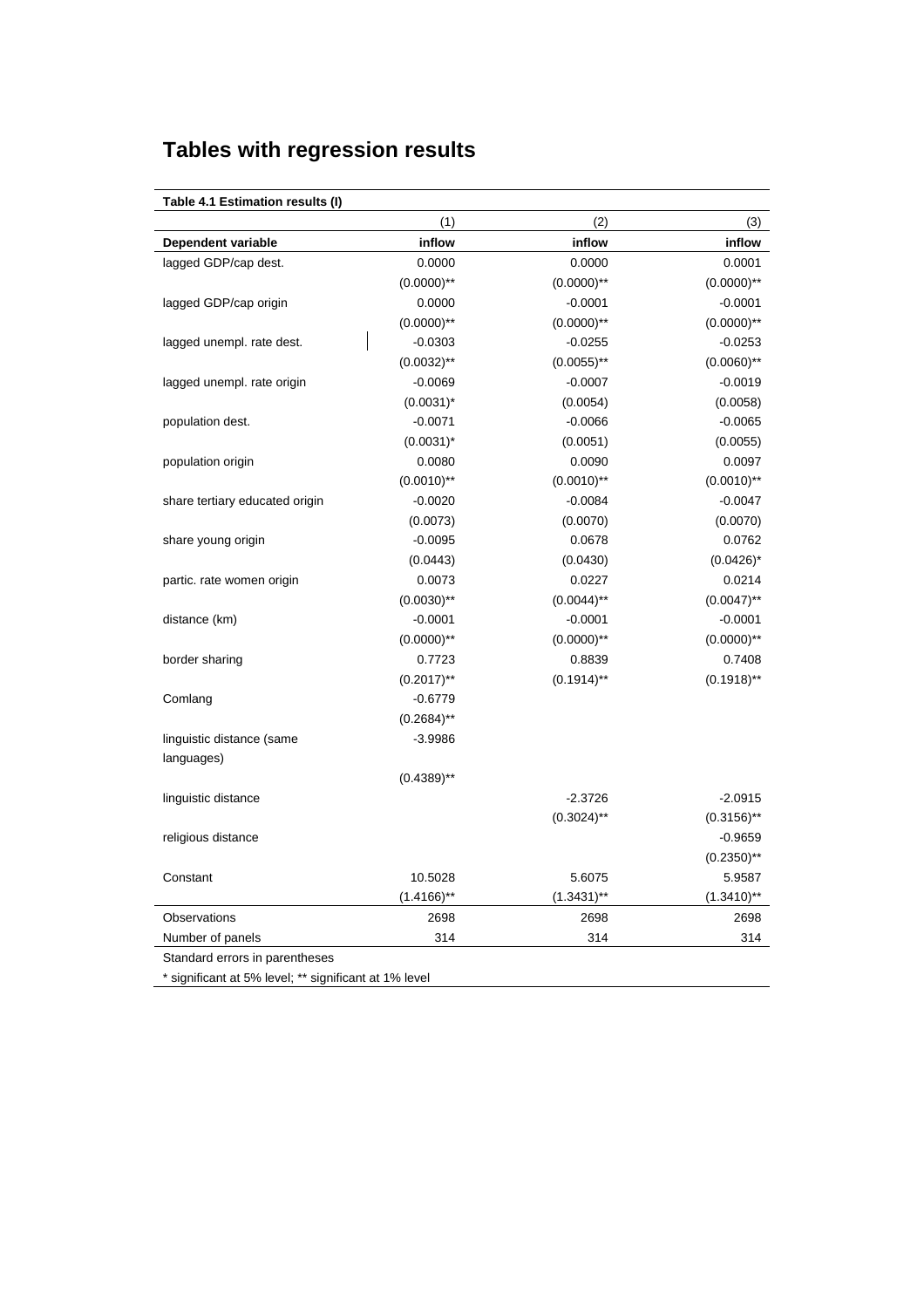# **Table 4.2 Regression results (II)**

|                                                       | (1)           | (2)           | (3)           | (4)           |
|-------------------------------------------------------|---------------|---------------|---------------|---------------|
| Dependent variable                                    | Inflow        | Inflow        | Inflow        | Inflow        |
| lagged GDP/cap dest.                                  | 0.0001        | 0.0001        | 0.0001        | 0.0001        |
|                                                       | $(0.0000)$ ** | $(0.0000)$ ** | $(0.0000)$ ** | $(0.0000)$ ** |
| lagged GDP/cap origin                                 | $-0.0001$     | $-0.0001$     | $-0.0001$     | $-0.0001$     |
|                                                       | $(0.0000)$ ** | $(0.0000)$ ** | $(0.0000)$ ** | $(0.0000)$ ** |
| lagged unempl. rate dest.                             | $-0.0155$     | $-0.0151$     | $-0.0197$     | $-0.0250$     |
|                                                       | $(0.0080)^*$  | $(0.0079)^*$  | $(0.0070)$ ** | $(0.0066)$ ** |
| lagged unempl. rate origin                            | 0.0015        | 0.0026        | 0.0043        | 0.0044        |
|                                                       | (0.0075)      | (0.0074)      | (0.0068)      | (0.0064)      |
| population dest.                                      | $-0.0154$     | $-0.0146$     | $-0.0117$     | $-0.0079$     |
|                                                       | $(0.0065)$ ** | $(0.0064)^*$  | $(0.0064)^*$  | (0.0060)      |
| population origin                                     | 0.0090        | 0.0091        | 0.0073        | 0.0078        |
|                                                       | $(0.0011)$ ** | $(0.0011)$ ** | $(0.0013)$ ** | $(0.0013)$ ** |
| share tertiary educated origin                        | $-0.0013$     | 0.0007        | 0.0094        | 0.0006        |
|                                                       | (0.0086)      | (0.0084)      | (0.0100)      | (0.0100)      |
| share young origin                                    | 0.0815        | 0.0824        | 0.0804        | 0.0701        |
|                                                       | $(0.0458)^*$  | $(0.0459)^*$  | (0.0534)      | (0.0535)      |
| partic. rate women origin                             | 0.0165        | 0.0150        | 0.0107        | 0.0080        |
|                                                       | $(0.0061)$ ** | $(0.0061)$ ** | $(0.0057)^*$  | (0.0055)      |
| distance (km)                                         | $-0.0001$     | $-0.0001$     | $-0.0001$     | $-0.0001$     |
|                                                       | $(0.0000)$ ** | $(0.0000)$ ** | $(0.0000)$ ** | $(0.0000)$ ** |
| border sharing                                        | 0.8198        | 0.8509        | 0.6509        | 0.6850        |
|                                                       | $(0.2176)$ ** | $(0.2174)$ ** | $(0.2230)$ ** | $(0.2240)$ ** |
| linguistic distance                                   | $-2.0794$     | $-2.1487$     | $-1.4527$     | $-1.8768$     |
|                                                       | $(0.3527)$ ** | $(0.3437)$ ** | $(0.3944)$ ** | $(0.3932)$ ** |
| religious distance                                    | $-0.4321$     | $-0.5687$     | $-0.5585$     | $-0.4803$     |
|                                                       | (0.2917)      | $(0.2791)^*$  | (0.3536)      | (0.3544)      |
| cultural distance (Hofstede)                          | $-0.5437$     |               |               |               |
|                                                       | (0.3733)      |               |               |               |
| network destination                                   |               |               | 0.0018        |               |
|                                                       |               |               | $(0.0004)$ ** |               |
| Constant                                              | 4.7225        | 4.6974        | 4.1857        | 5.7342        |
|                                                       | $(1.4688)$ ** | $(1.4684)$ ** | $(1.6586)$ ** | $(1.6594)$ ** |
| Observations                                          | 1997          | 1997          | 1504          | 1504          |
| Number of panels                                      | 246           | 246           | 196           | 196           |
| Standard errors in parentheses                        |               |               |               |               |
| * significant at 5% level; ** significant at 1% level |               |               |               |               |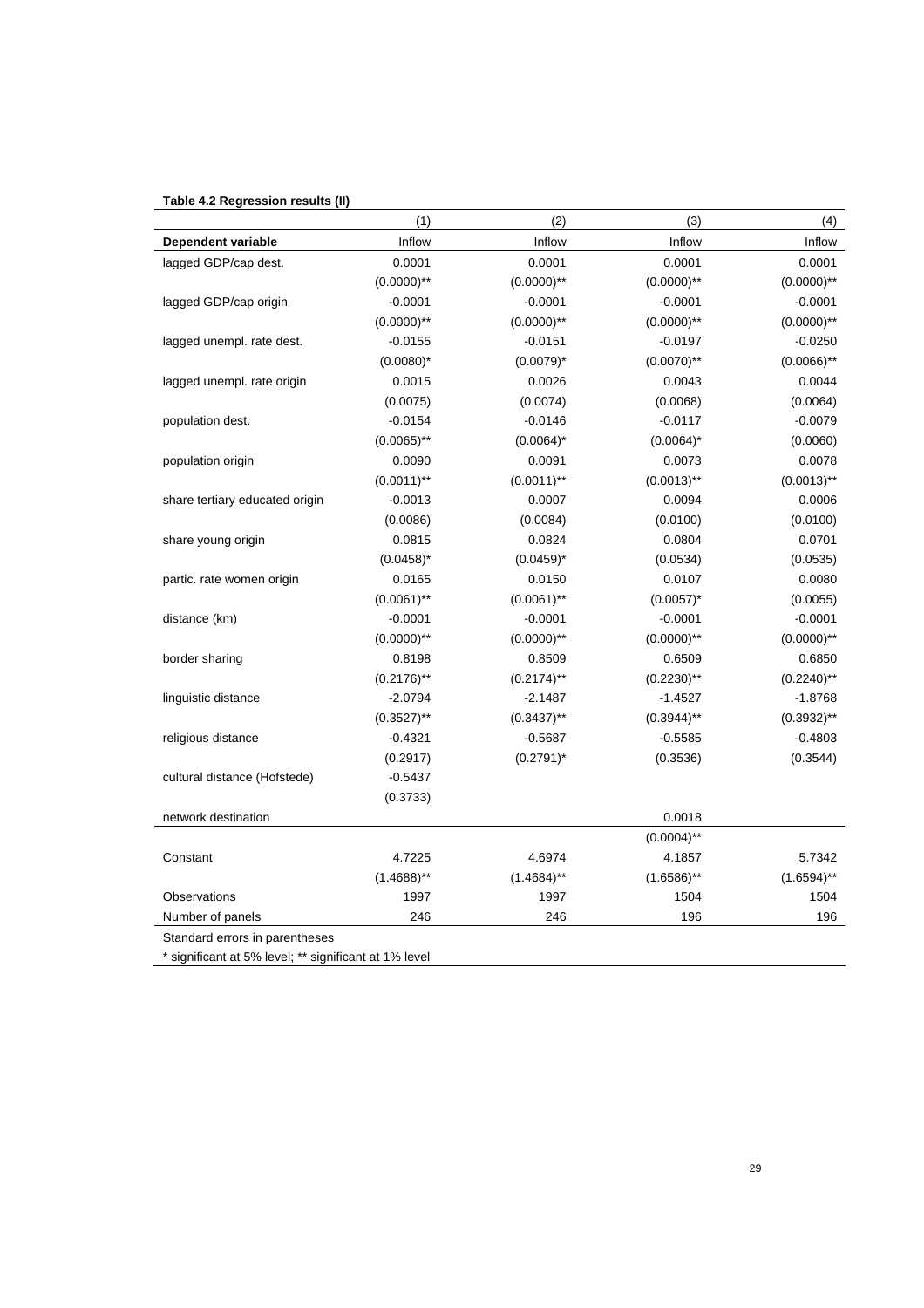# **Table 4.3 Regression results (III)**

|                                                      | (1)           | (2)             | (3)            |
|------------------------------------------------------|---------------|-----------------|----------------|
| Dependent variable                                   | inflow        | inflow          | inflow         |
| lagged GDP/cap dest.                                 | 0.0001        | 0.0001          | 0.0000         |
|                                                      | $(0.0000)$ ** | $(0.0000)$ **   | $(0.0000)$ **  |
| lagged GDP/cap origin                                | $-0.0001$     | $-0.0001$       | 0.0000         |
|                                                      | $(0.0000)$ ** | $(0.0000)$ **   | $(0.0000)^*$   |
| lagged unempl. rate dest.                            | $-0.0314$     | $-0.0299$       | $-0.0257$      |
|                                                      | $(0.0063)$ ** | $(0.0060)$ **   | $(0.0058)$ **  |
| lagged unempl. rate origin                           | $-0.0073$     | $-0.0059$       | $-0.0016$      |
|                                                      | (0.0061)      | (0.0058)        | (0.0058)       |
| population dest.                                     | $-0.0052$     | $-0.0050$       | $-0.0016$      |
|                                                      | (0.0056)      | (0.0054)        | (0.0053)       |
| population origin                                    | 0.0107        | 0.0099          | 0.0080         |
|                                                      | $(0.0010)$ ** | $(0.0011)$ **   | $(0.0012)$ **  |
| share tertiary educated origin                       | $-0.0150$     | $-0.0166$       | $-0.0272$      |
|                                                      | $(0.0077)^*$  | $(0.0086)^*$    | $(0.0090)$ **  |
| share young origin                                   | 0.1102        | 0.1071          | 0.0925         |
|                                                      | $(0.0447)$ ** | $(0.0474)^*$    | $(0.0498)^*$   |
| partic. rate women origin                            | 0.0126        | 0.0144          | 0.0064         |
|                                                      | $(0.0053)$ ** | $(0.0052)$ **   | (0.0060)       |
| distance (km)                                        | $-0.0001$     | $-0.0001$       | $-0.0001$      |
|                                                      | $(0.0000)$ ** | $(0.0000)$ **   | $(0.0000)$ **  |
| border sharing                                       | 0.8070        | 0.9052          | 1.1098         |
|                                                      | $(0.1970)$ ** | $(0.1999)^{**}$ | $(0.2217)$ **  |
| linguistic distance                                  | $-1.7564$     | $-1.6023$       | $-1.5048$      |
|                                                      | $(0.3344)$ ** | $(0.3321)$ **   | $(0.3581)$ **  |
| religious distance                                   | $-1.1024$     | $-1.0673$       | $-0.9043$      |
|                                                      | $(0.2351)$ ** | $(0.2363)$ **   | $(0.2686)$ **  |
| open borders                                         | $-1.0916$     | $-1.1002$       | $-1.4013$      |
|                                                      | $(0.5140)^*$  | $(0.4932)^{*}$  | $(0.4869)$ **  |
| restrictiveness of immigr. laws dest.                | $-0.1648$     | $-0.1651$       | $-0.2080$      |
|                                                      | $(0.0707)$ ** | $(0.0679)$ **   | $(0.0670)$ **  |
| portability index origin                             | 0.4686        |                 |                |
|                                                      | (0.3266)      |                 |                |
| housing transaction costs origin                     | $-0.0577$     | $-0.0442$       | $-0.0264$      |
|                                                      | $(0.0182)$ ** | $(0.0204)^*$    | (0.0524)       |
| dummy suppl. pensions important origin               |               | 0.6670          | 1.0275         |
|                                                      |               | (0.4524)        | $(0.5002)^{*}$ |
| portability index X large importance origin          |               | $-0.9486$       | $-1.5070$      |
|                                                      |               | $(0.5694)^*$    | $(0.6955)^*$   |
| housing transaction costs X home ownership<br>origin |               |                 | $-0.0003$      |
|                                                      |               |                 | (0.0007)       |
| Constant                                             | 7.2294        | 7.1454          | 7.9899         |
|                                                      | $(1.4436)$ ** | $(1.4579)$ **   | $(1.5379)$ **  |
| <b>Observations</b>                                  | 2698          | 2698            | 2326           |
| Number of panels                                     | 314           | 314             | 271            |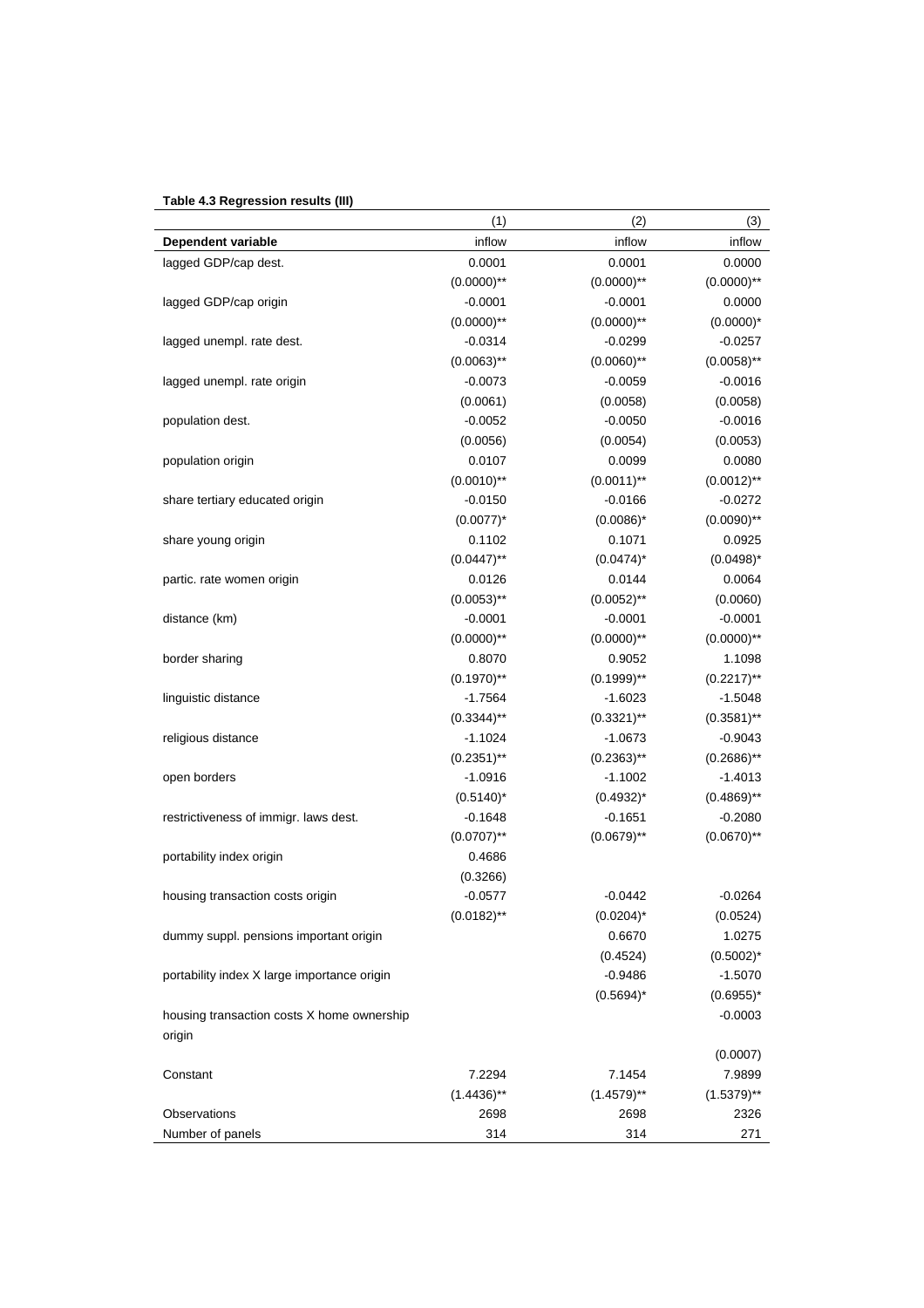Standard errors in parentheses \* significant at 5% level; \*\* significant at 1% level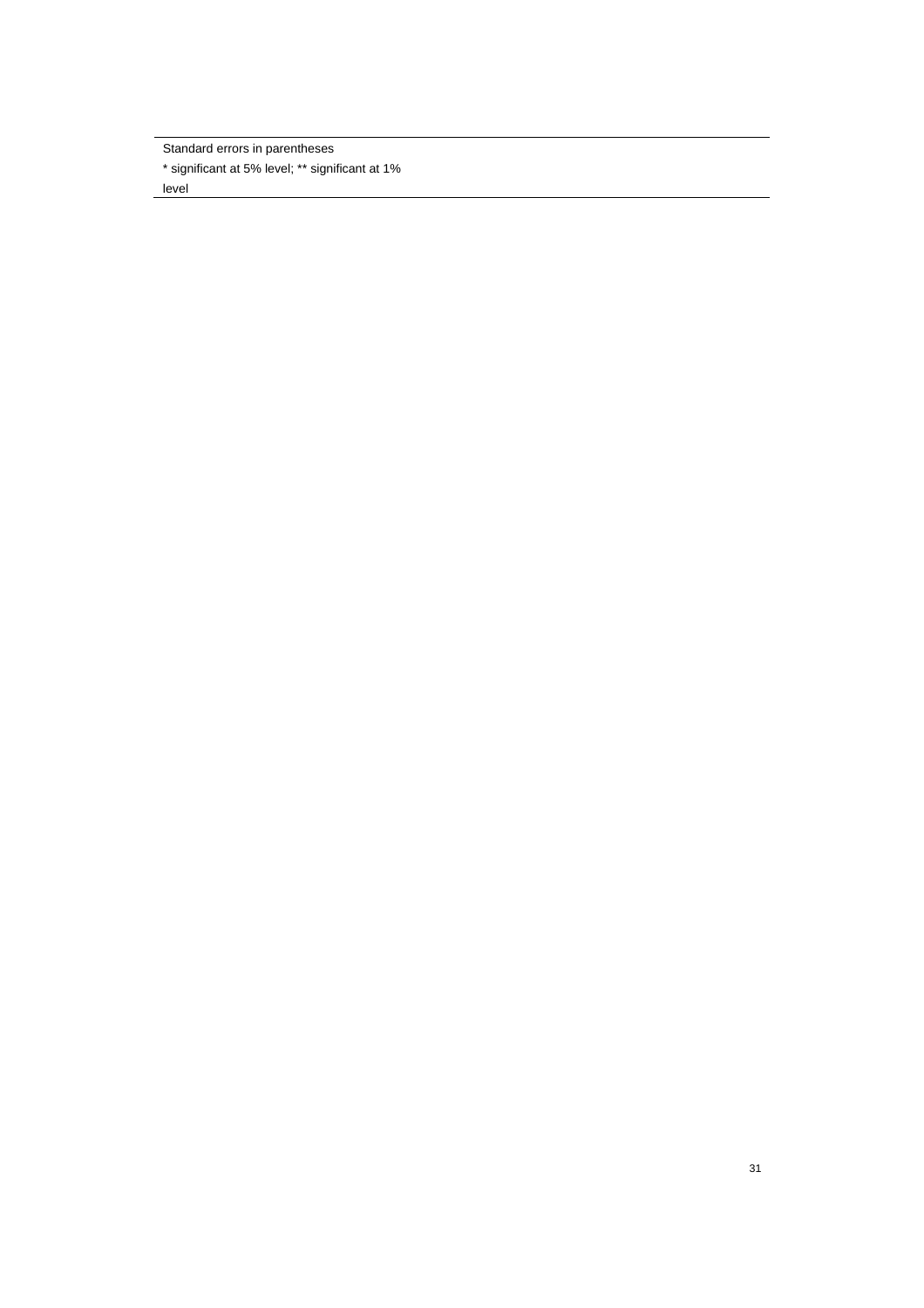# **Table 4.4 Regression results (IV)**

| inflow<br>inflow<br>0.0002<br>0.0002<br>$(0.0000)$ **<br>$-0.0001$<br>$(0.0000)$ **<br>$-0.0023$<br>(0.0073)<br>$-0.0088$ |
|---------------------------------------------------------------------------------------------------------------------------|
|                                                                                                                           |
| $(0.0000)$ **<br>$-0.0001$<br>$(0.0000)$ **<br>$-0.0043$<br>(0.0074)<br>$-0.0080$                                         |
|                                                                                                                           |
|                                                                                                                           |
|                                                                                                                           |
|                                                                                                                           |
|                                                                                                                           |
|                                                                                                                           |
| (0.0063)<br>(0.0064)                                                                                                      |
| $-0.0354$<br>$-0.0358$                                                                                                    |
| $(0.0058)$ **<br>$(0.0059)$ **                                                                                            |
| 0.0087<br>0.0099                                                                                                          |
| $(0.0012)$ **<br>$(0.0012)$ **                                                                                            |
| $-0.0170$<br>$-0.0150$                                                                                                    |
| $(0.0087)^*$<br>$(0.0087)^*$                                                                                              |
| 0.1395<br>0.1596                                                                                                          |
| $(0.0501)$ **<br>$(0.0498)$ **                                                                                            |
| $-0.0031$<br>$-0.0043$                                                                                                    |
| (0.0061)<br>(0.0062)                                                                                                      |
| $-0.0001$<br>$-0.0001$                                                                                                    |
| $(0.0000)$ **<br>$(0.0000)$ **                                                                                            |
| 0.9052<br>0.9154                                                                                                          |
| $(0.2243)$ **<br>$(0.2238)$ **                                                                                            |
| $-1.3795$<br>$-1.3939$                                                                                                    |
| $(0.3600)$ **<br>$(0.3588)$ **                                                                                            |
| $-0.9733$<br>$-0.8652$                                                                                                    |
| $(0.2824)$ **<br>$(0.2814)$ **                                                                                            |
| $-4.9840$<br>$-4.9548$                                                                                                    |
| $(0.6355)$ **<br>$(0.6484)$ **                                                                                            |
| $-0.6871$<br>$-0.6824$                                                                                                    |
|                                                                                                                           |
| $(0.0865)$ **<br>$(0.0883)$ **                                                                                            |
| 0.1926<br>0.0774                                                                                                          |
| (0.4023)<br>(0.4022)                                                                                                      |
| $-0.0946$<br>$-0.0903$                                                                                                    |
| $(0.0202)$ **<br>$(0.0203)$ **                                                                                            |
| $-0.0035$                                                                                                                 |
|                                                                                                                           |
| (0.0035)                                                                                                                  |
| $-0.0124$                                                                                                                 |
| $(0.0031)$ **                                                                                                             |
| 9.3217<br>9.4639                                                                                                          |
| $(1.6521)$ **<br>$(1.6484)$ **                                                                                            |
| 1699<br>1699                                                                                                              |
| 260<br>260                                                                                                                |
|                                                                                                                           |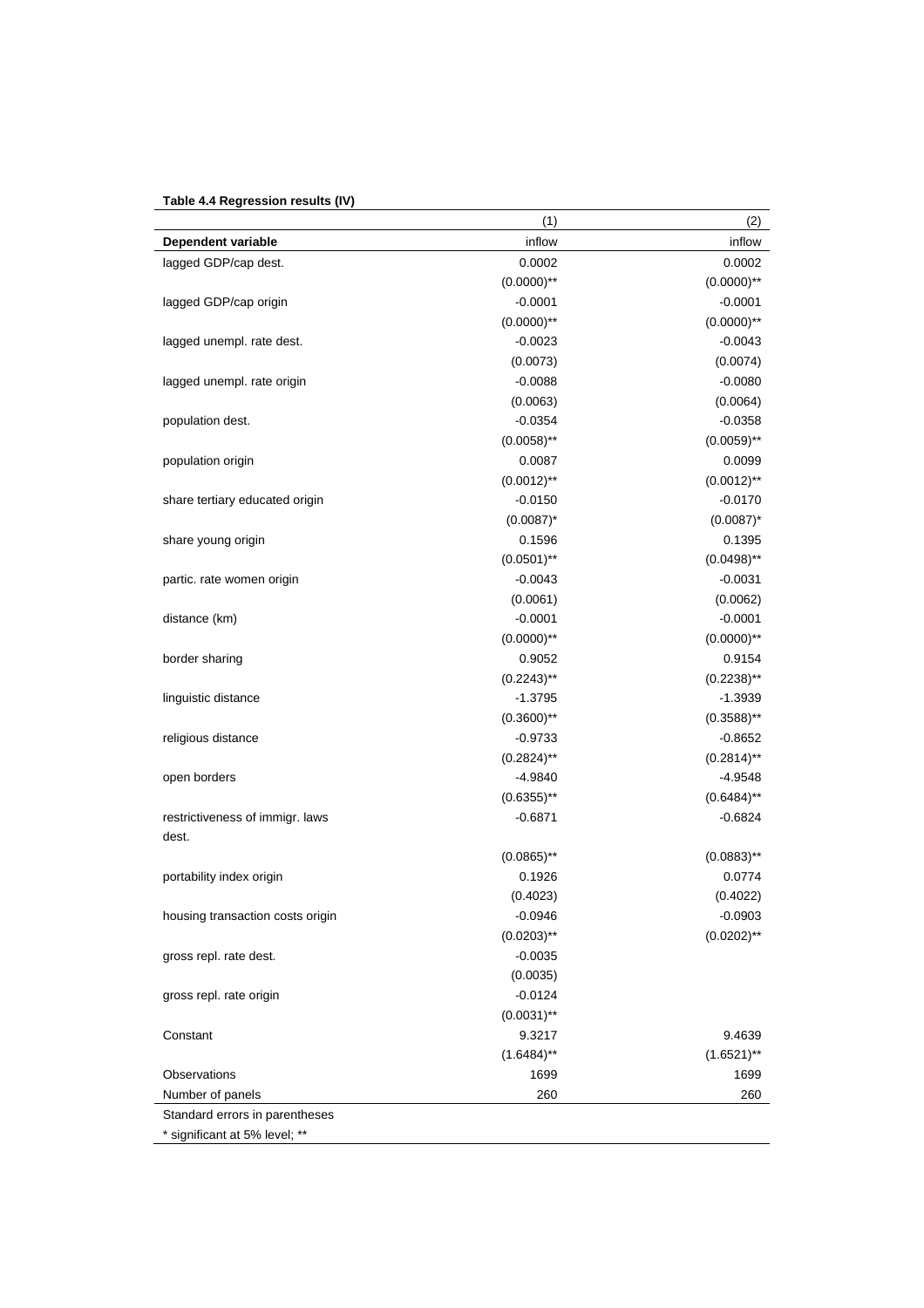significant at 1% level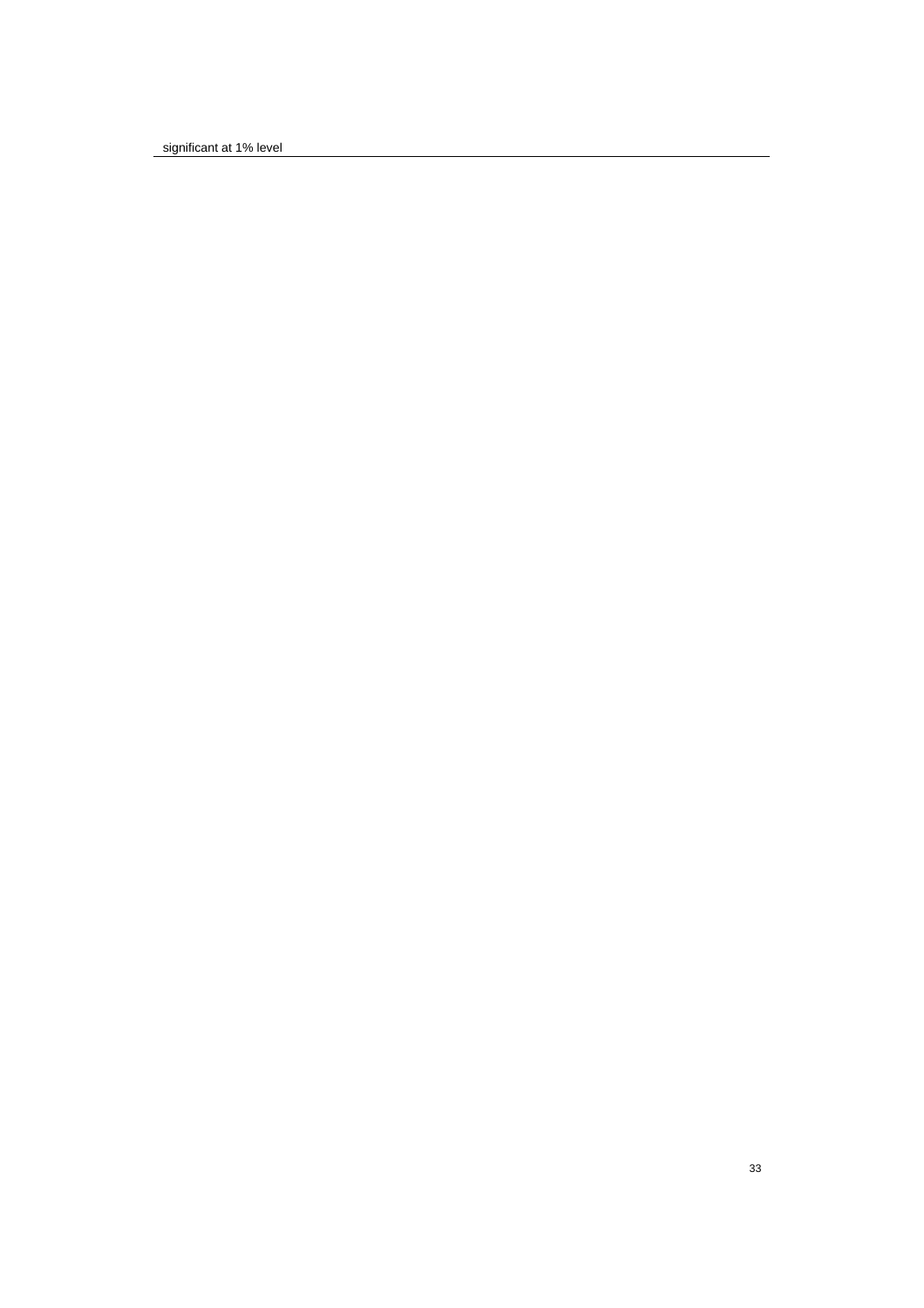| Table 4.5 Regression results : Other specifications |               |               |               |               |
|-----------------------------------------------------|---------------|---------------|---------------|---------------|
|                                                     | (1)           | (2)           | (3)           | (4)           |
| Model                                               | PA            | PA            | <b>BE</b>     | No country FE |
| Dependent variable                                  | inflow        | Ininflow      | Ininflow      | inflow        |
| gdpcapalag                                          | 0.0001        | 0.0001        | 0.0001        | 0.0000        |
|                                                     | $(0.0000)$ ** | $(0.0000)$ ** | (0.0003)      | $(0.0000)$ ** |
| gdpcapblag                                          | $-0.0001$     | $-0.0001$     | $-0.0001$     | 0.0000        |
|                                                     | $(0.0000)$ ** | $(0.0000)$ ** | $(0.0000)$ ** | $(0.0000)$ ** |
| uralag                                              | $-0.0314$     | $-0.0385$     | $-0.5241$     | $-0.0460$     |
|                                                     | $(0.0063)$ ** | $(0.0099)$ ** | (0.2801)      | $(0.0062)$ ** |
| urblag                                              | $-0.0073$     | $-0.0032$     | 0.0463        | $-0.0008$     |
|                                                     | (0.0061)      | (0.0092)      | (0.0264)      | (0.0063)      |
| popalag                                             | $-0.0052$     | $-0.0045$     | $-0.1168$     | 0.0111        |
|                                                     | (0.0056)      | (0.0079)      | (0.1677)      | $(0.0009)$ ** |
| popblag                                             | 0.0107        | 0.0116        | 0.0139        | 0.0112        |
|                                                     | $(0.0010)$ ** | $(0.0010)$ ** | $(0.0011)$ ** | $(0.0010)$ ** |
| tertiaryb                                           | $-0.0150$     | 0.0043        | 0.0172        | $-0.0297$     |
|                                                     | $(0.0077)^*$  | (0.0074)      | (0.0096)      | $(0.0079)$ ** |
| shareyoungb                                         | 0.1102        | 0.1081        | 0.1577        | 0.0880        |
|                                                     | $(0.0447)$ ** | $(0.0427)$ ** | $(0.0477)$ ** | $(0.0454)^*$  |
| partwomenb                                          | 0.0126        | 0.0151        | 0.0076        | 0.0104        |
|                                                     | $(0.0053)$ ** | $(0.0067)^*$  | (0.0112)      | $(0.0055)^*$  |
| distkm                                              | $-0.0001$     | $-0.0001$     | 0.0000        | $-0.0001$     |
|                                                     | $(0.0000)$ ** | $(0.0000)$ ** | (0.0000)      | $(0.0000)$ ** |
| border                                              | 0.8070        | 0.7926        | 0.7912        | 0.8397        |
|                                                     | $(0.1970)$ ** | $(0.1866)$ ** | $(0.2068)$ ** | $(0.1906)$ ** |
| distlang                                            | $-1.7564$     | $-1.5651$     | $-1.8700$     | $-1.6470$     |
|                                                     | $(0.3344)$ ** | $(0.3257)$ ** | $(0.3539)$ ** | $(0.3004)$ ** |
| distrel                                             | $-1.1024$     | $-1.0447$     | $-1.1077$     | 0.0269        |
|                                                     | $(0.2351)$ ** | $(0.2267)$ ** | $(0.2472)$ ** | (0.2382)      |
| open                                                | $-1.0916$     | $-0.6389$     | 1.4586        | $-1.1844$     |
|                                                     | $(0.5140)^*$  | (0.7338)      | (1.5186)      | $(0.5383)^*$  |
| immilawcloseda                                      | $-0.1648$     | $-0.1054$     | 0.0642        | $-0.1857$     |
|                                                     | $(0.0707)$ ** | (0.1011)      | (0.2265)      | $(0.0730)$ ** |
| portabilityb                                        | 0.4686        | 0.8883        | 1.8045        | $-0.3122$     |
|                                                     | (0.3266)      | $(0.3188)$ ** | $(0.3966)$ ** | (0.3359)      |
| transtotfeeb                                        | $-0.0577$     | $-0.0361$     | $-0.0739$     | $-0.0425$     |
|                                                     | $(0.0182)$ ** | $(0.0185)^*$  | $(0.0221)$ ** | $(0.0181)$ ** |
| portabilitya                                        |               |               |               | $-0.3503$     |
|                                                     |               |               |               | (0.3645)      |
| transtotfeea                                        |               |               |               | 0.0298        |
|                                                     |               |               |               | $(0.0146)^*$  |
| Constant                                            | 7.2294        | 5.5580        | 7.8833        | 8.0900        |
|                                                     | $(1.4436)$ ** | $(1.5271)$ ** | (8.2172)      | $(1.5241)$ ** |
| Observations                                        | 2698          | 2640          | 2744          | 2465          |
| Number of panelnr                                   | 314           | 308           | 355           | 294           |
| Standard errors in parentheses                      |               |               |               |               |

\* significant at 5% level; \*\* significant at 1% level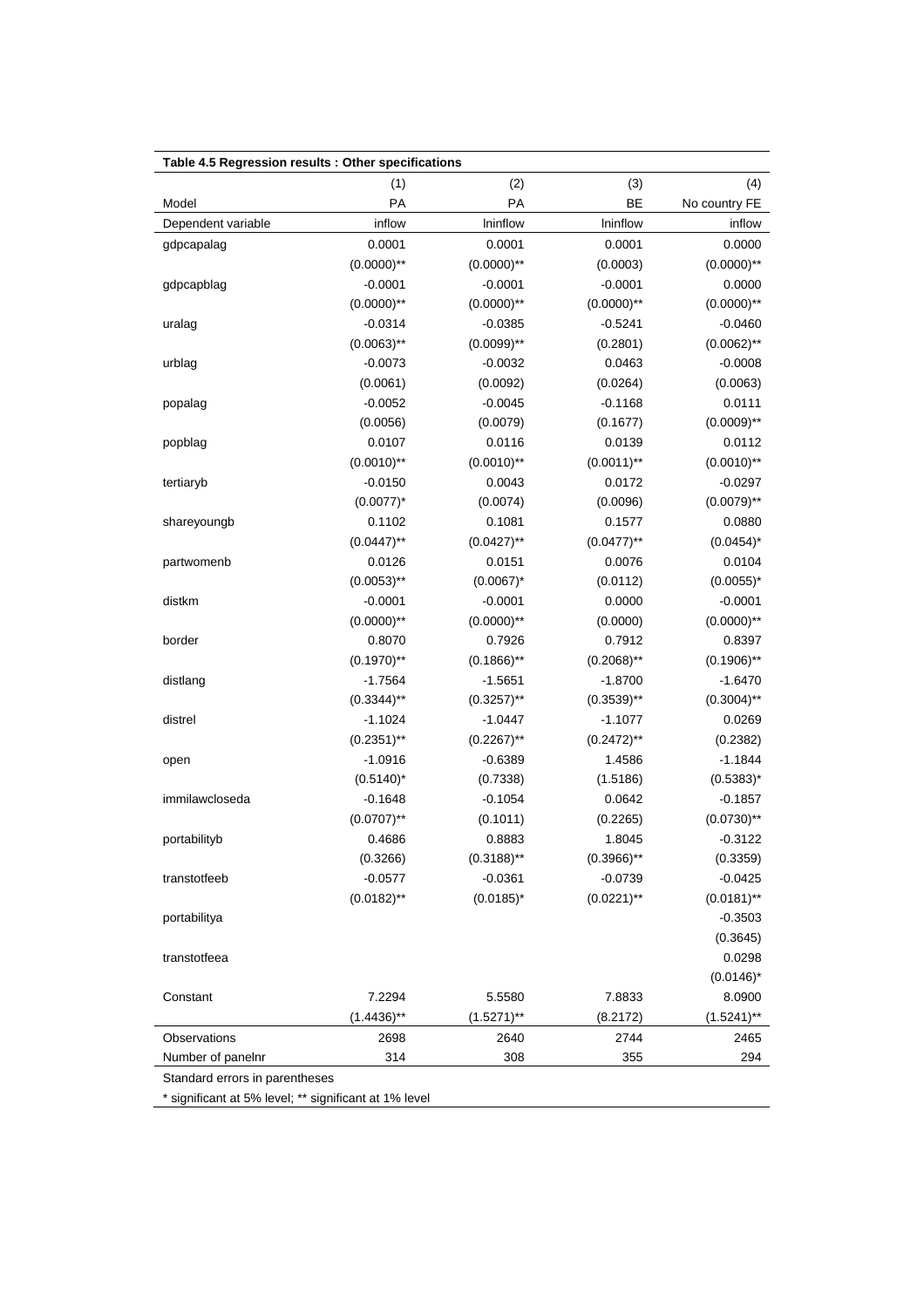| Table 4.6 - Estimation results with "total" institutional barriers |                 |               |  |
|--------------------------------------------------------------------|-----------------|---------------|--|
|                                                                    | (1)             | (2)           |  |
| Model                                                              | PA              | <b>BE</b>     |  |
| Dependent variable                                                 | Inflow          | Ininflow      |  |
| lagged GDP/cap dest.                                               | 0.0001          | 0.0002        |  |
|                                                                    | $(0.0000)$ **   | (0.0003)      |  |
| lagged GDP/cap origin                                              | $-0.0001$       | $-0.0001$     |  |
|                                                                    | $(0.0000)$ **   | $(0.0000)$ ** |  |
| population dest.                                                   | $-0.0044$       | $-0.1344$     |  |
|                                                                    | (0.0058)        | (0.1663)      |  |
| population origin                                                  | 0.0111          | 0.0144        |  |
|                                                                    | $(0.0011)$ **   | $(0.0012)$ ** |  |
| partic. rate women origin                                          | 0.0124          | 0.0025        |  |
|                                                                    | $(0.0057)^*$    | (0.0113)      |  |
| lagged unempl. rate dest.                                          | $-0.0294$       | $-0.4948$     |  |
|                                                                    | $(0.0068)$ **   | (0.2785)      |  |
| lagged unempl. rate origin                                         | $-0.0057$       | 0.0401        |  |
|                                                                    | (0.0067)        | (0.0269)      |  |
| share tertiary educated origin                                     | $-0.0157$       | 0.0193        |  |
|                                                                    | $(0.0080)^*$    | $(0.0097)^*$  |  |
| share young origin                                                 | 0.1333          | 0.1724        |  |
|                                                                    | $(0.0460)$ **   | $(0.0486)$ ** |  |
| distance (km)                                                      | $-0.0001$       | 0.0000        |  |
|                                                                    | $(0.0000)$ **   | (0.0000)      |  |
| border sharing                                                     | 0.8857          | 0.8391        |  |
|                                                                    | $(0.1970)$ **   | $(0.2056)$ ** |  |
| linguistic distance                                                | $-1.6341$       | $-1.7598$     |  |
|                                                                    | $(0.3388)^{**}$ | $(0.3545)$ ** |  |
| religious distance                                                 | $-0.9017$       | $-1.0598$     |  |
|                                                                    | $(0.2457)$ **   | $(0.2548)$ ** |  |
| open                                                               | $-2.5951$       | 1.5225        |  |
|                                                                    | $(0.7389)$ **   | (1.5050)      |  |
| restrictiveness of immigr. laws dest.                              | $-0.3627$       | 0.0764        |  |
|                                                                    | $(0.1001)$ **   | (0.2244)      |  |
| totalportability                                                   | 0.3989          | 1.9224        |  |
|                                                                    | (0.3386)        | $(0.4082)$ ** |  |
| total housing transaction costs                                    | $-0.0595$       | $-0.0821$     |  |
|                                                                    | $(0.0189)$ **   | $(0.0225)$ ** |  |
| Constant                                                           | 7.8228          | 4.8289        |  |
|                                                                    | $(1.6055)$ **   | (8.1877)      |  |
| Observations                                                       | 2465            | 2511          |  |
| Number of panelnr                                                  | 294             | 335           |  |
| Standard errors in parentheses                                     |                 |               |  |

\* significant at 5% level; \*\* significant at 1% level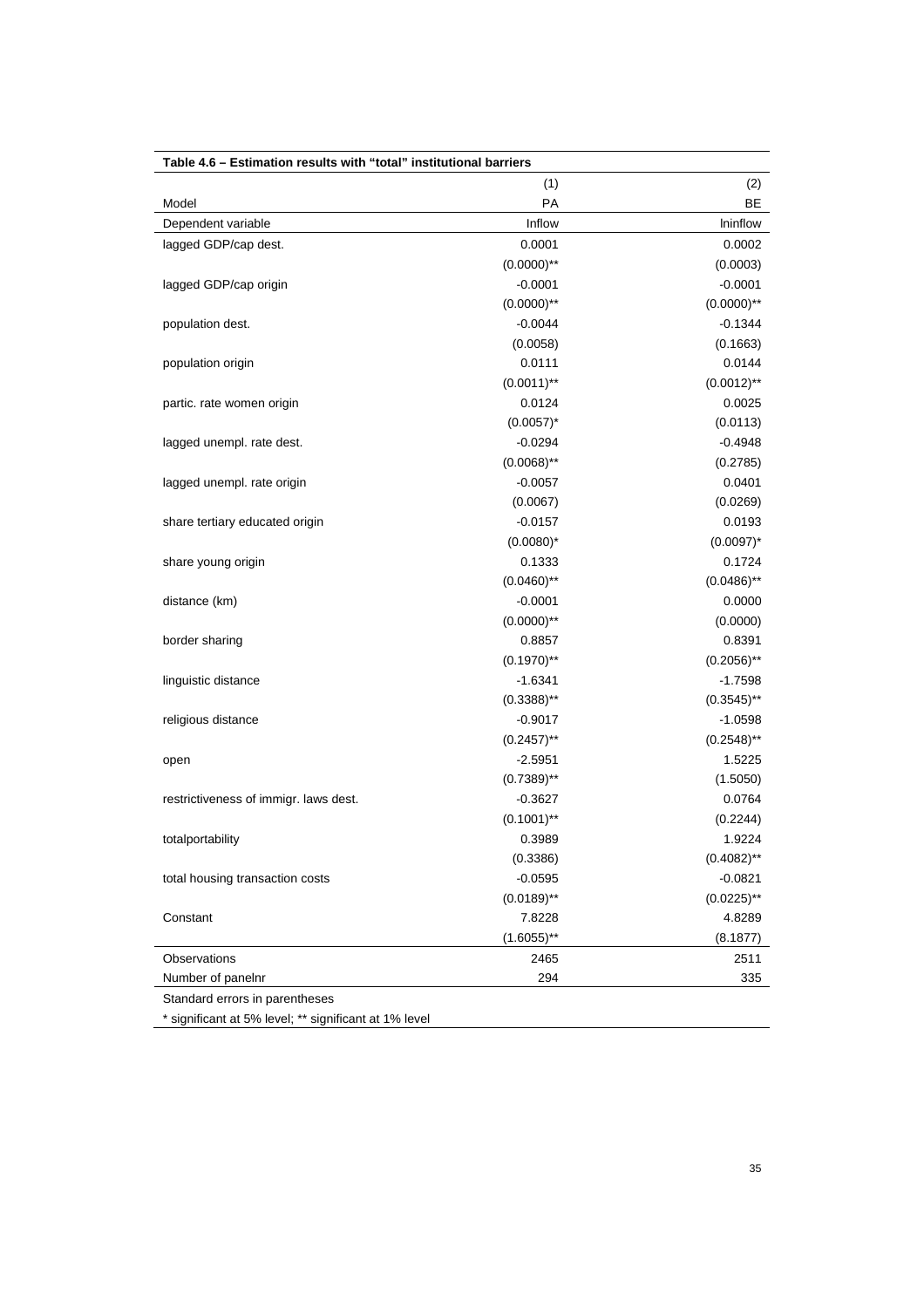# **6 Appendix**

| Description of the variables |                          |  |  |
|------------------------------|--------------------------|--|--|
| DESCRIPTION OF THE VARIABLES |                          |  |  |
| Dimensions                   |                          |  |  |
| <b>COUNTRYACODE</b>          | <b>COUNTRYA</b>          |  |  |
| <b>COUNTRYBCODE</b>          | <b>COUNTRYB</b>          |  |  |
| 1                            | Australia                |  |  |
| $\overline{c}$               | Austria                  |  |  |
| 3                            | Belgium                  |  |  |
| $\overline{4}$               | Canada                   |  |  |
| 5                            | Denmark                  |  |  |
| 6                            | Finland                  |  |  |
| 7                            | France                   |  |  |
| 8                            | Germany                  |  |  |
| 9                            | Greece                   |  |  |
| 10                           | <b>Iceland</b>           |  |  |
| 11                           | Ireland                  |  |  |
| 12                           | Italy                    |  |  |
| 13                           | Luxembourg               |  |  |
| 14                           | <b>Netherlands</b>       |  |  |
| 15                           | New Zealand              |  |  |
| 16                           | Norway                   |  |  |
| 17                           | Portugal                 |  |  |
| 18                           | Spain                    |  |  |
| 19                           | Sweden                   |  |  |
| 20                           | Switzerland              |  |  |
| 21                           | <b>United Kingdom</b>    |  |  |
| 22                           | United States of America |  |  |
| <b>YEAR</b>                  |                          |  |  |
| Annual data, 1990-2003       |                          |  |  |

| Name                          |            | Description                                                               | Source                                         |
|-------------------------------|------------|---------------------------------------------------------------------------|------------------------------------------------|
| <b>INFLOW</b>                 | (COUNTRYA, | Immigration inflow from COUNTRYB                                          | See next section                               |
| COUNTRYB, YEAR)               |            | to COUNTRYA                                                               |                                                |
|                               |            | (in thousands)                                                            |                                                |
| <b>GDPCAPA</b>                | (COUNTRYA, | Gross Domestic Product per Capita                                         | Groningen Growth and Development Centre, Total |
| YEAR)                         |            | (constant prices 1990, \$)                                                | Economy Database                               |
| <b>GDPCAPB</b>                | (COUNTRYB, |                                                                           |                                                |
| YEAR)                         |            |                                                                           |                                                |
| <b>URA (COUNTRYA, YEAR)</b>   |            | Standardized unemployment rates                                           | <b>OECD</b> on-line statistics                 |
| <b>URB</b> (COUNTRYB, YEAR)   |            |                                                                           |                                                |
| <b>SCHOOLA</b>                | (COUNTRYA, | Average number of years of schooling                                      | Barro and Lee (2000)                           |
| YEAR)                         |            | of the total population in 1990                                           |                                                |
| <b>SCHOOLB</b>                | (COUNTRYB, |                                                                           |                                                |
| YEAR)                         |            |                                                                           |                                                |
|                               |            | <b>POPULATIONA</b> (COUNTRYB, Total population of COUNTRYB (in World Bank |                                                |
| YEAR)                         |            | thousands)                                                                |                                                |
| <b>POPULATIONB</b> (COUNTRYA, |            |                                                                           |                                                |
| YEAR)                         |            |                                                                           |                                                |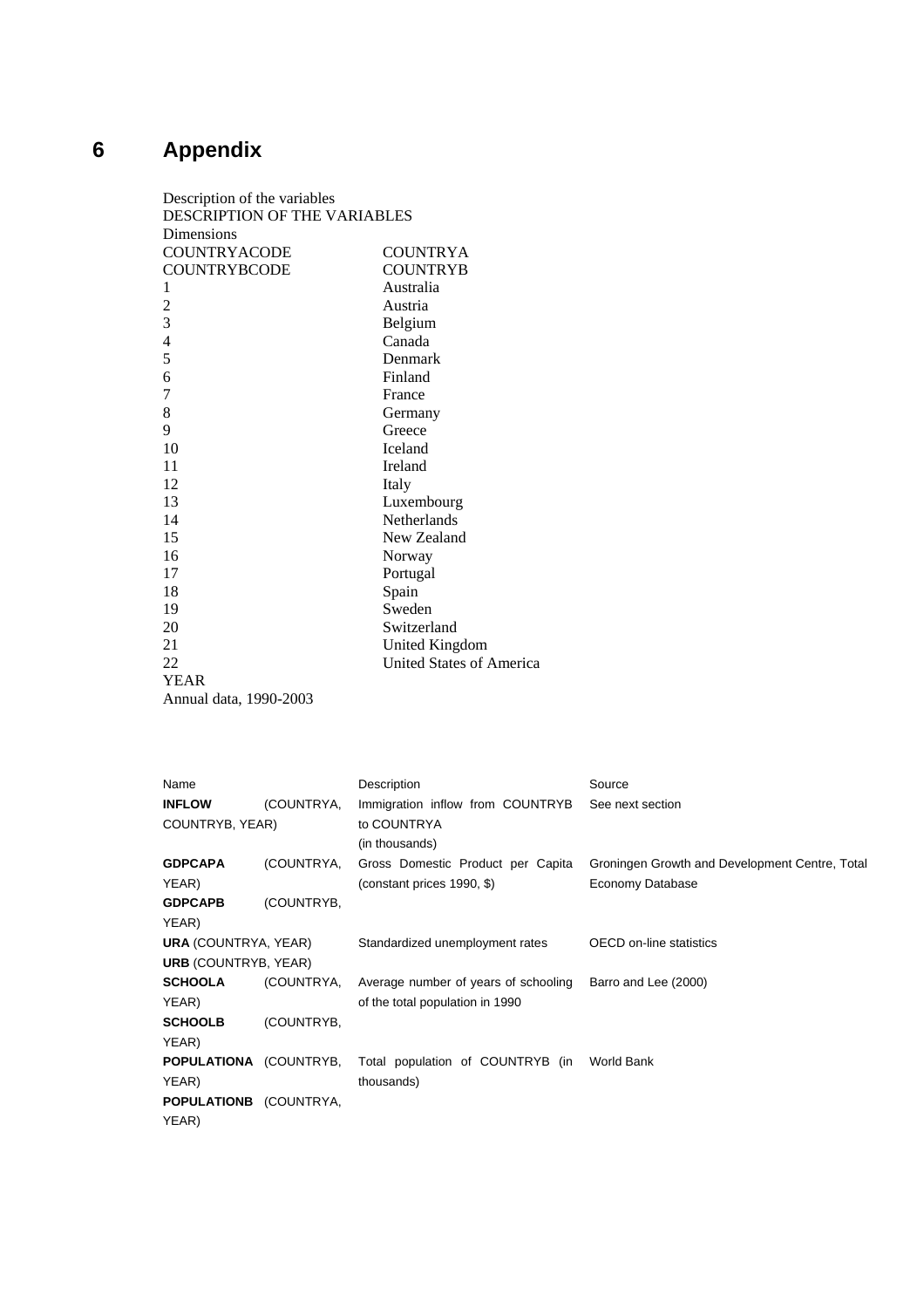| <b>DISTKM</b><br>COUNTRYB)            | (COUNTRYA, | Distance in kilometers between capital<br>cities of COUNTRYA and COUNTRYB        | Western Cotton Research Laboratory - U.S.<br>Department of Agriculture (Internet Source:<br>http://www.wcrl.ars.usda.gov/cec/java/capitals.htm |
|---------------------------------------|------------|----------------------------------------------------------------------------------|------------------------------------------------------------------------------------------------------------------------------------------------|
| <b>BORDER</b><br>COUNTRYB)            | (COUNTRYA, | Dummy variable<br>0 - No common border                                           | <b>World Atlas</b>                                                                                                                             |
|                                       |            | 1 - Common border                                                                |                                                                                                                                                |
| <b>SHAREYOUNGB</b>                    |            | Share of young people (20-39) in                                                 | International Labor Organization,                                                                                                              |
| (COUNTRYB)                            |            | COUNTRYB as percent of the total<br>population, 1998                             | Fertig and Schmid (2002)                                                                                                                       |
| <b>PARTWOMENB</b> (COUNTRYB,<br>YEAR) |            | Participation<br>of<br>rate<br>women<br>in<br>COUNTRYB (%)                       | <b>OECD</b> on-line statistics                                                                                                                 |
| <b>TERTIARYB</b>                      | (COUNTRYB, | Share of tertiary educated workers in                                            | OECD, Education at a Glance, 1999.                                                                                                             |
| YEAR)                                 |            | the total population (non-university and<br>university), 1996                    |                                                                                                                                                |
| <b>COMLANG</b>                        | (COUNTRYA, | Dummy variable = $1$ if (one of) the                                             | English: Australia, Canada, Ireland, New Zealand,                                                                                              |
| COUNTRYB)                             |            | major language(s) of COUNTRYA and                                                | United Kingdom, United States                                                                                                                  |
|                                       |            | COUNTRYB is common.                                                              | French: Belgium, Canada, France, Switzerland                                                                                                   |
|                                       |            |                                                                                  | German: Austria, Germany, Switzerland                                                                                                          |
|                                       |            |                                                                                  | Italian: Italy, Switzerland                                                                                                                    |
|                                       |            |                                                                                  | Dutch: Belgium, Netherlands                                                                                                                    |
| <b>DISTLANG1</b>                      | (COUNTRYA, | Probability of drawing two individuals<br>speaking different mother languages    | Belot and Ederveen (2004)                                                                                                                      |
| COUNTRYB)<br><b>DISTLANG</b>          | (COUNTRYA, | Index of the linguistic proximity                                                | Belot and Ederveen (2004)                                                                                                                      |
| COUNTRYB)                             |            | between countries (varies between 0                                              |                                                                                                                                                |
|                                       |            | (no proximity) to 1 (perfect similarity))                                        |                                                                                                                                                |
| <b>DISTREL</b>                        |            | Index of the<br>religious<br>proximity                                           |                                                                                                                                                |
| (COUNTRYA, COUNTRYB)                  |            | between countries (varies between 0<br>(no proximity) to 1 (perfect similarity)) |                                                                                                                                                |
| <b>DISTHOF</b>                        | (COUNTRYA, | Index of cultural distance between                                               | Hofstede (1991)                                                                                                                                |
| COUNTRYB)                             |            | countries, as captured by the four<br>Hofstede (1991) indicators                 | Calculations by Belot and Ederveen (2004)                                                                                                      |
| <b>FORPOPB</b>                        | (COUNTRYA, | Stock of Foreign<br>Population<br>in                                             | <b>OECD Trends in International Migration Statistics</b>                                                                                       |
| COUNTRYB, YEAR)                       |            | <b>COUNTRYA</b><br>nationality<br>by                                             | Migration Policy Institute for Australia<br>and                                                                                                |
|                                       |            | (COUNTRYB)                                                                       | (1991,1996,2001), Austria (1991,2001), Canada                                                                                                  |
|                                       |            |                                                                                  | (1991, 1996, 2000, 2001), Denmark (1990-2003),                                                                                                 |
|                                       |            |                                                                                  | Finland (1990, 1995, 2002), Germany (1995-2002),                                                                                               |
|                                       |            |                                                                                  | Greece (1991,2001) and USA (1995-2003)                                                                                                         |
|                                       |            |                                                                                  | For Australia, Canada, USA: Stock of Foreign                                                                                                   |
|                                       |            |                                                                                  | Population in COUNTRYA by country of birth<br>(COUNTRY B)                                                                                      |
|                                       |            |                                                                                  | Linear interpolation for the years in between                                                                                                  |
| <b>OPEN</b>                           | (COUNTRYA, | Dummy variable<br>1<br>equal to<br>if                                            |                                                                                                                                                |
| COUNTRYB, YEAR)                       |            | COUNTRYA and COUNTRYB have<br>open borders                                       |                                                                                                                                                |
| <b>HOMEB</b> (COUNTRYB)               |            | Home Ownership rate 1990                                                         | <b>Website Andrew Oswald</b>                                                                                                                   |
|                                       |            |                                                                                  | Mac Lennan et al. (1998)                                                                                                                       |
| <b>TRANSTOTFEEB</b>                   |            | Total transaction taxes and fees                                                 | Various sources, see                                                                                                                           |
| (COUNTRYB)                            |            | (including real estate agents' fees),<br>associated with housing transaction, in | Belot and Ederveen (2004)                                                                                                                      |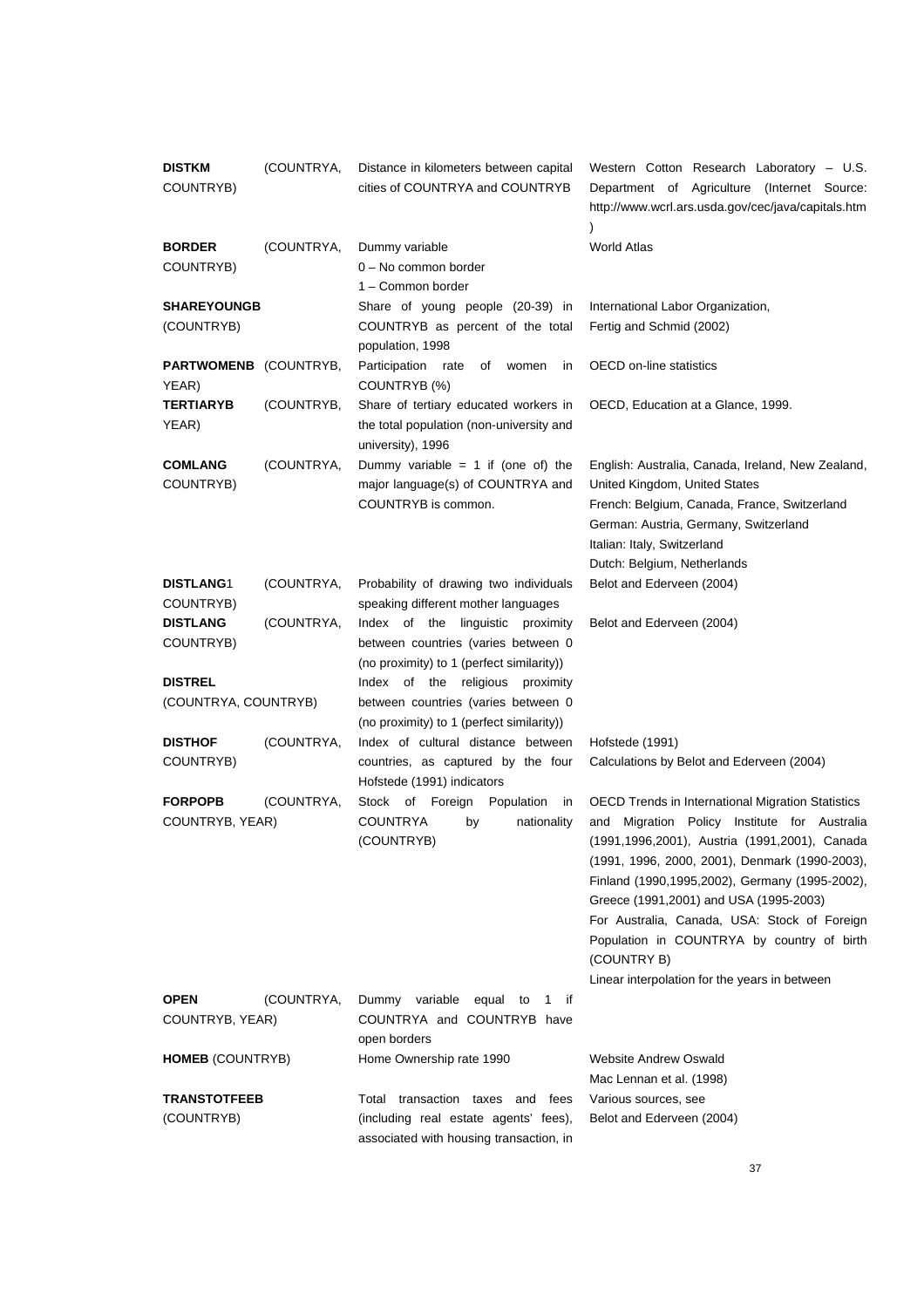| <b>PENSPORB (COUNTRYB)</b>                               |                          | percent of the purchase value<br>Index of the cross-border portability of<br>Belot and Ederveen (2004)<br>supplementary pensions' rights<br>(varies between 0 (not portable) and 2<br>(totally portable)                                           |
|----------------------------------------------------------|--------------------------|----------------------------------------------------------------------------------------------------------------------------------------------------------------------------------------------------------------------------------------------------|
| <b>GRRB</b> (COUNTRYB, YEAR)                             |                          | OECD<br>2002,<br>Benefits<br>Wages,<br><b>OECD</b><br>Summary<br>benefit<br>οf<br>and<br>measure<br>entitlement<br>Indicators<br>Gross<br>(Average)<br>Only available for odd years. Linear interpolation<br>Replacement rates)<br>for even years. |
| <b>PUBSOCEXPA</b><br>YEAR)<br><b>PUBSOCEXPB</b><br>YEAR) | (COUNTRYA.<br>(COUNTRYB, | Share of Public Social Expenditures as<br>OECD Social Expenditures Database 1960-1998<br>a percentage of GDP                                                                                                                                       |

# **6.1 Data source for data on migration inflows**

| <b>COUNTRY</b> | <b>VARIABLE</b>                                     | <b>PERIOD</b> | <b>DATA SOURCE</b>                     |
|----------------|-----------------------------------------------------|---------------|----------------------------------------|
| Australia      | Inflow by country of birth                          | 1990 - 2002   | <b>Migration Policy Institute</b>      |
|                | complete                                            |               |                                        |
| Austria        | Inflow by country of nationality                    | 1996-2001     | <b>Migration Policy Institute</b>      |
|                | complete                                            |               |                                        |
| Belgium        | Inflow by country of nationality                    | 1993-2002     | National<br>Institut<br>de             |
|                | Almost all countries of origin                      |               | Statistiques (Belgium)                 |
| Canada         | Inflow of permanent settlers by country of origin   | 1991-2000     | <b>OECD</b>                            |
|                | 2 countries of origin                               |               |                                        |
| Denmark        | Inflow by country of previous residence             | 1990-2002     | <b>Migration Policy Institute</b>      |
|                | complete                                            |               |                                        |
| Finland        | Inflow by country of nationality                    | 1997-2001     | <b>Migration Policy Institute</b>      |
|                | complete                                            |               |                                        |
| France         | Inflow by country of nationality                    | 1994-1999     | d'Etudes<br>National<br>Institut       |
|                | complete                                            |               | Demographiques (France)                |
| Germany        | Inflow by country of nationality                    | 1995-2002     | <b>Migration Policy Institute</b>      |
|                | complete                                            |               |                                        |
| Greece         | Usual resident population by place of residence one | 2001          | National Statistical Service of        |
|                | year before the Census (2001)                       |               | Greece                                 |
|                | All countries                                       |               |                                        |
| Iceland        | Inflow by country of previous residence             | 1990-2003     | <b>Icelandic Statistics</b>            |
|                | complete                                            |               |                                        |
| Ireland        | Resident population by place of residence on year   | 1994-2001     | Office<br><b>Statistics</b><br>Central |
|                | before the census (2002)                            |               | (Ireland)                              |
|                | Almost all countries                                |               |                                        |

|       |                                             | 1996, 2002 | Central | Statistical | Office |
|-------|---------------------------------------------|------------|---------|-------------|--------|
|       |                                             |            | Ireland |             |        |
| Italy | Inflow of foreign population by nationality | 1998-2000  | OECD    |             |        |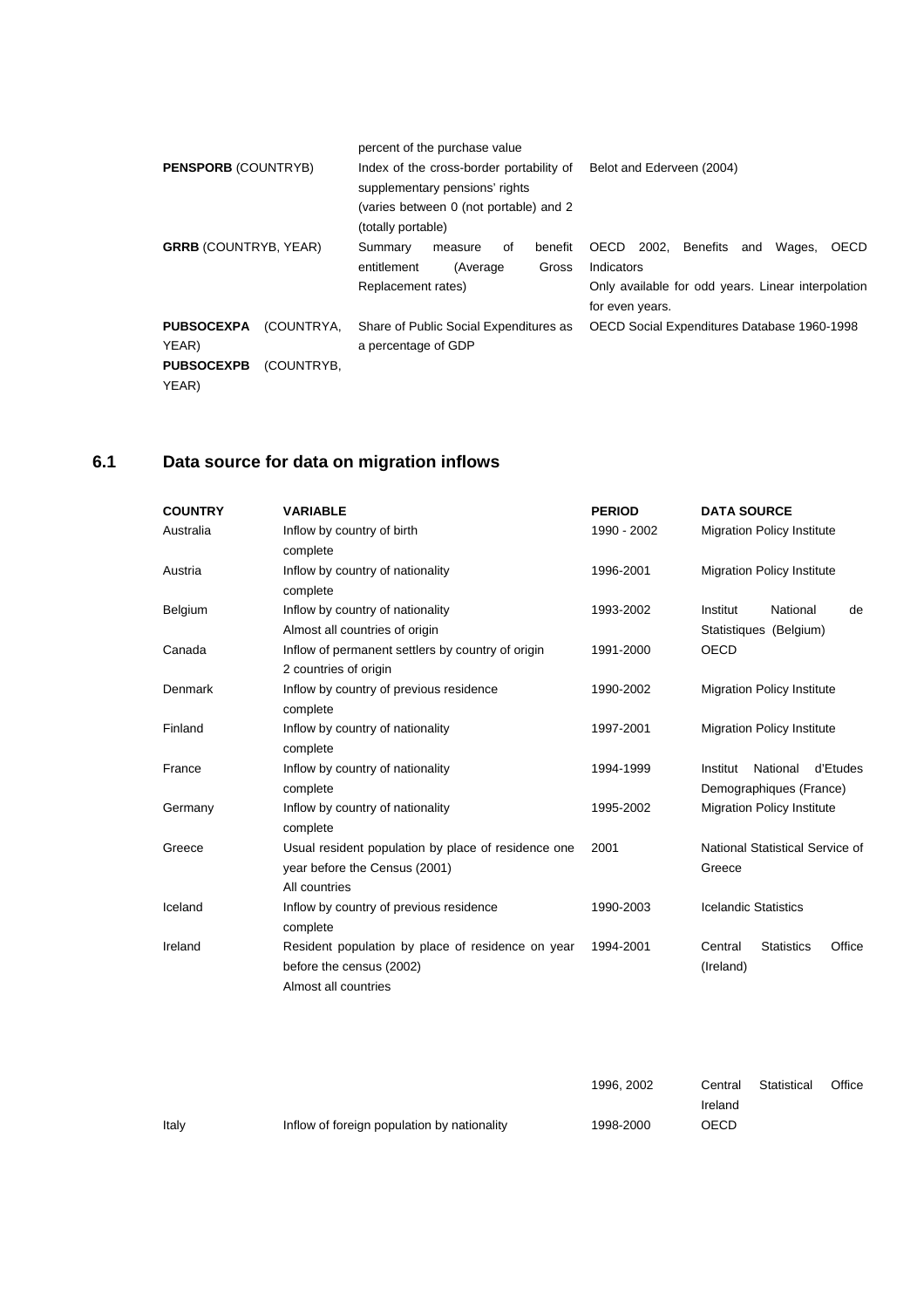|                      | 2 countries                                                                            |           |                                                         |
|----------------------|----------------------------------------------------------------------------------------|-----------|---------------------------------------------------------|
| Luxembourg           | Inflow of foreign population by nationality<br>complete                                | 1990-2003 | Statec Luxembourg                                       |
| Netherlands          | Inflow of foreign-born population by country of birth<br>complete                      | 1995-2002 | <b>Migration Policy Institute</b>                       |
| New Zealand          | Inflow of permanent and long-term arrivals by<br>country of birth<br>3 countries       | 1999-2000 | OECD                                                    |
| Norway               | Inflow of foreign population by country of nationality<br>complete                     | 1999-2001 | <b>Migration Policy Institute</b>                       |
| Portugal             | Inflow of foreign population by country of nationality<br>7 countries                  | 1992-2000 | OECD                                                    |
| Spain                | Data on immigration by country of origin (previous<br>residence): Spanish + Foreigners | 1998-2003 | <b>INE</b><br>Spanish National Statistical<br>Institute |
| Sweden               | Inflow of foreign population by country of nationality<br>complete                     | 1992-2001 | <b>Migration Policy Institute</b>                       |
| Switzerland          | Inflow of foreign population by country of nationality<br>10 countries                 | 1991-2000 | OECD                                                    |
| United Kingdom       | Inflow of foreign population by country of nationality<br>complete                     | 1991-2001 | <b>Migration Policy Institute</b>                       |
| <b>United States</b> | Inflow of foreign-born population by country of birth<br>complete                      | 1990-2002 | <b>Migration Policy Institute</b>                       |

# **6.2 Data availability**

# **See next Table.**

X means that the series is available for all years

- means that it is not available for any year.

Linear interpolation for the following variables: FOROPOPB, SOCA, SOCB, GRRB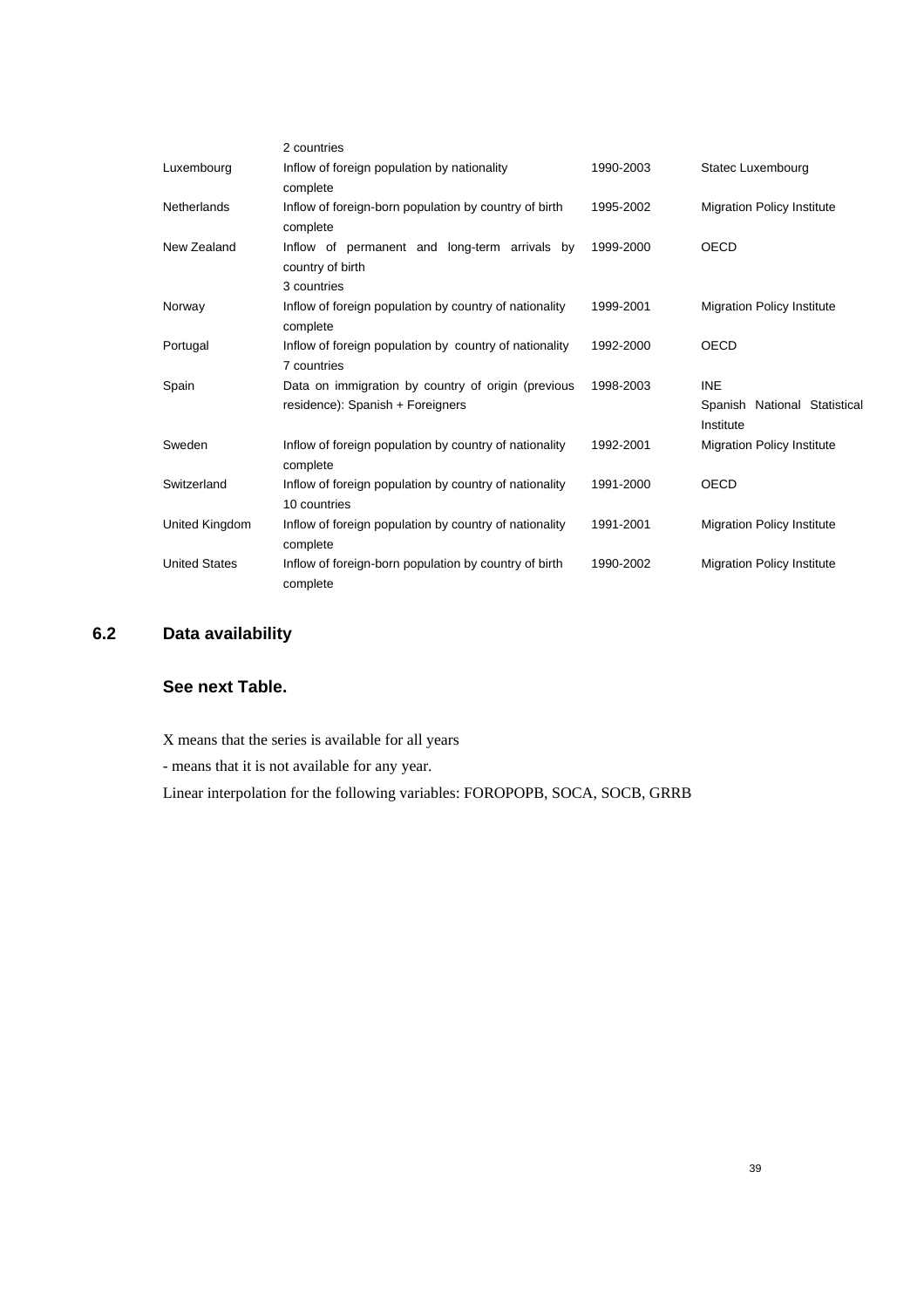|                     | Australia           | Austria    | Belgium                | Canada                 | Denmark                | Finland                | France        | Germany                | Greece          | Iceland    | Ireland      |
|---------------------|---------------------|------------|------------------------|------------------------|------------------------|------------------------|---------------|------------------------|-----------------|------------|--------------|
| <b>INFLOW</b>       | 1991-2000           | 1998-2000  | 1991-2000              | 1991-2000              | 1990-1999              | 1992-2000              | 1991-2000     | 1990-1999              | 1998            | 1990-2003  | 1994-2001    |
| GDPCAPA/B           | X                   | X          | X                      | X                      | X                      | X                      | X             | X                      | X               | X          | X            |
| URA/B               | X                   | 1994-2000  | Χ                      | X                      | X                      | X                      | X             | Χ                      | X               | 1991-2000  | Χ            |
| SCHOOLA/B           | X                   | X          | X                      | X                      | Χ                      | Χ                      | X             | X                      | X               | X          | X            |
| POPULATIONA/B       | X                   | X          | X                      | X                      | X                      | X                      | X             | X                      | Χ               | X          | X            |
| <b>DISTKM</b>       | X                   | X          | X                      | X                      | X                      | X                      | X             | X                      | Χ               | X          | X            |
| <b>BORDER</b>       | X                   | X          | X                      | X                      | Χ                      | X                      | X             | X                      | Χ               | X          | X            |
| SHAREYOUNGB         | Χ                   | X          | X                      | Χ                      | X                      | X                      | X             | Χ                      | X               | X          | X            |
| <b>PARTWOMENB</b>   | Χ                   | 1994-2002  | X                      | X                      | X                      | X                      | X             | X                      | X               | 1991-2002  | Χ            |
| <b>TERTIARYB</b>    | Χ                   | Χ          | Χ                      | X                      | X                      | X                      | X             | X                      | X               | X          | X            |
| COMLANG             | X                   | X          | X                      | X                      | X                      | X                      | X             | X                      | X               | X          | X            |
| DISTLANG1           | X                   | X          | X                      | X                      | X                      | X                      | X             | Χ                      | X               | X          | X            |
| <b>DISTLANG</b>     | X                   | X          | X                      | X                      | Χ                      | Χ                      | X             | X                      | X               | X          | X            |
| <b>DISTREL</b>      | X                   | X          | X                      | X                      | X                      | X                      | X             | X                      | X               | X          | X            |
| <b>DISTHOF</b>      | X                   | X          | X                      | X                      | X                      | X                      | X             | X                      | X               | X          | X            |
| <b>FORPOPB</b>      | 1991, 1996,<br>2001 | 1995, 2000 | 1990,<br>1995.<br>2000 | 1991,<br>1996,<br>2001 | 1990,<br>1995,<br>2000 | 1990,<br>1995,<br>2000 | 1990, 1999    | 1990,<br>1995,<br>2000 | 1991, 2001      | $\sim$     | 1995, 2001   |
| <b>OPEN</b>         | X                   | X          | Χ                      | X                      | X                      | X                      | X             | X                      | X               | X          | X            |
| <b>HOMEB</b>        | X                   | X          | X                      | Χ                      | Χ                      | Х                      | Χ             | X                      | X               | ۰          | X            |
| <b>TRANSTOTFEEB</b> | Х                   | X          | X                      | X                      | X                      | X                      | X             | X                      | X               | ۰          | X            |
| <b>PENSPORB</b>     | X                   | X          | X                      | X                      | X                      | X                      | X             | X                      | X               | X          | X            |
|                     | years Odd<br>Odd    | vears Odd  | years Odd              | years Odd              | years Odd              | years Odd              | years Odd     |                        | years Odd years |            | Odd<br>years |
|                     | 1961-1999           | 1961-1999  | 1961-1999              | 1961-1999              | 1961-1999              | 1961-1999              | 1961-1999     | 1961-1999              | 1961-1999       |            | 1961-1999    |
| <b>GRRB</b>         |                     |            |                        |                        |                        |                        |               |                        |                 |            |              |
|                     | 1990-95,            | 1990-95,   | 1990-95,               | 1990-95,               | 1990-96,               | 1990-95,               | 1990-95, 1998 | 1990-95, 1998          | 1990-93.        | 1994, 1995 | 1990-96,     |
| <b>SOCB</b>         | 1998                | 1998       | 1998                   | 1998                   | 1998                   | 1998                   |               |                        | 1995, 1998      |            | 1998         |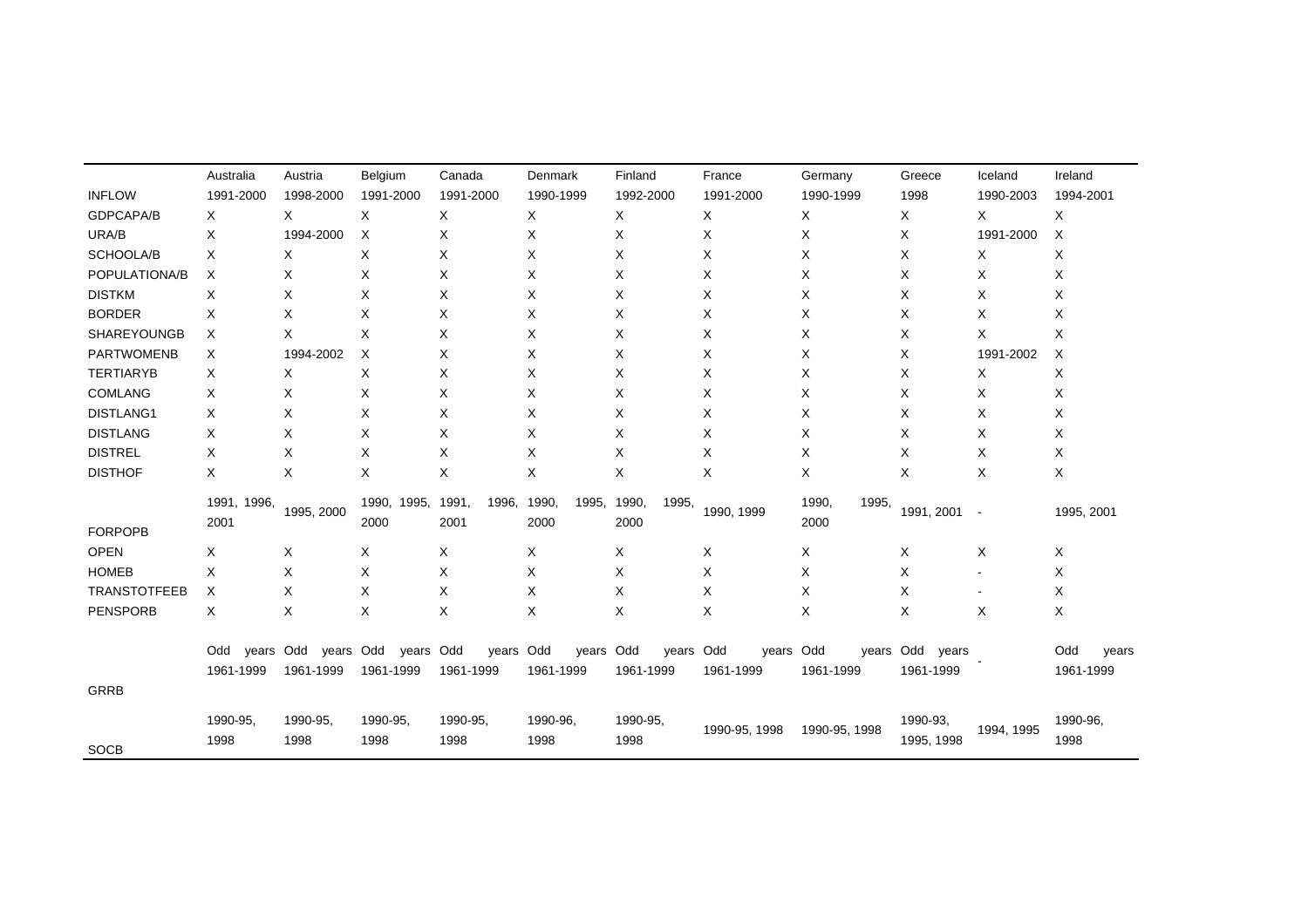|                     | Italy        | Luxembourg     | Netherlands      | New Zealand | Norway      | Portugal       | Spain            | Sweden                      | Switzerland    | UK             | <b>USA</b>                  |
|---------------------|--------------|----------------|------------------|-------------|-------------|----------------|------------------|-----------------------------|----------------|----------------|-----------------------------|
| <b>INFLOW</b>       | 1998-2000    | 1991-2000      | 1991-2000        | 1999-2000   | 1991-2000   | 1992-2000      | 1998-2003        | 1991-2000                   | 1991-2000      | 1992-2000      | 1991-2000                   |
| GDPCAPA/B           | X            | X              | X                | X           | X           | X              | X                | X                           | X              | X              | X                           |
| URA/B               | Х            | Χ              | Х                | X           | X           | Х              | Х                | X                           | 1991-2000      | Х              | X                           |
| SCHOOLA/B           | X            | X              | X                | X           | X           | X              | X                | X                           | X              | X              | X                           |
| POPULATIONA/B       | Χ            | Χ              | Х                | X           | X           | X              | X                | Χ                           | Χ              | Χ              | X                           |
| <b>DISTKM</b>       | X            | Χ              | X                | X           | X           | X              | X                | X                           | X              | X              | X                           |
| <b>BORDER</b>       | Χ            | Χ              | Χ                | X           | X           | X              | X                | X                           | X              | X              | X                           |
| SHAREYOUNGB         | X            | X              | Х                | Χ           | X           | X              | X                | X                           | X              | X              | X                           |
| <b>PARTWOMENB</b>   | Χ            | Χ              | Χ                | X           | X           | X              | X                | X                           | 1991-2002      | X              | X                           |
| <b>TERTIARYB</b>    | Χ            | Χ              | Χ                | Х           | X           | X              | X                | Χ                           | Х              | X              | X                           |
| <b>COMLANG</b>      | Χ            | Х              | Χ                | Χ           | X           | X              | X                | X                           | X              | X              | X                           |
| DISTLANG1           | Χ            | X              | X                | X           | X           | X              | X                | X                           | X              | Χ              | X                           |
| <b>DISTLANG</b>     | X            | X              | X                | X           | X           | X              | X                | X                           | X              | X              | Χ                           |
| <b>DISTREL</b>      | X            | X              | X                | X           | X           | X              | X                | X                           | X              | X              | X                           |
| <b>DISTHOF</b>      | X            | Χ              | X                | X           | X           | X              | X                | X                           | X              | X              | X                           |
|                     | 1990, 1995,  | 1990,<br>1995, | 1990,<br>1995,   |             | 1990, 1995, | 1990,<br>1995, | 1990,<br>1995,   | 1990,<br>1995,              | 1990<br>1995,  | 1990,<br>1995, |                             |
|                     | 2000         | 2000           | 2000             |             | 2000        | 2000           | 2000             | 2000                        | 2000           | 2000           | 1995-2003                   |
| <b>FORPOPB</b>      |              |                |                  |             |             |                |                  |                             |                |                |                             |
| <b>OPEN</b>         | X            | X              | Х                | X           | X           | X              | X                | X                           | X              | X              | X                           |
| <b>HOMEB</b>        | X            |                | X                | X           | X           |                | X                | X                           | X              | X              | Χ                           |
| <b>TRANSTOTFEEB</b> | X            | X              | Χ                | X           | X           | X              | X                | X                           | X              | X              | X                           |
| <b>PENSPORB</b>     | X            | X              | X                | X           | X           | X              | X                | Χ                           | X              | X              | X                           |
|                     | Odd<br>years |                | Odd<br>years Odd | years Odd   | years Odd   | years          | Odd<br>years Odd | years Odd                   | years Odd      | years Odd      | years                       |
|                     | 1961-1999    |                | 1961-1999        | 1961-1999   | 1961-1999   | 1961-1999      | 1961-1999        | 1961-1999                   | 1961-1999      | 1961-1999      | 1961-1999                   |
| <b>GRRB</b>         |              |                |                  |             |             |                |                  |                             |                |                |                             |
|                     |              |                |                  |             |             |                |                  |                             |                |                |                             |
|                     | 1990-95,     | 1990-95,       | 1990-96, 1998    | 1990-96.    | 1990-95,    | 1990-96.       |                  | 1990-95, 1998 1990-95, 1998 | 1990.<br>1995, |                | 1990-95, 1998 1990-95, 1998 |
| <b>SOCB</b>         | 1998         | 1998           |                  | 1998        | 1998        | 1998           |                  |                             | 1998           |                |                             |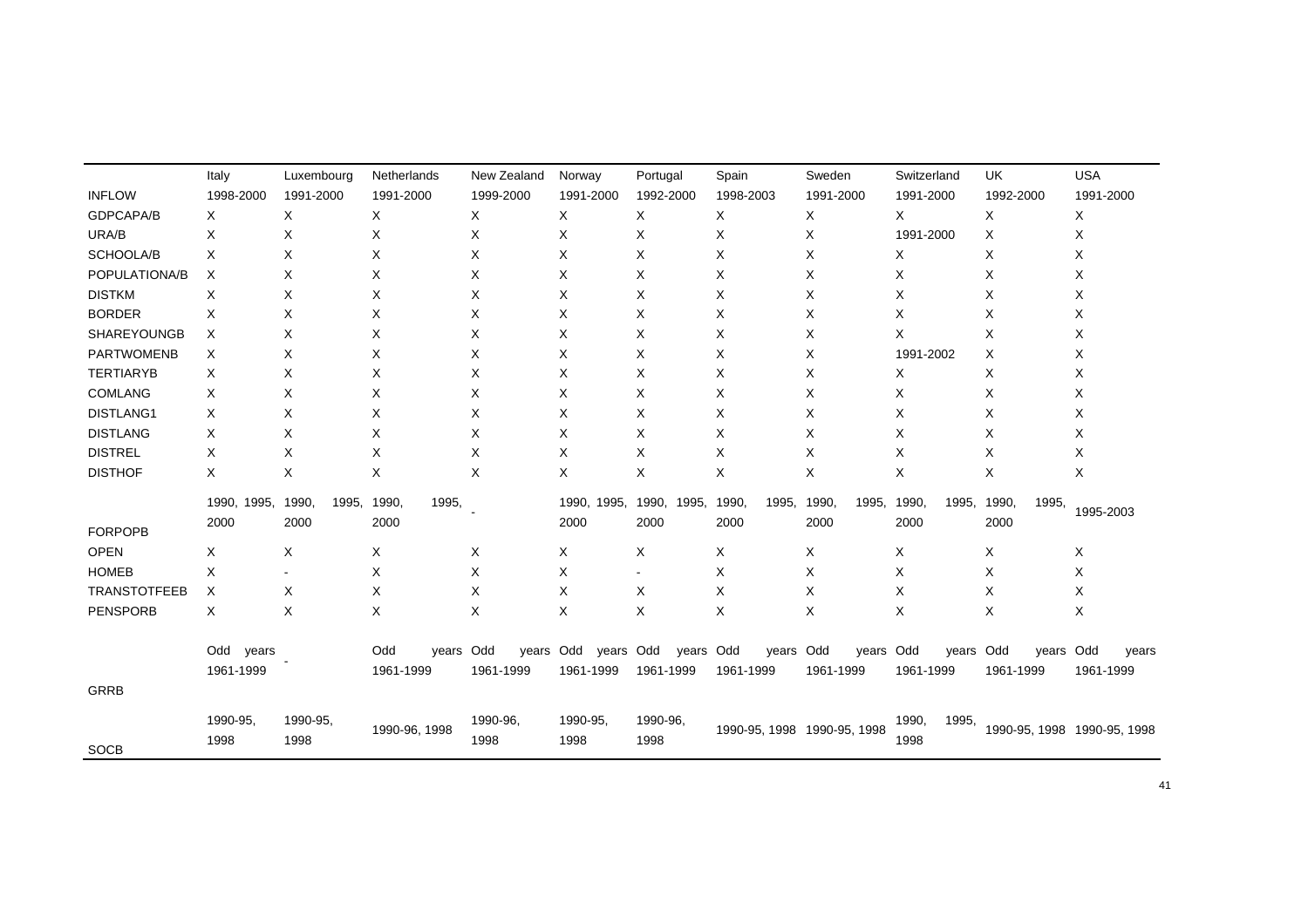# **6.3 Summary statistics**

| Table 6.1           | <b>Summary statistics</b> |         |         |           |             |          |
|---------------------|---------------------------|---------|---------|-----------|-------------|----------|
|                     |                           | No obs. | Mean    | Std. dev. | Min.        | Max.     |
| <b>INFLOW</b>       | (units)                   | 3053    | 1646    | 3714      | $\mathbf 0$ | 48309    |
| <b>GDPCAPA/B</b>    | (GK \$)                   | 6468    | 18888   | 4325      | 9952        | 34462    |
| URA/B               | (% )                      | 6279    | 7,55    | 3,86      | 1,5         | 23,9     |
| POPA/B              | (millions)                | 6468    | 32,20   | 56,93     | 0,255       | 290,3426 |
| SCHOOLA/B           | (years)                   | 6174    | 8,64    | 1,74      | 4,13        | 11,74    |
| <b>TERTIARYB</b>    | $(\% )$                   | 6174    | 21,81   | 8,69      | 8           | 48       |
| <b>SHAREYOUNGB</b>  | $(\% )$                   | 6468    | 29,62   | 1,31      | 26,8        | 32,37    |
| <b>PARTWOMENB</b>   | (% )                      | 6237    | 63,61   | 11,20     | 41,1        | 85,7     |
| <b>DISTKM</b>       | (km)                      | 6468    | 4895    | 5930      | 173         | 19838    |
| DISTLANG1           |                           | 6468    | 0,93    | 0,20      | 0,042569    | 1        |
| <b>DISTLANG</b>     |                           | 6468    | 0,61    | 0,22      | 0.038857    | 0.986891 |
| <b>DISTREL</b>      |                           | 6468    | 0,69    | 0,27      | 0,0397      | 1        |
| <b>DISTHOFSTEDE</b> |                           | 4830    | 0,30    | 0,22      | $\mathbf 0$ | 0.999366 |
| <b>FORPOPB</b>      | (thousands)               | 2654    | 49,13   | 124,29    | 0           | 1119,591 |
| <b>HOMEB</b>        | (% )                      | 5292    | 58,89   | 13,30     | 30          | 81       |
| <b>TRANSTOTFEEB</b> | $(\%)$                    | 6174    | 9,95    | 4,51      | 3,5         | 19       |
| <b>PENSPORB</b>     |                           | 6468    | 0,89    | 0,41      | $\mathbf 0$ | 1,5      |
| <b>GRRB</b>         | $(\%)$                    | 3780    | 31,50   | 11,31     | 2,5         | 67       |
| SOCA/B              | $(\% )$                   | 4011    | 23,81   | 5,28      | 13,54       | 36,91    |
| <b>COMLANG</b>      |                           | 6468    | share 0 | 0,887446  |             |          |
|                     |                           |         | share 1 | 0,112554  |             |          |
| <b>OPEN</b>         |                           | 6468    | share 0 | 0,564626  |             |          |
|                     |                           |         | share 1 | 0,435374  |             |          |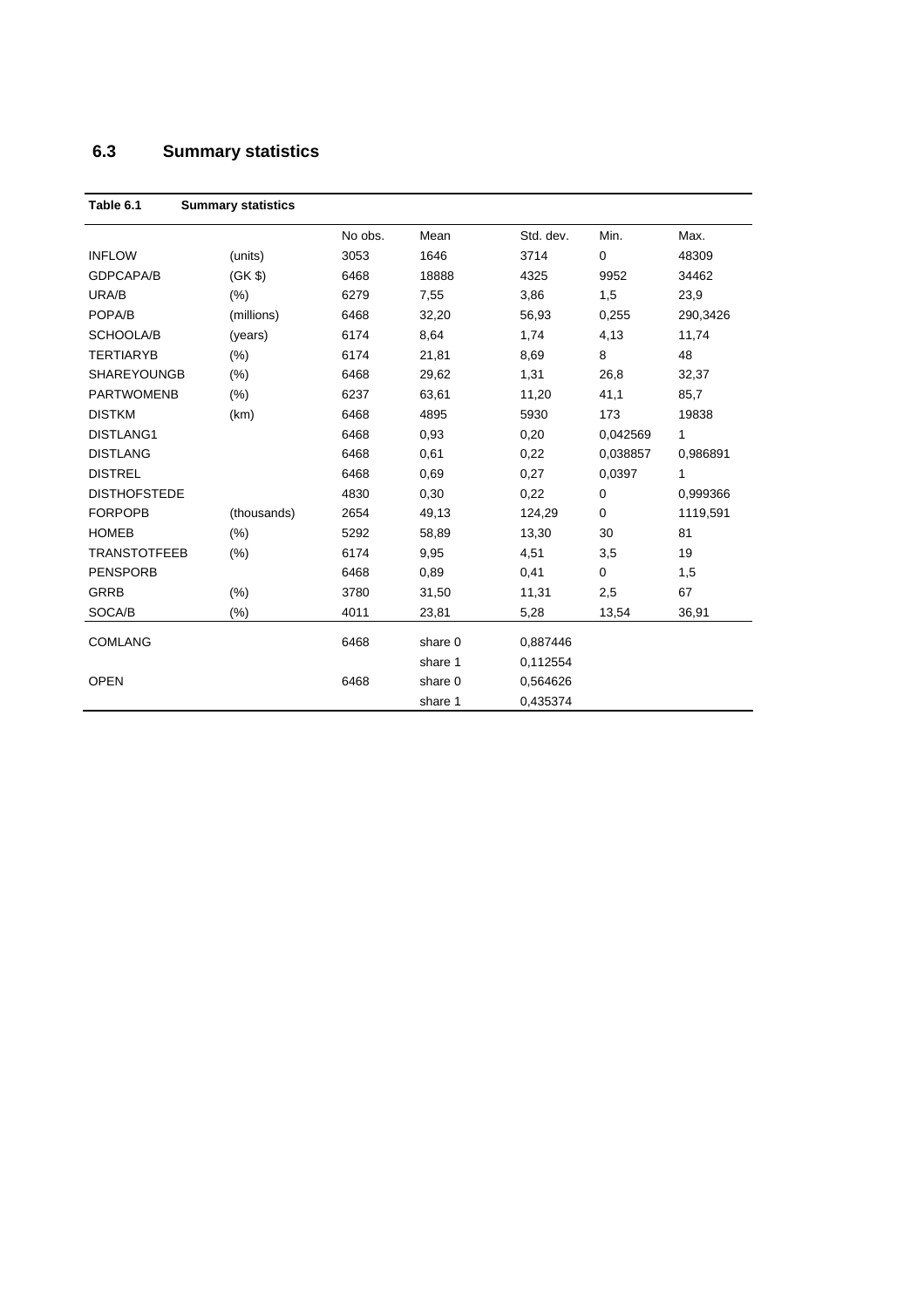| Table 6.2  |                     | Average migration flows between countries |            |      |            |            |            |            |            |            |            |            |            |            |            |            |            |            |            |      |      |            |
|------------|---------------------|-------------------------------------------|------------|------|------------|------------|------------|------------|------------|------------|------------|------------|------------|------------|------------|------------|------------|------------|------------|------|------|------------|
|            | Immigration country |                                           |            |      |            |            |            |            |            |            |            |            |            |            |            |            |            |            |            |      |      |            |
| Emigration |                     |                                           |            |      |            |            |            |            |            |            |            |            |            |            |            |            |            |            |            |      |      |            |
| country    | <b>AUS</b>          | <b>AUT</b>                                | <b>BEL</b> | CAN  | <b>DEN</b> | <b>FIN</b> | <b>FRA</b> | <b>GER</b> | <b>GRE</b> | <b>ICE</b> | <b>IRE</b> | <b>ITA</b> | <b>LUX</b> | <b>NLD</b> | <b>NOR</b> | <b>NZL</b> | <b>POR</b> | <b>SPA</b> | <b>SWE</b> | SWI  | UK   | <b>USA</b> |
| <b>AUS</b> |                     | 213                                       | 180        |      | 285        | 61         | 305        | 1816       | 1477       | 25         | 4997       |            | 10         | 764        | 122        | 3569       |            | 360        | 223        |      | 2104 | 1931       |
| AUT        | 105                 |                                           | 211        |      | 114        | 20         | 526        | 11135      | 293        | 13         | 150        |            | 35         | 330        | 58         |            |            | 480        | 81         | 1595 |      | 501        |
| BEL        | 62                  | 152                                       |            |      | 138        | 16         | 4102       | 2039       | 763        | 19         | 431        |            | 1099       | 2116       | 58         |            |            | 2819       | 76         |      |      | 620        |
| CAN        | 743                 | 202                                       | 480        |      | 249        | 63         | 1503       | 2253       | 853        | 38         | 605        |            | 29         | 676        | 137        |            |            | 408        | 174        | 850  | 967  | 15064      |
| <b>DEN</b> | 144                 | 197                                       | 398        |      |            | 71         | 632        | 2591       | 133        | 995        | 162        |            | 152        | 372        | 1910       |            |            | 580        | 1530       |      |      | 589        |
| <b>FIN</b> | 56                  | 247                                       | 411        |      | 322        |            | 494        | 2976       | 65         | 42         | 149        |            | 64         | 416        | 1321       |            |            | 846        | 2993       |      |      | 433        |
| <b>FRA</b> | 269                 | 644                                       | 6941       |      | 577        | 115        |            | 14333      | 1091       | 45         | 2015       |            | 1623       | 1778       | 386        |            | 376        | 7213       | 429        | 5254 |      | 2983       |
| <b>GER</b> | 776                 | 7140                                      | 3016       |      | 1542       | 192        | 8319       |            | 11406      | 143        | 1952       | 4381       | 660        | 5346       | 1047       |            | 559        | 12627      | 946        | 9542 |      | 7214       |
| <b>GRE</b> | 205                 | 464                                       | 627        |      | 104        | 31         | 710        | 17248      |            | 4          | 114        |            | 71         | 636        | 41         |            |            | 150        | 234        |      |      | 1430       |
| ICE        | $\overline{7}$      | 35                                        | 53         |      | 1074       | 24         | 59         | 232        | 6          |            |            |            | 25         | 68         | 479        |            |            |            | 406        |      |      | 128        |
| <b>IRE</b> | 732                 | 111                                       | 344        |      | 116        | 25         | 783        | 3286       | 85         | 7          |            |            | 78         | 501        | 54         |            |            | 810        | 116        |      |      | 5557       |
| ITA        | 252                 | 1354                                      | 2529       |      | 465        | 80         | 5005       | 36445      | 2356       | 24         | 775        |            | 517        | 1255       | 153        |            | 186        | 3798       | 246        | 6476 |      | 2431       |
| <b>LUX</b> | $\overline{2}$      | 37                                        | 218        |      | 6          | 0          | 371        | 660        | 73         | 24         | 58         |            |            | 39         | 2          |            |            | 95         | 2          |      |      | 24         |
| <b>NLD</b> | 356                 | 564                                       | 6715       |      | 526        | 62         | 2010       | 7619       | 503        | 41         | 746        |            | 247        |            | 342        |            | 222        | 2612       | 298        | 1394 |      | 1302       |
| <b>NZL</b> | 13346               | 35                                        | 48         |      | 77         | 10         | 66         | 397        | 26         | 14         | 488        |            | 5          | 305        |            |            |            |            | 59         |      | 1364 | 862        |
| <b>NOR</b> | 43                  | 106                                       | 269        |      | 1378       | 67         | 487        | 1034       | 90         |            | 122        |            | 25         | 323        | 31         |            |            |            | 1924       |      | 94   | 467        |
| <b>POR</b> | 178                 | 450                                       | 1696       |      | 82         | 5          | 7162       | 18947      | 36         | 20         |            |            | 253'       | 780        | 56         |            |            | 3324       | 61         |      |      | 2291       |
| <b>SPA</b> | 71                  | 301                                       | 1140       |      | 427        | 63         | 3896       | 7942       | 387        | 33         | 1661       |            | 126        | 1157       | 127        |            | 481        |            | 224        | 2534 |      | 1437       |
| <b>SWE</b> | 167                 | 438                                       | 562        |      | 1155       | 704        | 1196       | 3335       | 536        | 586        | 373        |            | 111        | 531        | 3688       |            |            | 1419       |            |      |      | 1188       |
| SWI        | 240                 | 470                                       | 191        |      | 125        | 23         | 1422       | 3331       | 383        | 16         |            |            | 36         | 404        | 59         |            |            |            | 88         |      | 194  | 868        |
| UK         | 10978               | 946                                       | 2874       | 5725 | 1184       | 213        | 8002       | 12824      | 7549       | 140        | 23201      |            | 358        | 4648       | 885        | 476        | 577        | 17588      | 939        | 2710 |      | 14356      |
| <b>USA</b> | 1402                | 994                                       | 2903       | 6056 | 1424       | 215        | 4495       | 15799      | 4704       | 274        | 5615       | 5845       | 242        | 3193       | 704        | 1253       | 307        | 3041       | 935        | 2826 | 4034 |            |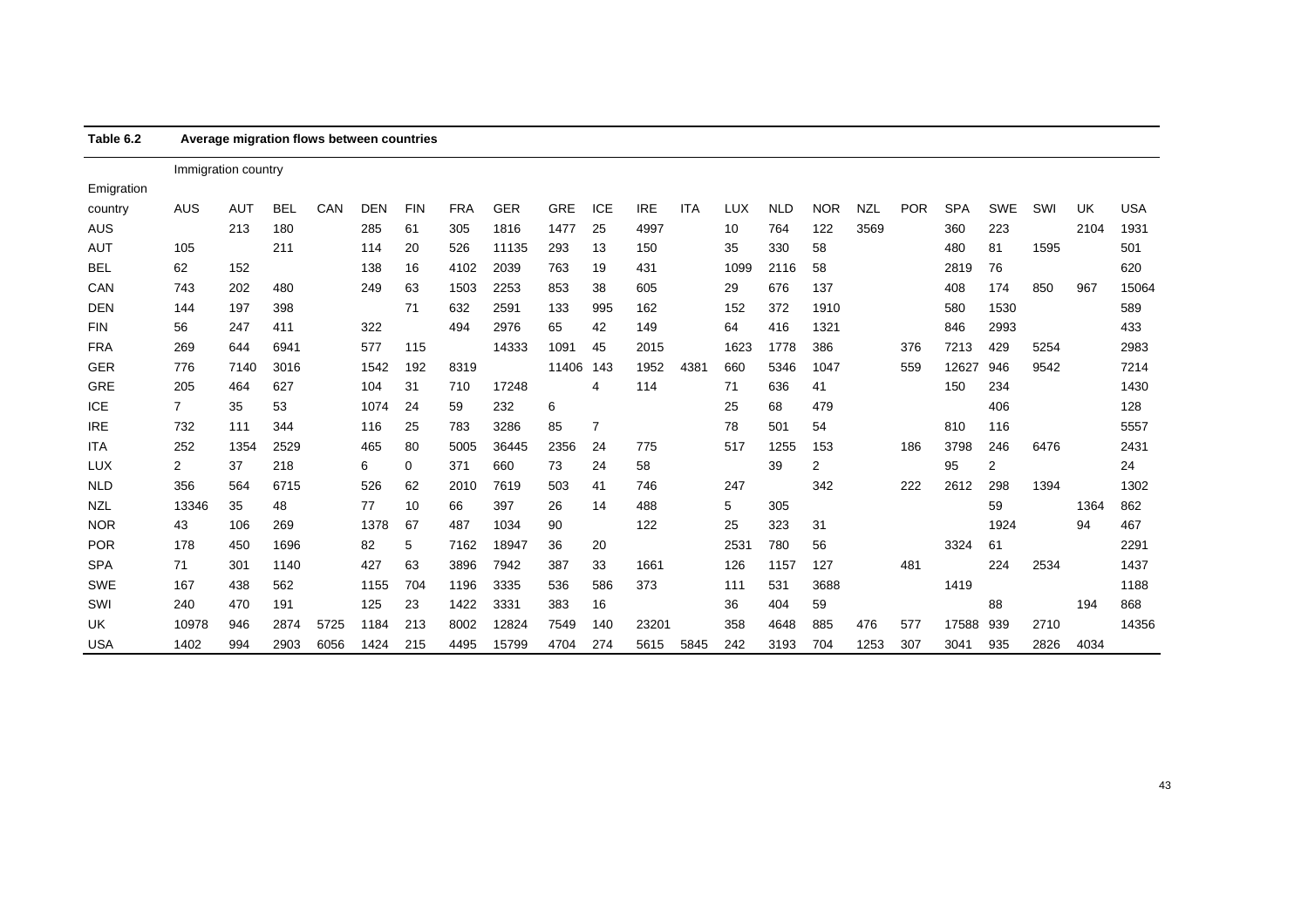| Table 6.3  |      |      |      | Linguistic distance between countries |            |            |            |            |            |            |            |            |      |            |            |            |            |            |            |      |      |            |      |
|------------|------|------|------|---------------------------------------|------------|------------|------------|------------|------------|------------|------------|------------|------|------------|------------|------------|------------|------------|------------|------|------|------------|------|
|            | AUS  | AUT  | BEL  | CAN                                   | <b>DEN</b> | <b>FIN</b> | <b>FRA</b> | <b>GER</b> | <b>GRE</b> | <b>ICE</b> | <b>IRE</b> | <b>ITA</b> | TUX  | <b>NLD</b> | <b>NOR</b> | <b>NZL</b> | <b>POR</b> | <b>SPA</b> | <b>SWE</b> | SWI  | UK   | <b>USA</b> |      |
| AUS        | 0,00 | 0,45 | 0,57 | 0,44                                  | 0.62       | 0,98       | 0,79       | 0,46       | 0,79       | 0.62       | 0,19       |            | 0,78 | 0.63       | 0,42       | 0,61       | 0,25       | 0,78       | 0,79       | 0.64 | 0,56 | 0,20       | 0,28 |
| AUT        | 0,45 | 0,00 | 0,53 | 0,53                                  | 0,58       | 0,97       | 0,78       | 0,15       | 0,78       | 0,57       | 0,34       |            | 0,78 | 0,49       | 0,35       | 0,57       | 0,39       | 0,78       | 0,78       | 0,60 | 0,35 | 0,35       | 0,41 |
| BEL        | 0,57 | 0,53 | 0,00 | 0,56                                  | 0.65       | 0,98       | 0,52       | 0,53       | 0,77       | 0.64       | 0,49       |            | 0,53 | 0,54       | 0,35       | 0,64       | 0,53       | 0,52       | 0,53       | 0,66 | 0,54 | 0,50       | 0,52 |
| CAN        | 0,44 | 0.53 | 0,56 | 0,00                                  | 0,66       | 0,98       | 0,62       | 0.53       | 0,79       | 0.66       | 0,33       |            | 0.62 | 0,59       | 0,51       | 0,65       | 0,39       | 0,61       | 0,62       | 0,68 | 0,57 | 0,34       | 0,39 |
| <b>DEN</b> | 0.62 | 0,58 | 0.65 | 0,66                                  | 0,00       | 0,95       | 0,78       | 0,58       | 0,78       | 0,35       | 0,55       |            | 0,78 | 0,69       | 0,56       | 0,34       | 0,59       | 0,78       | 0,78       | 0,18 | 0,65 | 0,56       | 0,59 |
| <b>FIN</b> | 0,98 | 0,97 | 0,98 | 0,98                                  | 0,95       | 0,00       | 0,99       | 0,97       | 0,99       | 0,96       | 0,97       |            | 0,99 | 0,98       | 0,97       | 0,96       | 0,98       | 0,99       | 0,99       | 0,93 | 0,98 | 0,97       | 0,98 |
| <b>FRA</b> | 0,79 | 0,78 | 0,52 | 0,62                                  | 0,78       | 0,99       | 0,00       | 0,79       | 0,77       | 0,78       | 0,77       |            | 0,10 | 0,46       | 0,78       | 0,78       | 0,79       | 0,08       | 0,10       | 0,79 | 0,60 | 0,77       | 0,73 |
| <b>GER</b> | 0,46 | 0,15 | 0,53 | 0,53                                  | 0,58       | 0,97       | 0,79       | 0,00       | 0,78       | 0,58       | 0,35       |            | 0,78 | 0,50       | 0,36       | 0,57       | 0,40       | 0,78       | 0,78       | 0,60 | 0,36 | 0,36       | 0,41 |
| <b>GRE</b> | 0,79 | 0,78 | 0,77 | 0,79                                  | 0,78       | 0,99       | 0,77       | 0,78       | 0,00       | 0,77       | 0,76       |            | 0,77 | 0,78       | 0,77       | 0,77       | 0,79       | 0,77       | 0,77       | 0,79 | 0,79 | 0,77       | 0,78 |
| <b>ICE</b> | 0.62 | 0,57 | 0.64 | 0,66                                  | 0.35       | 0,96       | 0.78       | 0,58       | 0,77       | 0,00       | 0,54       |            | 0,77 | 0,69       | 0,55       | 0,11       | 0,58       | 0,77       | 0.78       | 0,38 | 0,65 | 0,55       | 0,59 |
| <b>IRE</b> | 0,19 | 0,34 | 0,49 | 0,33                                  | 0,55       | 0,97       | 0,77       | 0,35       | 0,76       | 0,54       | 0,00       |            | 0,76 | 0,57       | 0,31       | 0,54       | 0,10       | 0,76       | 0,77       | 0,57 | 0,48 | 0,04       | 0,13 |
| <b>ITA</b> | 0,78 | 0,78 | 0,53 | 0,62                                  | 0,78       | 0,99       | 0,10       | 0,78       | 0,77       | 0,77       | 0,76       |            | 0,00 | 0,46       | 0,77       | 0,77       | 0,79       | 0.08       | 0,09       | 0.79 | 0,60 | 0,77       | 0,73 |
| LUX        | 0.63 | 0,49 | 0,54 | 0,59                                  | 0.69       | 0,98       | 0,46       | 0,50       | 0,78       | 0.69       | 0,57       |            | 0,46 | 0,00       | 0,58       | 0,68       | 0.60       | 0,44       | 0,46       | 0,70 | 0,50 | 0,58       | 0,58 |
| <b>NLD</b> | 0,42 | 0,35 | 0,35 | 0,51                                  | 0,56       | 0,97       | 0,78       | 0,36       | 0,77       | 0,55       | 0,31       |            | 0,77 | 0,58       | 0,00       | 0,55       | 0,36       | 0,77       | 0,77       | 0,58 | 0,49 | 0,32       | 0,38 |
| <b>NOR</b> | 0,61 | 0,57 | 0.64 | 0,65                                  | 0,34       | 0,96       | 0,78       | 0,57       | 0,77       | 0,11       | 0,54       |            | 0,77 | 0,68       | 0,55       | 0,00       | 0,58       | 0,77       | 0,77       | 0,37 | 0,64 | 0,55       | 0,58 |
| NZL        | 0,25 | 0,39 | 0.53 | 0,39                                  | 0,59       | 0,98       | 0,79       | 0,40       | 0,79       | 0,58       | 0,10       |            | 0,79 | 0,60       | 0,36       | 0,58       | 0,00       | 0,78       | 0,79       | 0.61 | 0,52 | 0,12       | 0,20 |
| <b>POR</b> | 0,78 | 0,78 | 0,52 | 0,61                                  | 0,78       | 0,99       | 0,08       | 0,78       | 0,77       | 0,77       | 0,76       |            | 0.08 | 0,44       | 0,77       | 0,77       | 0,78       | 0,00       | 0,07       | 0,78 | 0,66 | 0,77       | 0,74 |
| <b>SPA</b> | 0,79 | 0,78 | 0.53 | 0,62                                  | 0,78       | 0,99       | 0,10       | 0,78       | 0,77       | 0,78       | 0,77       |            | 0,09 | 0,46       | 0,77       | 0,77       | 0,79       | 0,07       | 0,00       | 0,79 | 0,60 | 0,77       | 0,73 |
| <b>SWE</b> | 0.64 | 0,60 | 0.66 | 0,68                                  | 0,18       | 0,93       | 0,79       | 0.60       | 0,79       | 0,38       | 0,57       |            | 0,79 | 0,70       | 0,58       | 0,37       | 0,61       | 0,78       | 0,79       | 0,00 | 0,67 | 0,58       | 0,61 |
| SWI        | 0,56 | 0,35 | 0,54 | 0,57                                  | 0.65       | 0,98       | 0,60       | 0,36       | 0,79       | 0,65       | 0,48       |            | 0,60 | 0,50       | 0,49       | 0,64       | 0,52       | 0,66       | 0,60       | 0,67 | 0,00 | 0,49       | 0,52 |
| UK         | 0,20 | 0,35 | 0,50 | 0,34                                  | 0,56       | 0,97       | 0,77       | 0,36       | 0,77       | 0,55       | 0,04       |            | 0,77 | 0,58       | 0,32       | 0,55       | 0,12       | 0,77       | 0,77       | 0,58 | 0,49 | 0,00       | 0,14 |
| <b>USA</b> | 0,28 | 0,41 | 0,52 | 0,39                                  | 0,59       | 0,98       | 0,73       | 0,41       | 0,78       | 0,59       | 0,13       |            | 0,73 | 0,58       | 0,38       | 0,58       | 0,20       | 0,74       | 0.73       | 0.61 | 0,52 | 0.14       | 0.00 |

Source: Belot and Ederveen (2004)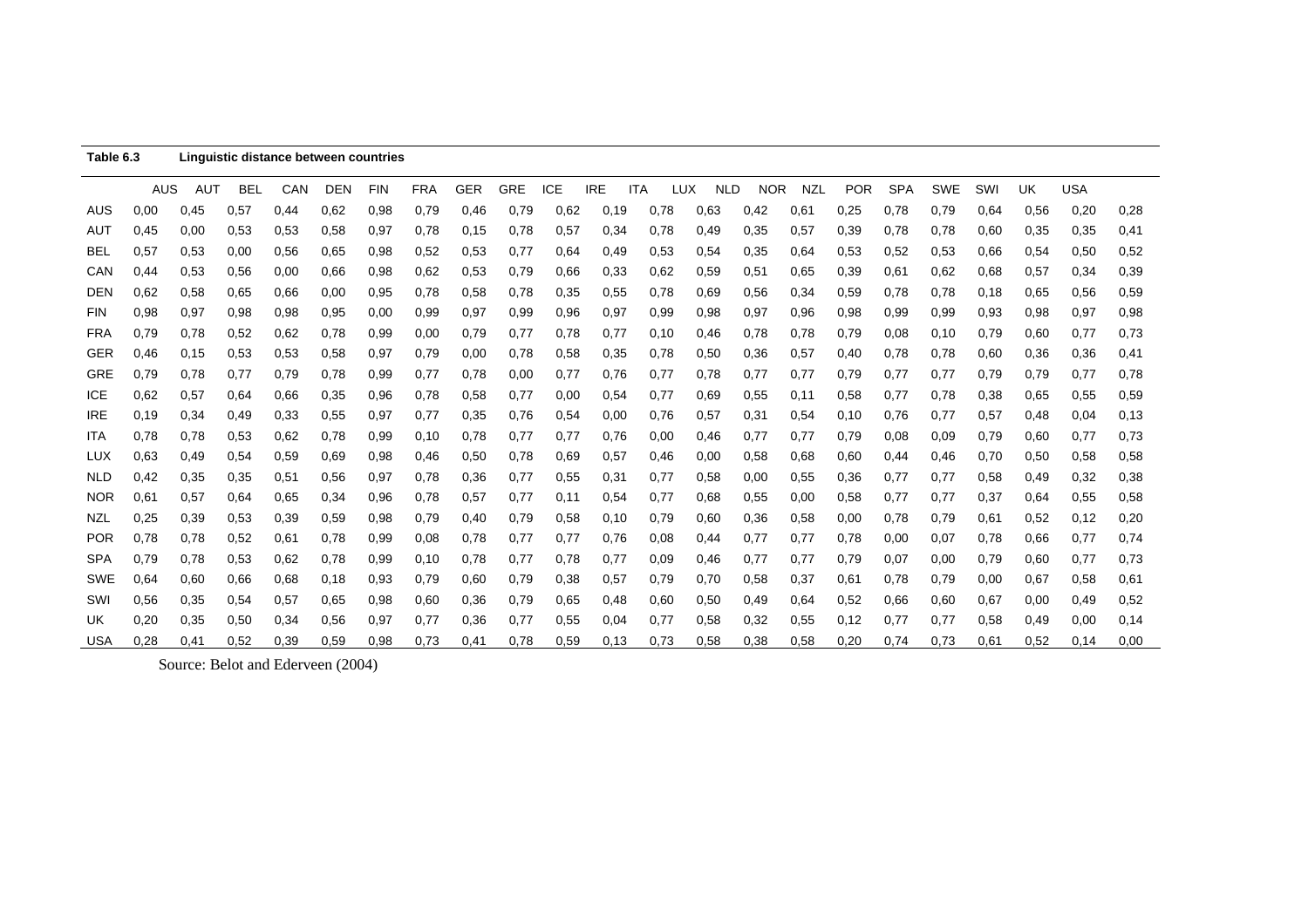| Table 6.4  |            | Religious distance between countries |            |      |            |            |            |            |             |            |            |            |      |            |            |            |            |            |            |      |           |            |
|------------|------------|--------------------------------------|------------|------|------------|------------|------------|------------|-------------|------------|------------|------------|------|------------|------------|------------|------------|------------|------------|------|-----------|------------|
|            | <b>AUS</b> | <b>AUT</b>                           | <b>BEL</b> | CAN  | <b>DEN</b> | <b>FIN</b> | <b>FRA</b> | <b>GER</b> | <b>GRE</b>  | <b>ICE</b> | <b>IRE</b> | <b>ITA</b> | LUX  | <b>NLD</b> | <b>NOR</b> | <b>NZL</b> | <b>POR</b> | <b>SPA</b> | <b>SWE</b> | SWI  | <b>UK</b> | <b>USA</b> |
| <b>AUS</b> | 0          | 0.78                                 | 0,8        | 0.79 | 0,76       | 0,77       | 0.77       | 0,81       | 1           | 0,76       | 0,76       | 0,78       | 0,75 | 0,85       | 0,75       | 0.83       | 0,75       | 0.74       | 0,74       | 0,77 | 0.83      | 0,78       |
| <b>AUT</b> | 0,78       | 0                                    | 0,39       | 0.63 | 0,95       | 0,96       | 0,34       | 0,72       | 0,98        | 0,94       | 0,28       | 0,35       | 0,24 | 0,72       | 0,94       | 0.86       | 0,24       | 0,23       | 0,94       | 0,62 | 0,85      | 0,75       |
| <b>BEL</b> | 0,8        | 0,39                                 | 0          | 0.65 | 0,99       |            | 0,34       | 0,73       | 1           | 0,99       | 0,29       | 0,35       | 0,24 | 0,73       | 0,99       | 0,88       | 0,24       | 0,23       | 0,99       | 0.64 | 0,88      | 0,78       |
| CAN        | 0,79       | 0,63                                 | 0.65       | 0    | 0,67       | 0,68       | 0,61       | 0,71       | 0,99        | 0,66       | 0,58       | 0,62       | 0,56 | 0,76       | 0.65       | 0,75       | 0,56       | 0,55       | 0,64       | 0,65 | 0,75      | 0,67       |
| <b>DEN</b> | 0,76       | 0,95                                 | 0,99       | 0.67 | 0          | 0,19       | 0,97       | 0.65       | 1           | 0,17       | 0,97       | 0,98       | 0,98 | 0,79       | 0,13       | 0,53       | 0,98       | 0,99       | 0,12       | 0.63 | 0,56      | 0,49       |
| <b>FIN</b> | 0,77       | 0,96                                 | 1          | 0.68 | 0,19       | $\Omega$   | 0,98       | 0.66       | -1          | 0,19       | 0,97       | 0,99       | 0,99 | 0,8        | 0,15       | 0,54       | 0,99       | 1          | 0,14       | 0.64 | 0,57      | 0,50       |
| <b>FRA</b> | 0,77       | 0,34                                 | 0,34       | 0,61 | 0,97       | 0,98       | 0          | 0,7        | 1           | 0,97       | 0,22       | 0,29       | 0,18 | 0,7        | 0,97       | 0,86       | 0,18       | 0,16       | 0,97       | 0,6  | 0,86      | 0,75       |
| <b>GER</b> | 0,81       | 0,72                                 | 0.73       | 0,71 | 0.65       | 0,66       | 0,7        | 0          | 1           | 0,65       | 0,68       | 0,71       | 0.67 | 0,8        | 0.63       | 0,75       | 0,67       | 0.66       | 0.63       | 0.69 | 0,76      | 0,69       |
| <b>GRE</b> | -1         | 0,98                                 | 1          | 0,99 |            |            | 1          | 1          | 0           | 1          |            | 1          | 1    |            |            |            |            |            |            | 1    | 1         | 1          |
| <b>ICE</b> | 0,76       | 0,94                                 | 0,99       | 0,66 | 0,17       | 0,19       | 0,97       | 0,65       | 1           | 0          | 0,96       | 0.98       | 0,97 | 0,78       | 0,12       | 0,52       | 0,97       | 0,98       | 0,12       | 0.63 | 0,55      | 0,49       |
| <b>IRE</b> | 0,76       | 0,28                                 | 0,29       | 0,58 | 0,97       | 0,97       | 0,22       | 0,68       | $\mathbf 1$ | 0,96       | 0          | 0,24       | 0,11 | 0,68       | 0,97       | 0,85       | 0,11       | 0,09       | 0,96       | 0,56 | 0,85      | 0,73       |
| ITA        | 0,78       | 0,35                                 | 0,35       | 0.62 | 0,98       | 0,99       | 0,29       | 0,71       | 1           | 0,98       | 0,24       | 0          | 0.19 | 0,72       | 0,98       | 0,87       | 0,19       | 0,18       | 0,98       | 0,61 | 0,87      | 0,76       |
| LUX        | 0,75       | 0,24                                 | 0,24       | 0,56 | 0,98       | 0,99       | 0,18       | 0.67       | 1           | 0,97       | 0,11       | 0.19       | 0    | 0,67       | 0,98       | 0,85       | 0,06       | 0,04       | 0,98       | 0,54 | 0,84      | 0,72       |
| <b>NLD</b> | 0,85       | 0,72                                 | 0,73       | 0,76 | 0,79       | 0,8        | 0,7        | 0,8        | 1           | 0,78       | 0.68       | 0,72       | 0.67 | 0          | 0,78       | 0,83       | 0,67       | 0,66       | 0,77       | 0,75 | 0,83      | 0,78       |
| <b>NOR</b> | 0,75       | 0,94                                 | 0,99       | 0,65 | 0,13       | 0,15       | 0,97       | 0.63       | 1           | 0,12       | 0,97       | 0,98       | 0,98 | 0,78       | 0          | 0,5        | 0,98       | 0,99       | 0,07       | 0,61 | 0,53      | 0,46       |
| <b>NZL</b> | 0,83       | 0,86                                 | 0,88       | 0,75 | 0,53       | 0,54       | 0,86       | 0,75       | 1           | 0,52       | 0,85       | 0,87       | 0,85 | 0,83       | 0,5        | 0          | 0,85       | 0.85       | 0,49       | 0,72 | 0,72      | 0,67       |
| <b>POR</b> | 0,75       | 0,24                                 | 0,24       | 0,56 | 0,98       | 0,99       | 0,18       | 0,67       | -1          | 0,97       | 0,11       | 0,19       | 0,06 | 0,67       | 0,98       | 0,85       | 0          | 0,04       | 0.98       | 0,54 | 0,84      | 0,72       |
| <b>SPA</b> | 0,74       | 0,23                                 | 0,23       | 0,56 | 0,99       |            | 0,16       | 0,66       | 1           | 0,98       | 0,09       | 0,18       | 0,04 | 0,66       | 0,99       | 0,85       | 0,04       | 0          | 0,99       | 0,54 | 0,85      | 0,72       |
| <b>SWE</b> | 0,74       | 0,94                                 | 0.99       | 0.64 | 0,12       | 0,14       | 0,97       | 0,63       | 1           | 0,12       | 0,96       | 0,98       | 0,98 | 0,77       | 0,07       | 0,49       | 0,98       | 0,99       | 0          | 0,6  | 0,53      | 0,45       |
| SWI        | 0,77       | 0,62                                 | 0,64       | 0,65 | 0.63       | 0,64       | 0,6        | 0,69       | 1           | 0,63       | 0,56       | 0,61       | 0,54 | 0,75       | 0,61       | 0,72       | 0,54       | 0,54       | 0,6        | 0    | 0,73      | 0,65       |
| UK         | 0,83       | 0,85                                 | 0,88       | 0,76 | 0,56       | 0,57       | 0,86       | 0,76       | 1           | 0,55       | 0,85       | 0,87       | 0,84 | 0,83       | 0,53       | 0,72       | 0,84       | 0,85       | 0,53       | 0,73 | 0         | 0,68       |
| <b>USA</b> | 0,78       | 0,75                                 | 0,78       | 0.67 | 0,49       | 0.5        | 0,75       | 0.69       |             | 0,48       | 0,73       | 0.76       | 0,72 | 0,78       | 0,46       | 0,67       | 0,72       | 0,72       | 0,45       | 0,65 | 0,68      | 0          |

Source: Belot and Ederveen (2004)